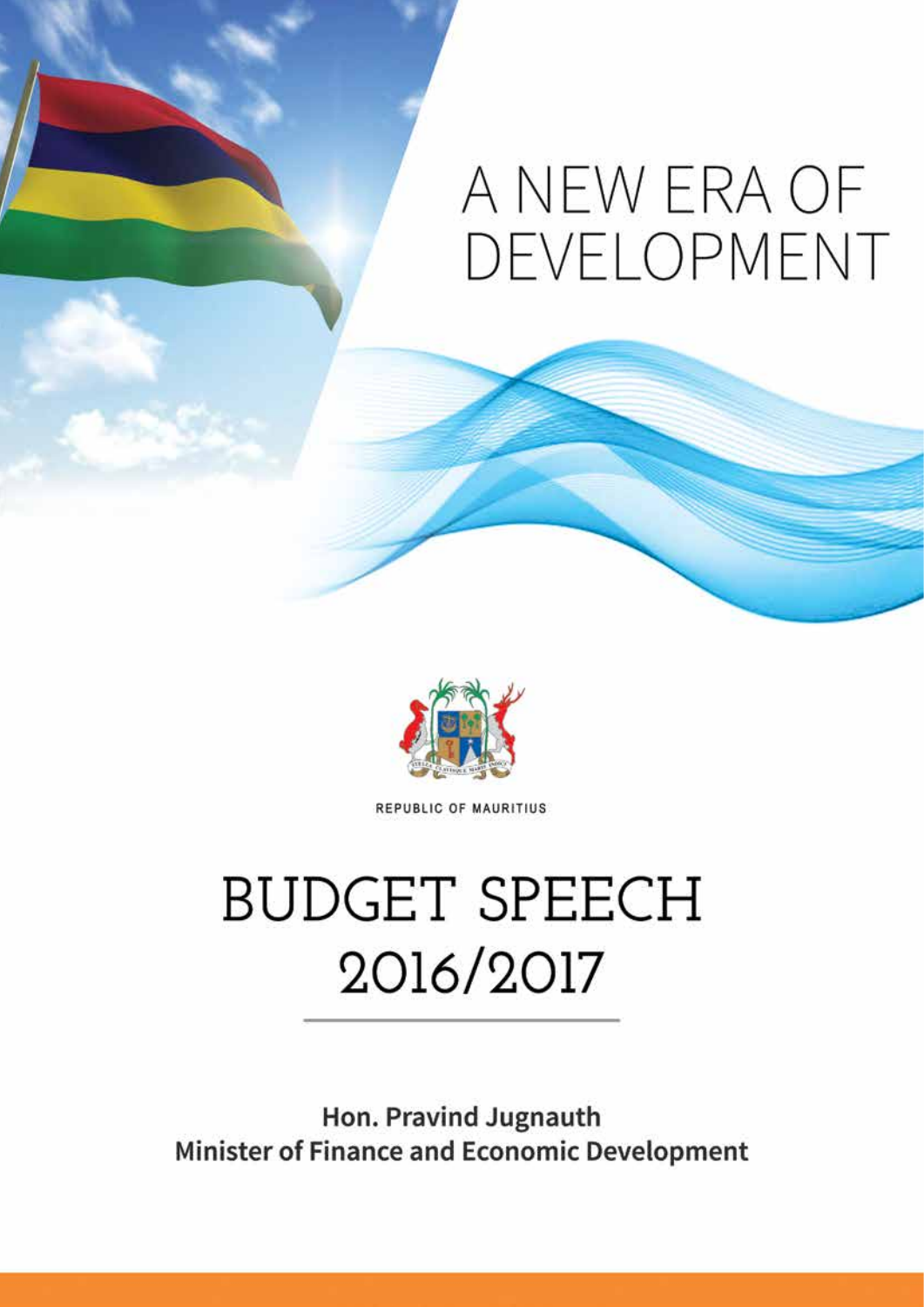## **BUDGET SPEECH 2016/17**

# **A NEW ERA OF DEVELOPMENT**

Madam Speaker,

I move that the Appropriation 2016/17 Bill be read a second time.

## **INTRODUCTION**

2. I would like to begin by thanking the Prime Minister for entrusting me the task of managing the finances of the nation and steering the economic development of our country. This Budget, which I am presenting today, will bear out my determination in living up to the trust that has been put in me.

3. Madam Speaker**,** many organizations and professional groups have participated in pre-budget consultations. Men and women from all walks of life have made numerous proposals and shared their insights. Their contributions have been very helpful in the preparation of this Budget and I wish to express my deep appreciation to all of them.

4. We have analysed the current domestic and global context in which we had to prepare the budget.

5. The background is indeed fraught with uncertainty, adversity and tough challenges, while the expectations are many and the aspirations are high.

6. If we stay the course, the confluence of adversities and challenges will most certainly pull us back.

7. If we decide on a new course, we can change things for the better and come on top.

8. The choice is clear.

9. Today we choose to come on top - to move forward and up.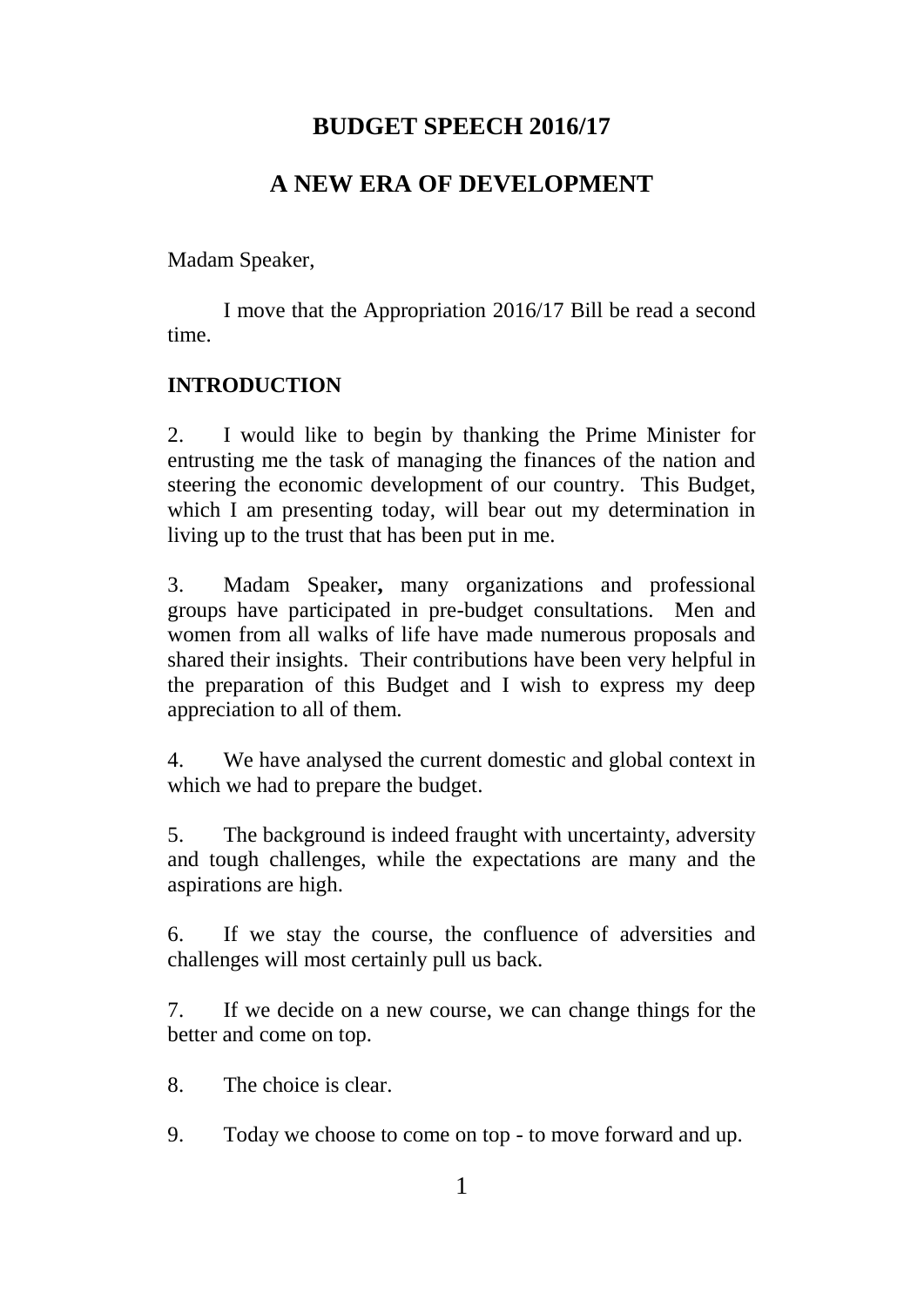10. Today we choose to break with the past that has stifled development for the last decade and see the future in a new light.

11. The challenges of tomorrow cannot be met with our mindset, policies and actions locked in the paradigm of yesterday.

12. The current development model can no more deliver on our aspirations as a nation. This Government started its mandate with troubling economic and social indicators. It will take more than just traditional policies and approaches to turn them around.

13. In the past year, our economy has shown good resilience. But we need to do much better.

14. The GDP growth rate for the year 2015/16, would be 3.4 percent.

15. The unemployment rate went down to 7.6 percent in the first quarter of 2016 from 8.7 percent a year earlier.

16. The inflation rate is significantly down to 0.9 percent for 2015/16 and is forecast to be 2 percent for 2016/17.

17. The overall Balance of Payments was in surplus of Rs 20 billion, with the current account deficit, as a ratio of GDP, reduced to 4.6 percent for 2015/16.

18. The official reserves increased from 6.2 months of imports in December 2014 to reach 8.5 months at end June 2016.

19. And the Budget Deficit for the financial year 2015/16 is estimated at 3.5 percent, with total revenue and grants amounting to Rs 88.2 billion against a total expenditure of Rs 103.1 billion.

20. Madam Speaker, I would like to announce here that I am circulating a SUPPLEMENT to the Budget Speech that includes a comprehensive review of the economy and social indicators.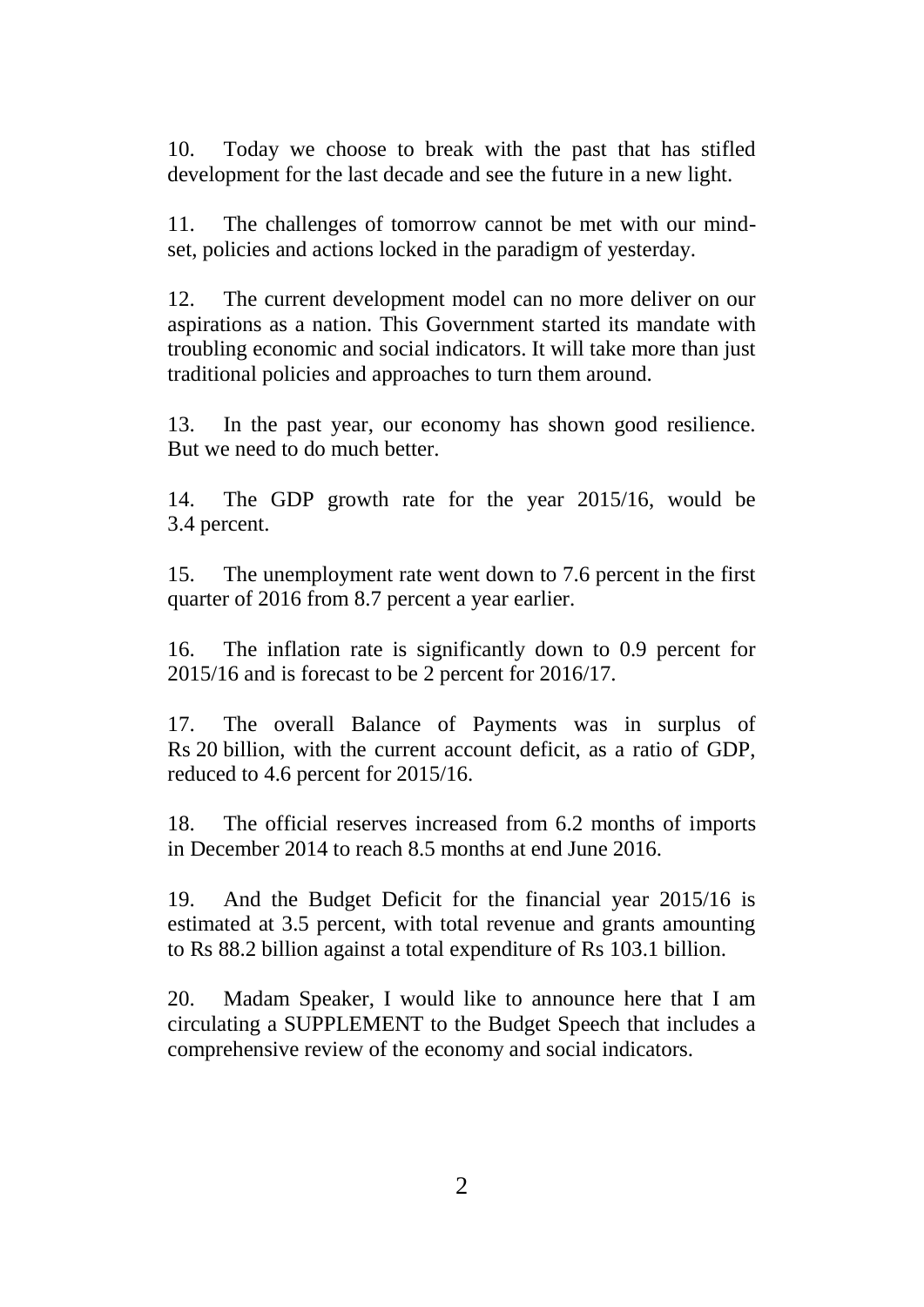21. I would also like to announce that I am including an Annex as an integral part of the Budget Speech. It provides greater details on some of the measures, schemes and legislative amendments in this Budget.

22. Madam Speaker, it is clear that our economic performance has been an honourable one, considering the unfavourable international economic setting. Global GDP has in fact grown by 3.1 percent in 2015. For 2016, the IMF is now predicting that global growth will stay at 3.1 percent, down from its initial forecast of 3.7 percent. This reflects mostly lower than expected growth in the USA, Europe and OECD countries.

23. There are many reasons to think that the pressures of global trends on our economy will become more acute. The Brexit event is another staunch reminder of this reality.

24. We must therefore lift up the growth path before the 3 to 3.5 percent growth trend of recent years becomes the 'new normal'.

25. Without stronger economic performances, the challenges on the social and environmental fronts will also become even more daunting.

26. However, moving to a higher growth path will require major changes in the way we do things as well as in the things we do.

27. Where we have to be bold we must be bold.

28. Madam Speaker, I have decided that Budget 2016/17 must indeed be about ushering in **A NEW ERA OF DEVELOPMENT.** 

29. This new era of development will be centred on ten key strategies:

First, fostering a wave of modern entrepreneurs;

Second, creating more job opportunities for all;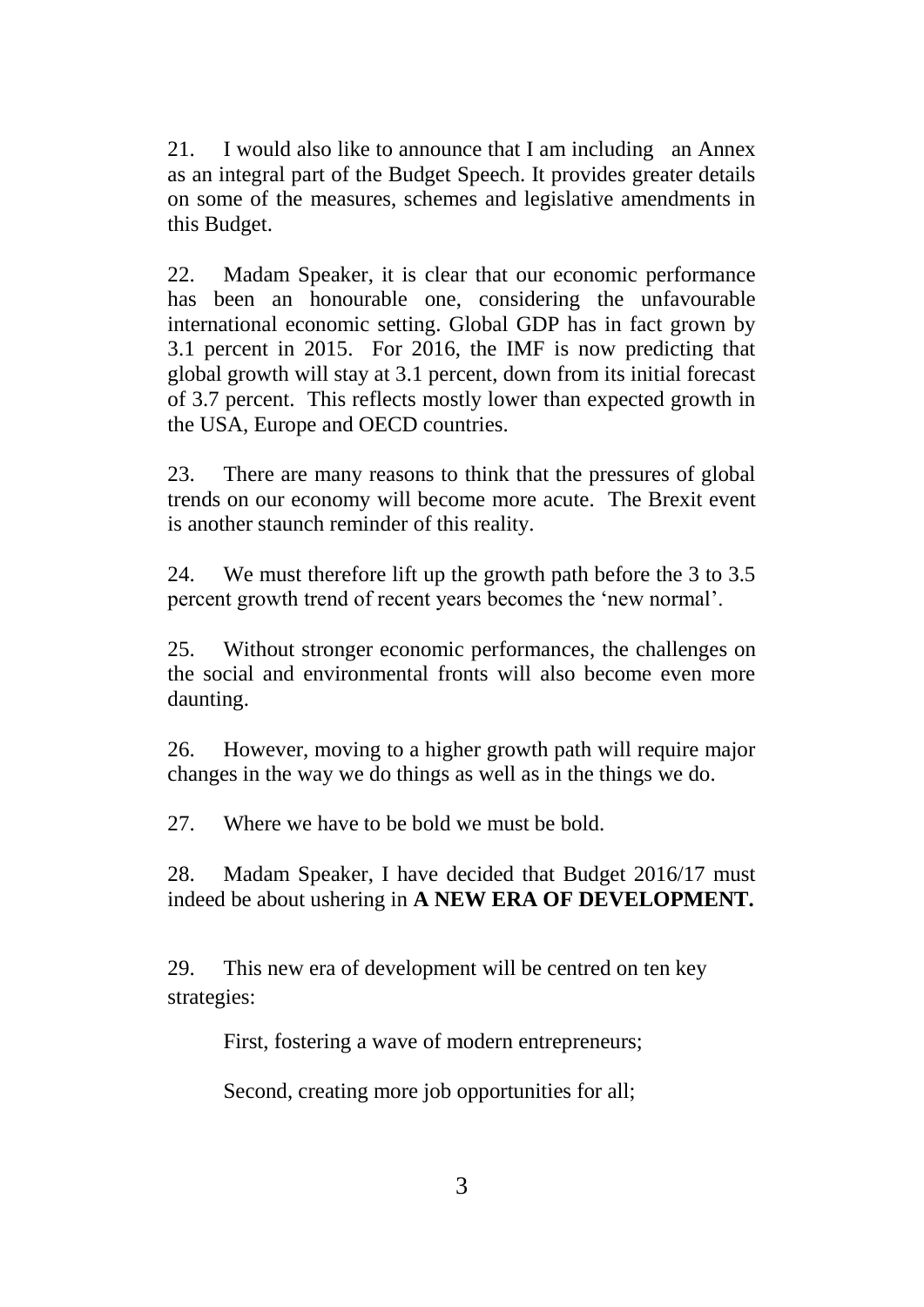Third, entering a new economic cycle focusing on innovation, boosting exports and private investments;

Fourth, moving towards a fully-fledged digital society;

Fifth, fundamentally reforming business facilitation and expanding our economic horizons;

Sixth, building the infrastructure that fits into the future;

Seventh, lifting the quality of life for one and all;

Eighth, addressing the root causes of poverty;

Ninth**,** launching a major public sector reform programme;

And tenth, ensuring macroeconomic stability and sound public finances.

## **II. STRATEGY ONE: FOSTERING A WAVE OF MODERN ENTREPRENEURS**

30. I now turn to our first strategy which is about fostering a wave of modern entrepreneurs.

31. Madam Speaker, an economy that is ripe for change and entering a new cycle requires a class of entrepreneurs that is equal to the challenge, and who can succeed in the most sophisticated of markets.

32. To that end, I am suspending the payment of trade fees for licences of Rs 5,000 and below, for a period of three years for all SMEs, except those engaged in activities such as gambling, and sales of liquor and cigarettes. This measure will benefit new businesses and some 75,000 existing businesses.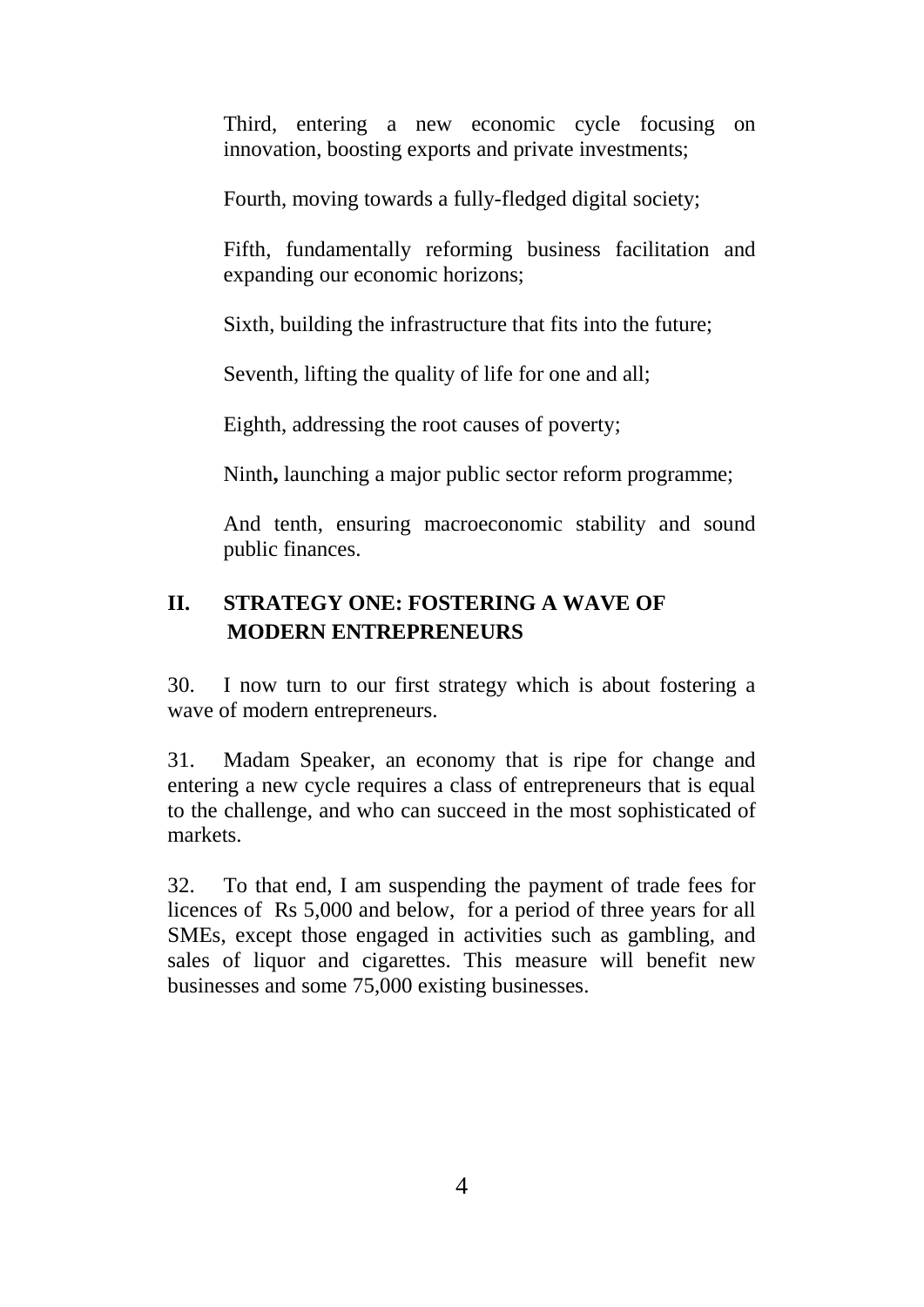33. Second, we are broadening the fiscal incentive given to SMEs as follows:

- a) The 8-year tax holiday in respect of business income is being extended to new enterprises set up by individuals or co-operative societies qualifying under the scheme and registered with SMEDA;
- b) Existing enterprises registered with SMEDA with a turnover of less than Rs 10 million and engaged in qualifying activities under the same scheme will be given a 4-year tax holiday in respect of their business income. The tax holiday will start as from the year of assessment 2016/17.

34. Third, a National SME Incubator Scheme will be created under which a matching grant of Rs 50 million will be offered with the aim of supporting and mentoring young entrepreneurs.

35. Fourth, to promote modern production techniques, we are setting up new industrial parks as follows:

- a pilot Agri-Business Park will be set up at Highlands over an area of 100 acres;
- two new SME Industrial Parks will be constructed at Plaine Magnien and Vuillemin; and
- the DBM Industrial Zone at Coromandel will be converted into a modern integrated SME industrial park.

36. Fifth, to improve access to finance the SME Financing Scheme will be continued for another three years and extended to individual entrepreneurs as well. I am pleased to announce here that the interest rate under that scheme will be brought down from 7.4 to 6 percent.

37. Sixth, the Leasing Equipment Modernisation Scheme (LEMS) will be reintroduced to provide greater access to leasing finance.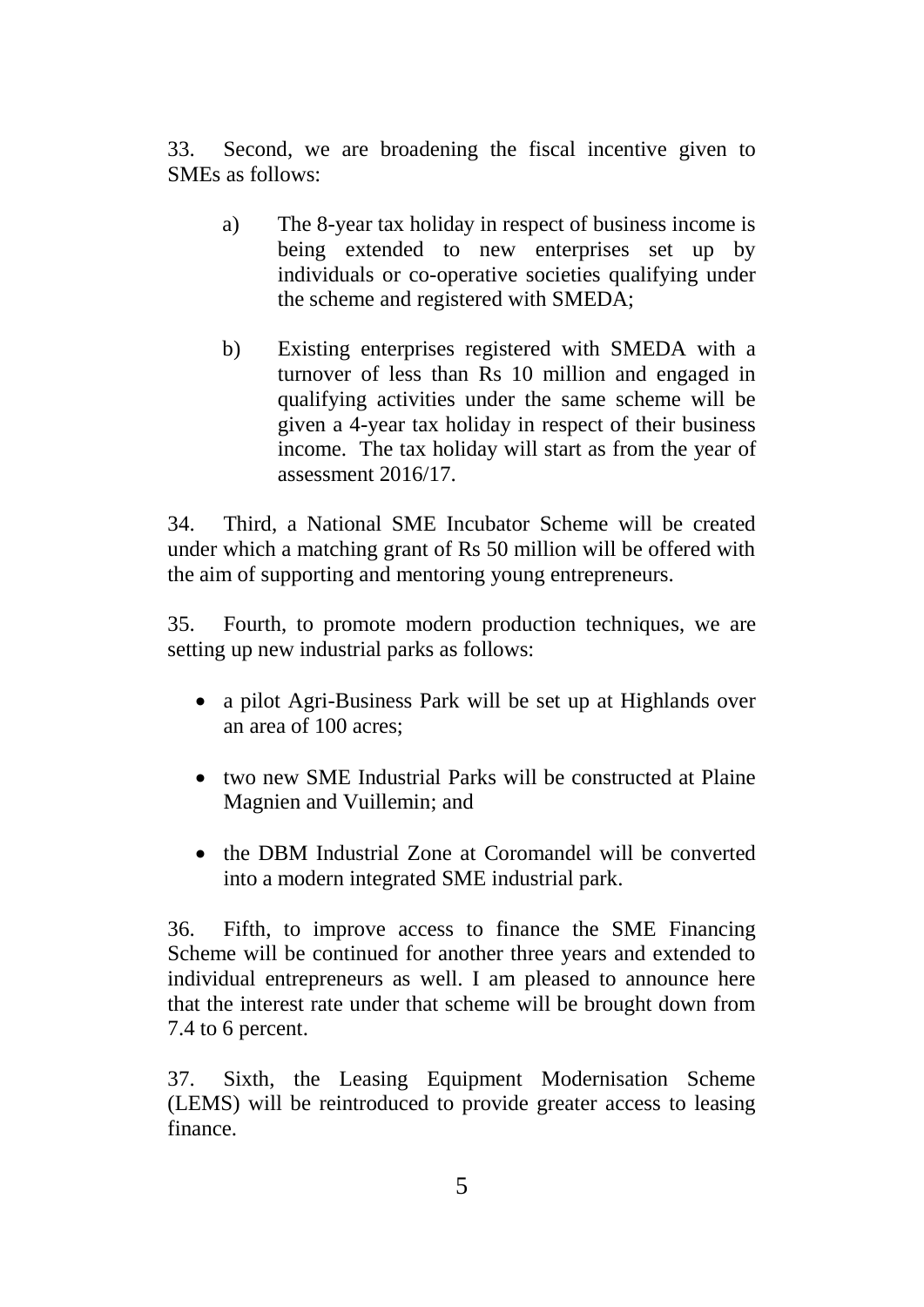38. Seventh, the DBM will set up a dedicated fast track desk for micro enterprises.

39. Eighth, the NRF Equity Fund and the SME Partnership Fund will be merged into a single SME Venture Capital Fund. I am providing Rs 150 million to bring its capital to Rs 500 million.

40. And ninth, Government will set up a line of credit of Rs 100 million to be used towards providing factoring services to small businesses.

#### **III. STRATEGY TWO: CREATING MORE JOB OPPORTUNITIES FOR ALL**

41. Madam Speaker, I now turn to the second strategy of the Budget which is about better matching of skills and creating more job opportunities for our youth, women and men.

42. Government will enlist 4,000 persons under the National Skills Development Programme for training in technical skills that are in high demand. This will include training for 1,000 young people in each of the following sectors: ICT, tourism and hospitality; nursing and paramedics and construction and other industries. These trainees will be paid a monthly stipend of Rs 5,000.

43. Second, we are providing for the training of 1,200 seafarers for cruise jobs and in shipping companies.

44. Seafarers will be exempted from the payment of income tax.

45. Third, we are allowing for the training levy to be used for meeting consultancy costs in the training of staff in new technologies.

46. Fourth, we have received requests from many young engineers who cannot pre-register as professional engineers because they are not getting an opportunity to gain the experience required. Madam Speaker, we cannot let their efforts and talents go to waste. I am therefore launching a special scheme for the placement of 200 trainee engineers in public sector bodies.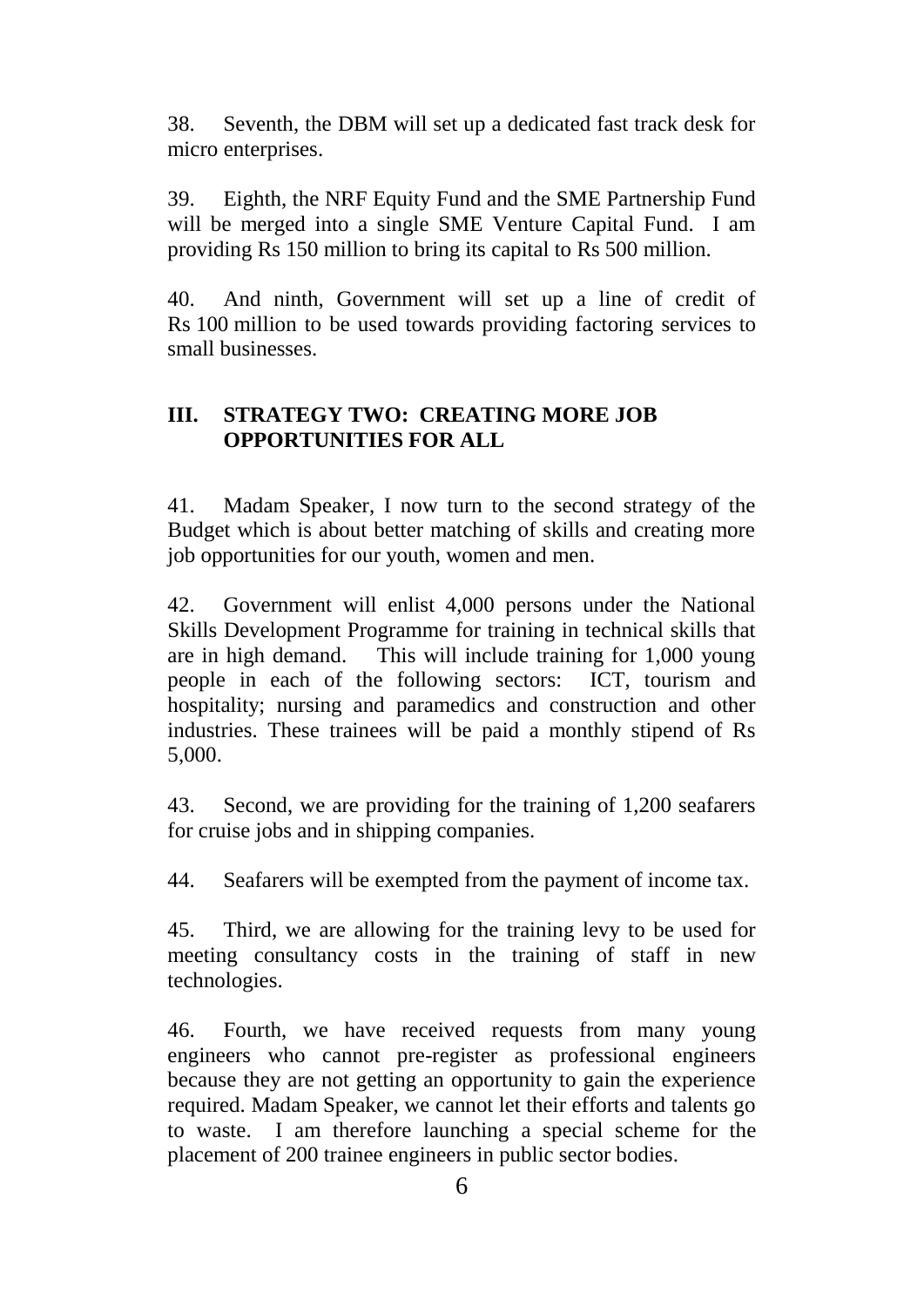47. Fifth, we are providing for employment of 2,000 unemployed under the YEP.

48. Sixth, Government will fill 7,200 vacancies and new posts in the civil service.

49. Moreover, we expect that the new policies to boost up economic growth and employment in this Budget would generate some 7,000 new jobs in the short term.

50. Madam Speaker, with these measures, some 21,400 youths, men and women will be taken out of unemployment.

51. To ensure the successful implementation of this endeavour, Government is setting up an umbrella National Employment Agency with wide-ranging responsibilities and powers.

52. Moreover, the legal framework for the Technical and Vocational Education and Training (TVET) will be reinforced, and a Skills Development Authority will be set up as an independent regulator.

53. We are making these special efforts because we are convinced that job seekers must be able to find employment that meet their aspiration.

54. At the same time we are addressing forcefully the problem of skills mismatch which is a key cause of unemployment.

## **IV. STRATEGY THREE: ENTERING A NEW ECONOMIC CYCLE FOCUSING ON INNOVATION, BOOSTING EXPORTS AND PRIVATE INVESTMENTS**

55. I now come to our third strategy.

56. To enter a new economic cycle focussing on innovation, and boosting private investment, exports and productivity, it is imperative that our productive sectors make a significant leap forward in embracing new activities and modern ways of doing business.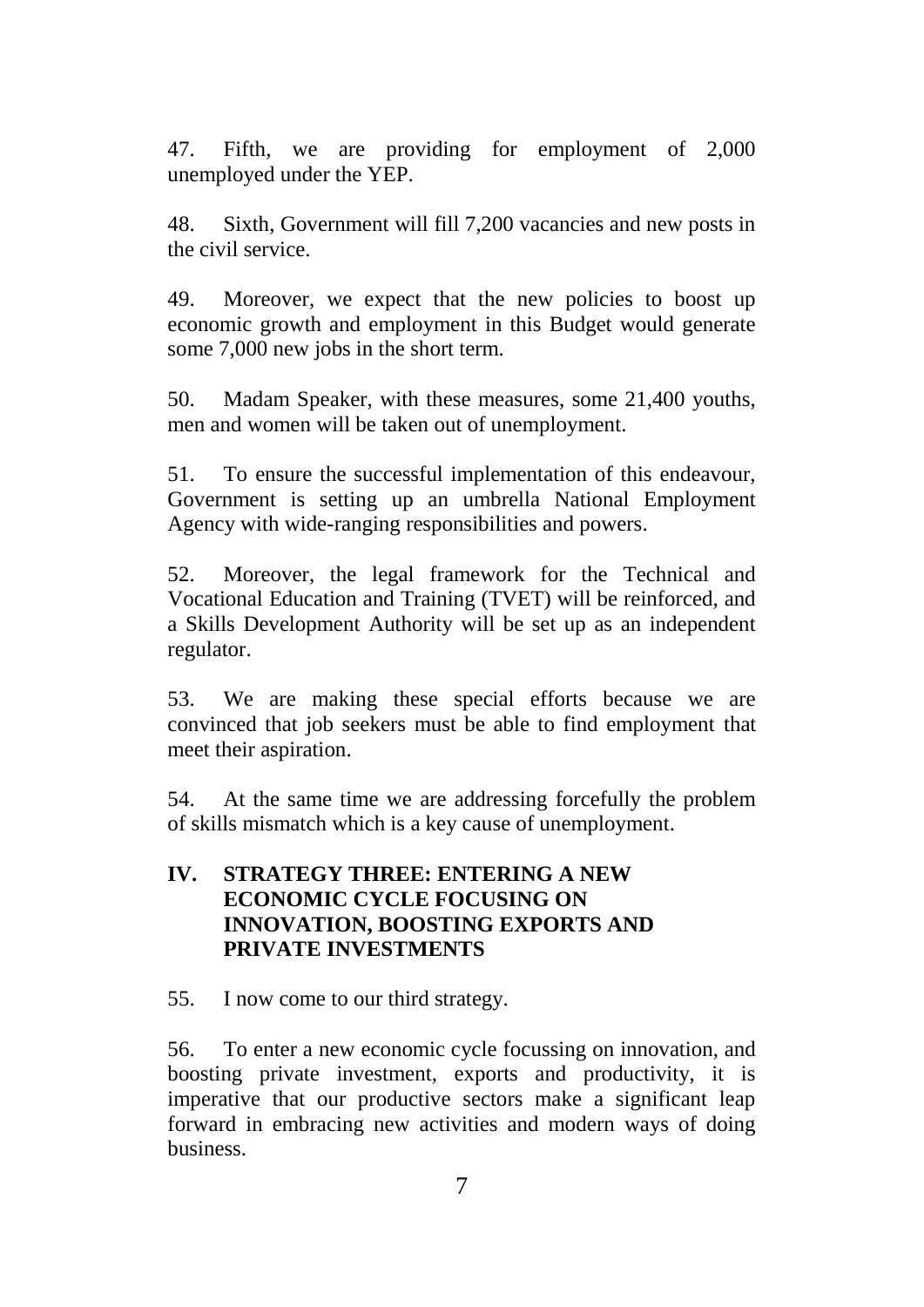## **Advancing the manufacturing sector to new frontiers**

57. The manufacturing sector which is the largest contributor to GDP must take the lead in this new cycle.

58. I would like therefore to announce the launching of three new niches.

## **Diversifying the manufacturing base**

59. Firstly, an international private consortium is setting up a modular near shore mobile oil refinery and onshore storage facilities at Albion. Besides its impact on employment and growth, the project can make of Mauritius the first source of low sulphur bunker fuel (LS380) in the Indian Ocean region.

60. Secondly, we are opening our country to gold business that will encompass a wide spectrum of high value-added activities, ranging from refinery of gold, producing gold bars, setting up topend jewellery processing units, vault facilities and to trading of gold and bullions on our new commodity exchange. The exchange will also facilitate trade in diamond and other precious metals.

61. Moreover, an Indian Delegation presently in Mauritius has expressed an interest in setting up several manufacturing projects in Mauritius, one of which is the production of bicycles and motorcycles. This project aims mainly at exports to the African market and has the potential for creating a significant number of jobs.

62. To further diversify our manufacturing sector, a Pharmaceutical Village will be set up at Rose Belle to cater for local as well as African markets.

63. We must also embrace the new era of 3D printing that will transform manufacturing and other industries in the future. To this end, Government will introduce the application of 3D printing technology, by equipping the two technopoles at Rivière du Rempart and Rose Belle with 3D printers.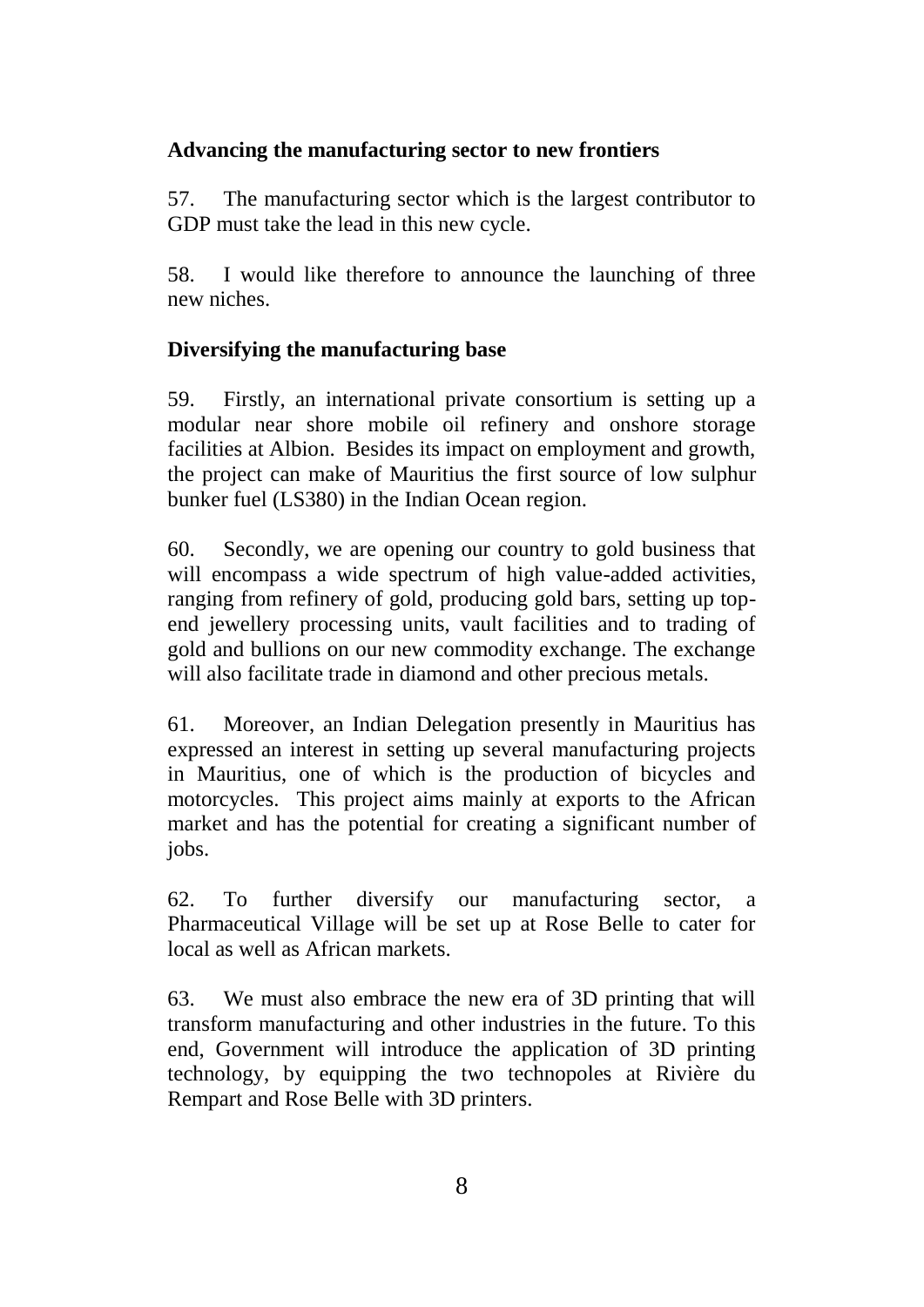64. I am also removing VAT on 3D printers and providing customs duty exemptions on materials used in the manufacture of medical devices.

#### **Modernising the manufacturing sector**

65. As the manufacturing sector diversifies, it must also modernise.

66. The investment tax credit whereby a specified manufacturing company is able to offset against its tax liability 5 percent of the investment in new plants and machinery over 3 years, is being overhauled. The minimum eligibility requirement of Rs 100 million investment in a year is being removed to allow more businesses to benefit. And the tax credit can be recouped over a longer time period.

67. For manufacturers of textiles, wearing apparels, ships and boats, computers, pharmaceuticals and for film production the tax credit will be increased from 5 to 15 percent. This represents 45 percent of capital expenditure incurred on new plants and machinery over three years.

68. Madam Speaker, as we face the challenges of Brexit, we need to reposition our textile and apparel sector, improve its competitiveness and bring Mauritius nearer to the European markets. I am therefore announcing a major Air Freight Rebate Scheme which will entail a 40 percent reduction by our national carrier of the air freight cost to Europe. This significant reduction in cost will be a major game changer to give a new impetus to that industry. The scheme will be underwritten by Government over a two-year period.

69. To support the 'Made in Moris' initiative of the manufacturing industry, the Bid Price-Preference of 10 percent is being increased to 20 percent for locally manufactured goods in respect of the procurement exercise by public sector bodies. This will apply to such goods as shoes, uniforms, school books, printing materials and furniture which will be listed in a Schedule.

70. And I am also taking new measures to boost activities in the Freeport. These measures are described in the Annex.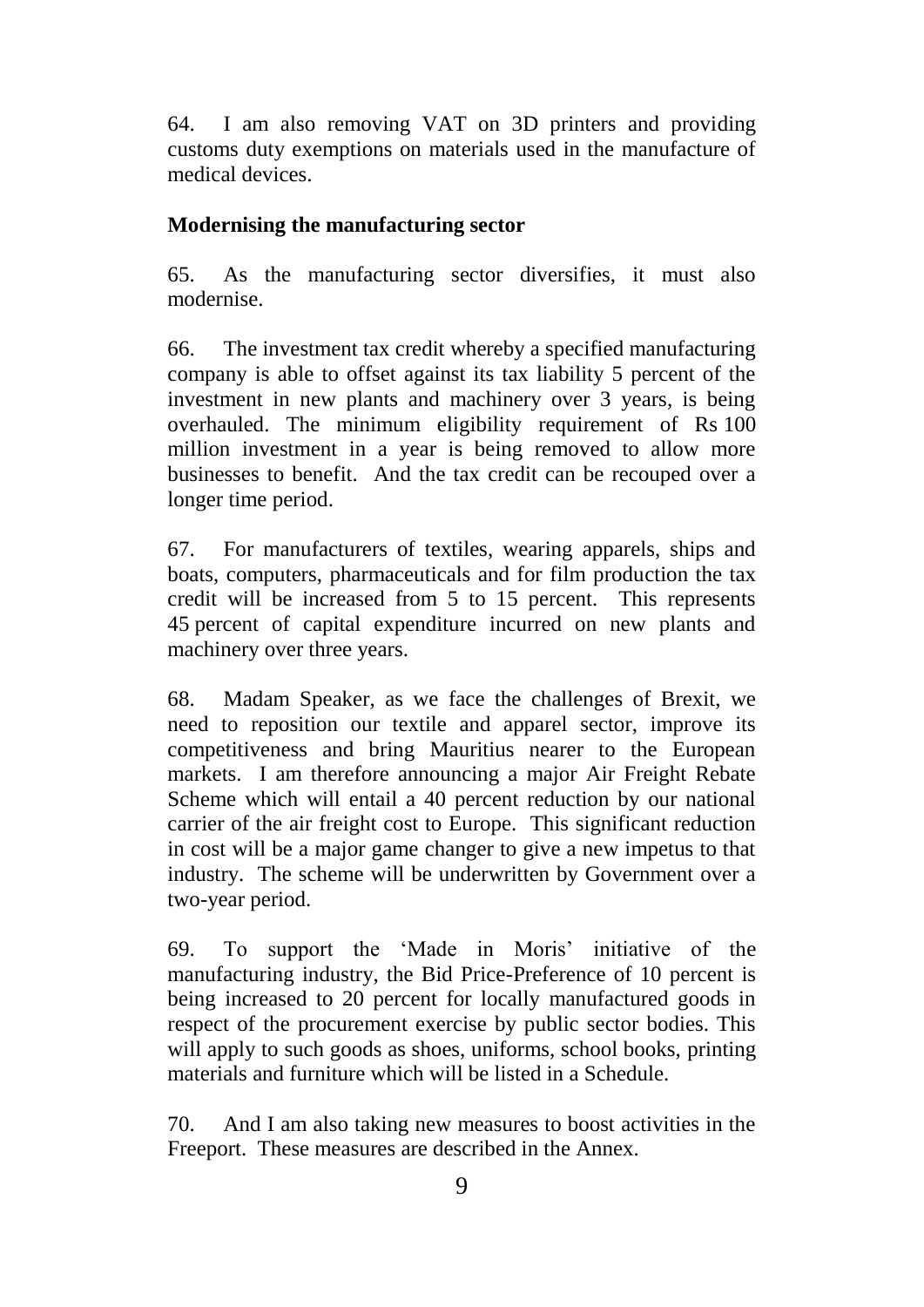## A**gri-business: Branching out**

71. I now come to our plan to transition the agri-business sector from the traditional mould to the new economic cycle.

72. First, we must put agricultural land to modern and more productive use. In that context, the Mauritius Cane Industry Authority will set up an Agricultural Land Management System to bring unutilised abandoned cane lands of small planters under productive use.

73. Second, the grant facility for sheltered farming is being increased from Rs 250,000 to Rs 400,000 to encourage planters to undertake crop production under protected structures.

74. In the same vein, I am providing Rs 20 million for the setting up of an exclusive Bio-Farming/Organic zone with comprehensive modern infrastructural facilities at Britannia.

75. And a feasibility study will be undertaken on the setting up of a Bio-Technology Institute.

76. With regard to the tea industry, we are establishing a new tea nursery at La Brasserie, providing seedlings free to growers and giving a subsidy on fertilizers.

77. Moreover, the ex-Dubreuil tea factory which was closed in the late 1990s will be reopened to promote tea and other agroprocessing activities.

78. To boost dairy production, Rs 10 million are being earmarked for the setting up of a heifer farm at Melrose by the Ministry of Agro-industry, and for a cash incentive of Rs 5,000 to farmers for every new female calf (heifer) reared up to lactating phase.

79. I am making an additional provision of Rs 10 million to enable industrial milk processors to provide small cow keepers with essential support such as artificial insemination and other veterinary services, milk collection and animal husbandry.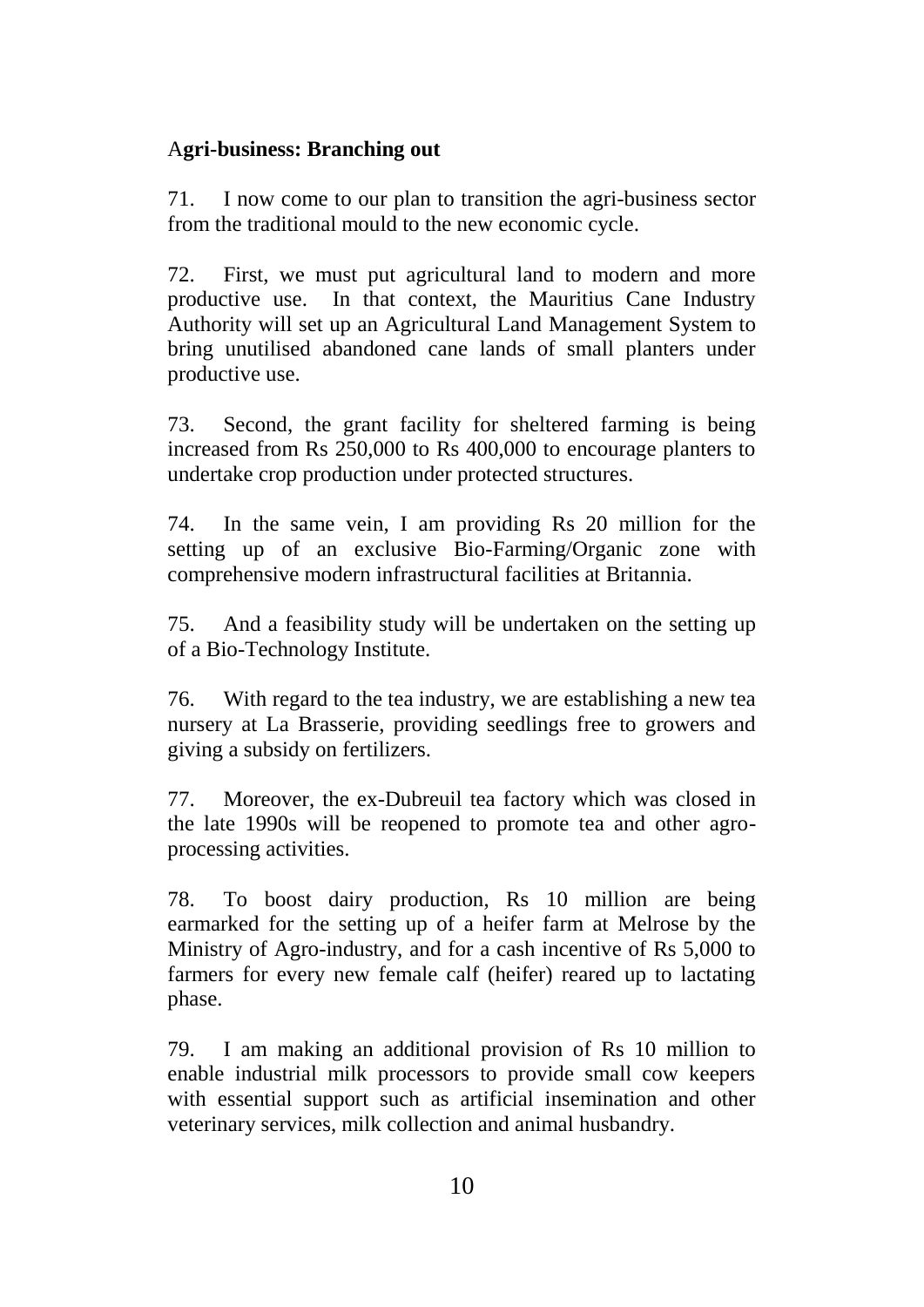80. I am providing Rs 7 million to support bee-keepers through the creation of bee-keeping zones in different regions.

81. To encourage exports, the subsidy on freight costs for horticultural products is being extended to flowers and exotic vegetables.

82. Let me announce our actions to support the men and women who are taking risks, making efforts and yet have to struggle to run their farms and agri-businesses.

83. Government is renewing all the schemes that are meant to support some 11,000 sugarcane planters. Thus, for the sugar crop year 2016:

- Planters producing up to 60 tonnes of sugar will benefit from an additional revenue of Rs 1,820 per tonne of sugar; and
- The 80 per cent advance provided to sugar cane planters will be maintained through arrangements with the Mauritius Sugar Syndicate.

84. We are providing Rs 25 million for acquisition of sophisticated equipment for the testing of fruits and vegetables by the Food-Tech Lab of the Ministry of Agro Industry and Food Security.

85. I am also pleased to announce that fifty per cent of the outstanding balances on loans, together with interest due, which were contracted by pig breeders, under the Pig Sector Re-structuring Programme, will be waived, if they pay back the remaining balance before 30th June 2017.

86. In the same vein, all outstanding interests will be waived on start-up loans taken by planters, breeders and fishermen prior to 1st July 2012, under certain schemes, if they pay back all capital balance before 30th June 2017.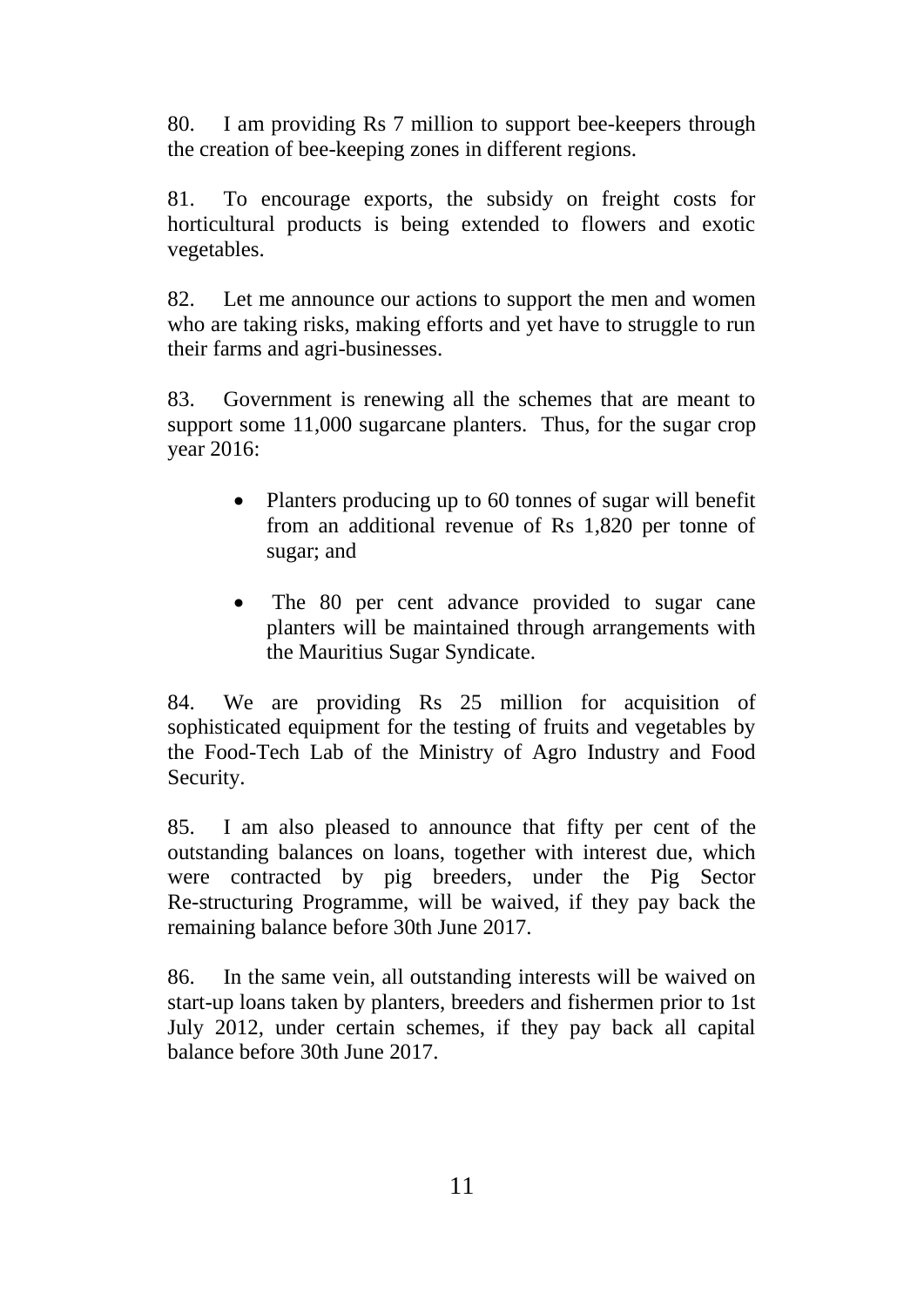87. Rs 30 million are being earmarked for setting up a new unit for mass rearing and sterilization of fruit flies; and Rs 16 million to litchi and banana growers for the purchase of protective nets and bags.

88. Concerning the cooperatives sector, I am providing for the upgrading of the building of the National Institute of Cooperative Entrepreneurship at Bois Marchand.

89. I am also exempting cooperative societies from the payment of corporate tax on all non-sugar agricultural activities.

90. And I am providing Rs 10 million to set up a contributory insurance scheme for non-sugar crops.

91. Madam Speaker, agricultural produce must be safe and clean for consumption.

92. To curb the excessive use of specific pesticides, herbicides and fruit ripeners, a 15 percent levy is being introduced on those products.

93. Moreover, the Ministry of Agro-Industry and Food Security will implement a system of quantitative restrictions coupled with a more rigorous and intensive testing of fresh produce.

## **Financial services: reaching out to new markets**

94. Madam Speaker, the financial services industry also needs to branch out and reach out to new markets with a wider spectrum of products.

95. I am therefore announcing a new thrust to the development of our financial services sector.

96. First, GBC2 companies will now be allowed to invest in listed securities.

97. Second, companies holding a 'Global Headquarters Administration Licence' issued by the FSC will be granted an 8 year tax holiday.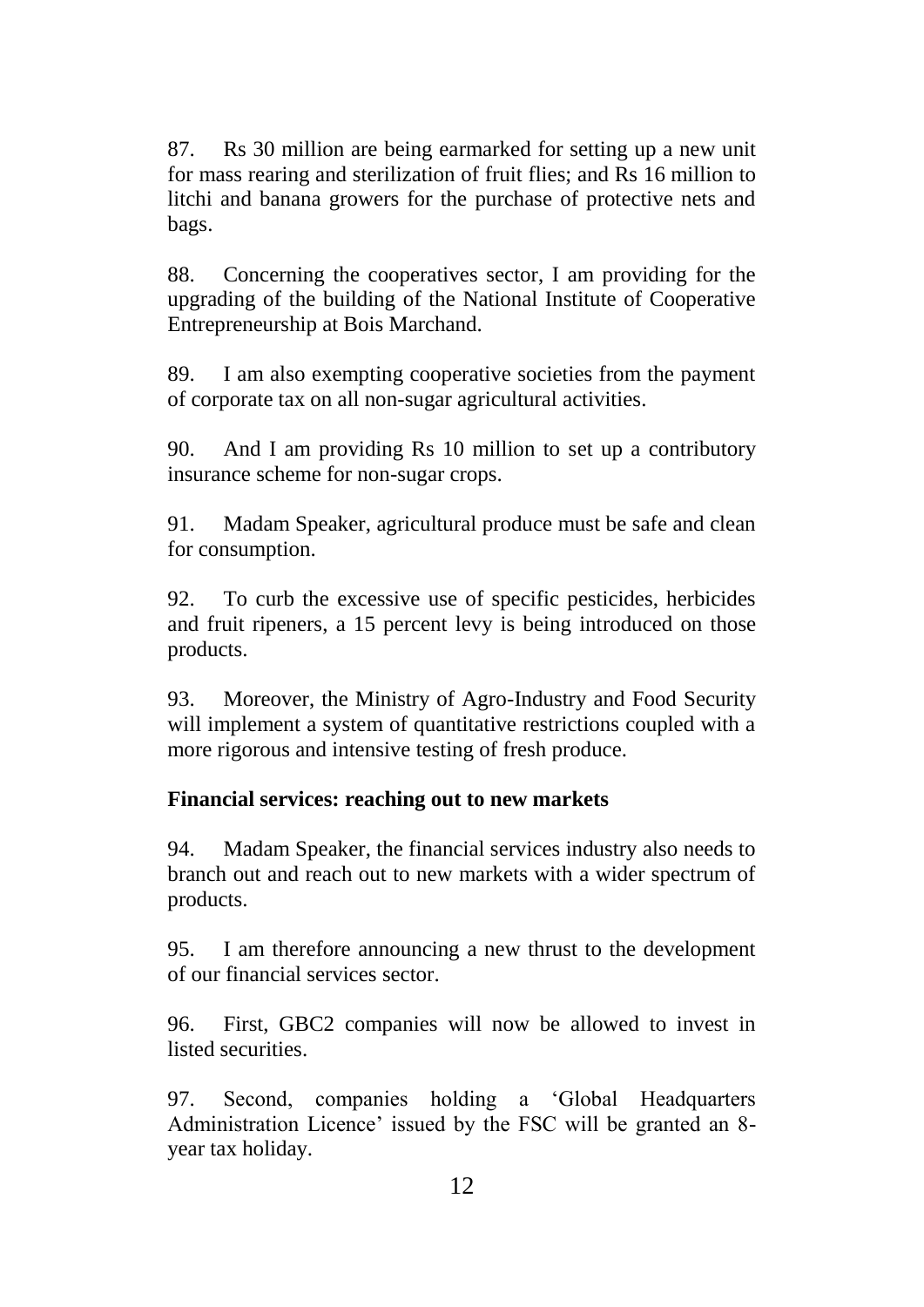98. Third, companies with the following licences issued by the FSC will be provided with a 5-year tax holiday:

- (a) a 'Treasury Management Centre License';
- (b) an Asset and Fund Managers license and managing a minimum asset base of USD 100 million;
- (c) international law firms with a Global Legal Advisory Services License. To that effect, a 'Limited Liability Partnership Bill' will be introduced;
- (d) an 'Investment Banking and Corporate Advisory License';
- (e) an Overseas Family Corporation' license.

99. Foreign Ultra High Net Worth Individuals investing a minimum of USD 25 million in Mauritius will be provided with a 5-year tax holiday.

100. These tax holidays will be subject to meeting conditions of employment creation and substance.

101. Furthermore, the 'Rose Belle Business Park' will host the new 'Mauritius International Derivatives & Commodities Exchange' (MINDEX). I am allocating Rs 50 million as seed capital for its initial setup.

102. In pursuit of that diversification thrust, we will also develop Mauritius as a full-fledged International Arbitration Centre with the capacity and expertise to resolve disputes.

103. As regards the banking sector, the Bank of Mauritius Act and Banking Act will be reviewed in the light of recent events and to adapt to change.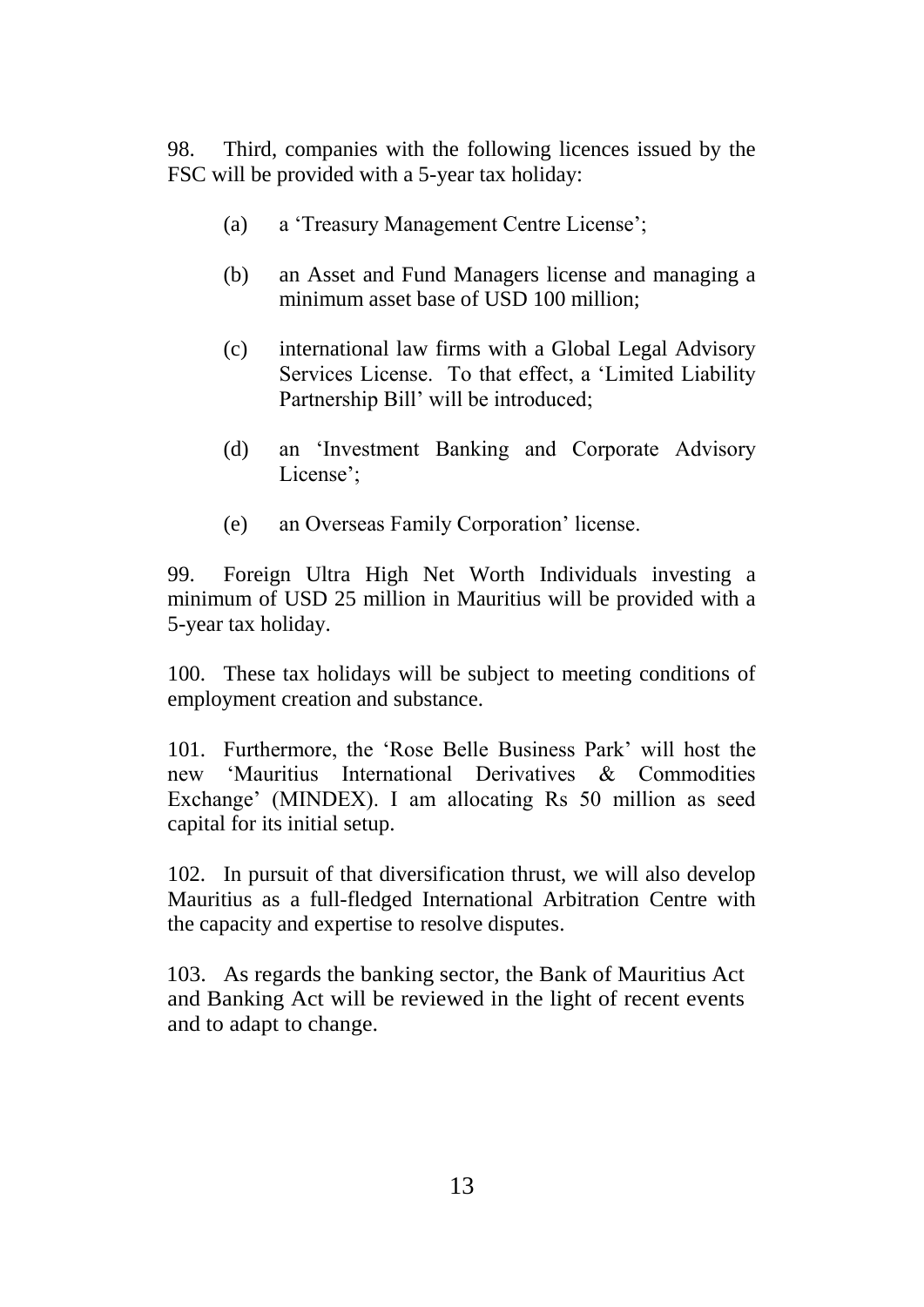#### **Tourism: blazing new trails**

104. Madam Speaker, the tourism sector must ride on the crest of the wave of regained dynamism and seize the opportunity to blaze new trails and sustain its long term development. This entails the development of out-of-hotels activities, attraction-based tourism, the duty-free island, and a more open air-access policy.

105. At the same time, Government wants to achieve a greater integration of tourism development with the growing aspirations of our own population for more leisure activities and wider shopping opportunities.

106. To this end, the Ministry of Tourism, the Ministry of Arts and Culture, together with relevant private sector organisations will work out an annual calendar of national events to be known as the Mauritius Calendar.

107. To give an impetus to the duty free island while diversifying our tourism sources, we will intensify the marketing of Mauritius in Africa, in particular targeting the new rich. And we will also build up our marketing efforts in the Gulf regions, Scandinavian countries and Eastern Europe.

108. The newly launched Africa-Mauritius-Singapore-Asia Air Corridor positioning Mauritius as an aviation hub in the region will greatly contribute to improving accessibility for visitors from new markets in Asia and Africa. I am providing an additional Rs 40 million for marketing the Air Corridor initiative.

109. Government will also facilitate the setting up of a world class aquarium, a national museum and other new leisure attractions.

110. With a view to promoting access to leisure and leisure facilities, I am removing admission charges leviable by local authorities. The Local Government Act will be amended accordingly.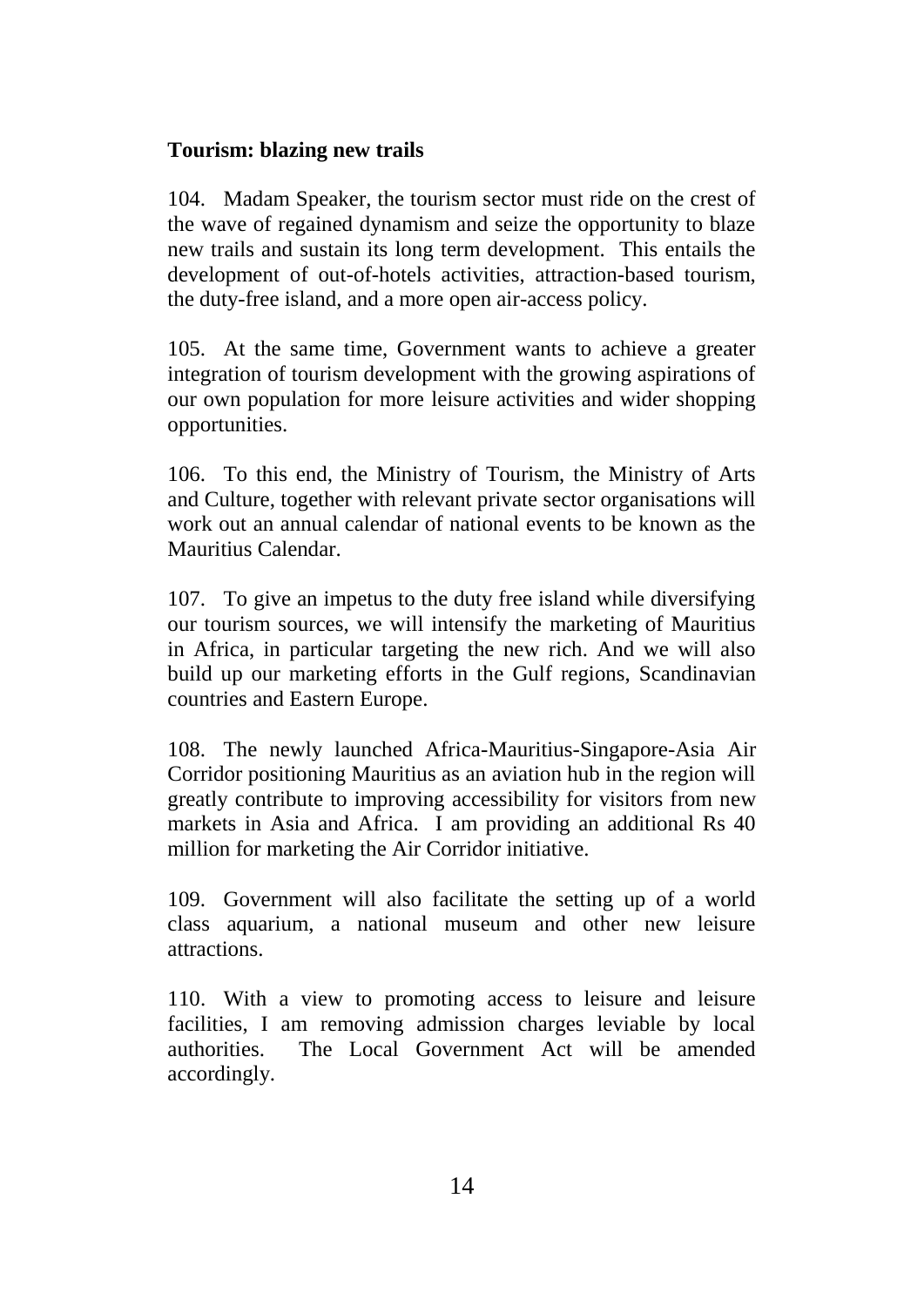## **The Film Industry: Setting the Stage**

111. Madam Speaker, the film-making industry is showing good potential for growth and for creating exciting new opportunities for our young people and artists generally.

112. To harness that potential we are increasing the refund on qualifying production expenditure under the Film Rebate Scheme up to a maximum of 40 percent and clarifying that production of films for export will be zero-rated for VAT purposes.

113. I am providing an amount of Rs 10 million to the Mauritius Film Development Corporation for the purchase of equipment which it will lease to film-makers.

114. I am also exempting the importation of lighting equipment for use in film-making from customs duty.

115. As part of the development of the Omnicane smart city project, Mauritius will be endowed with its first film city which will be located in the south of the island. The project also includes the setting up of a Film Training facility.

## **Realising the blue economy**

116. Concerning the blue economy, the following initiatives will be undertaken:

117. First, the 31 sites which have been identified for aquaculture development will be fully surveyed by the Mauritius Oceanography Institute.

118. Second**,** Government will provide incentives for the setting up of common facilities on land for aquaculture and fish processing.

119. Third, two studies are being concluded with regards to the production of electricity through ocean waves and offshore wind.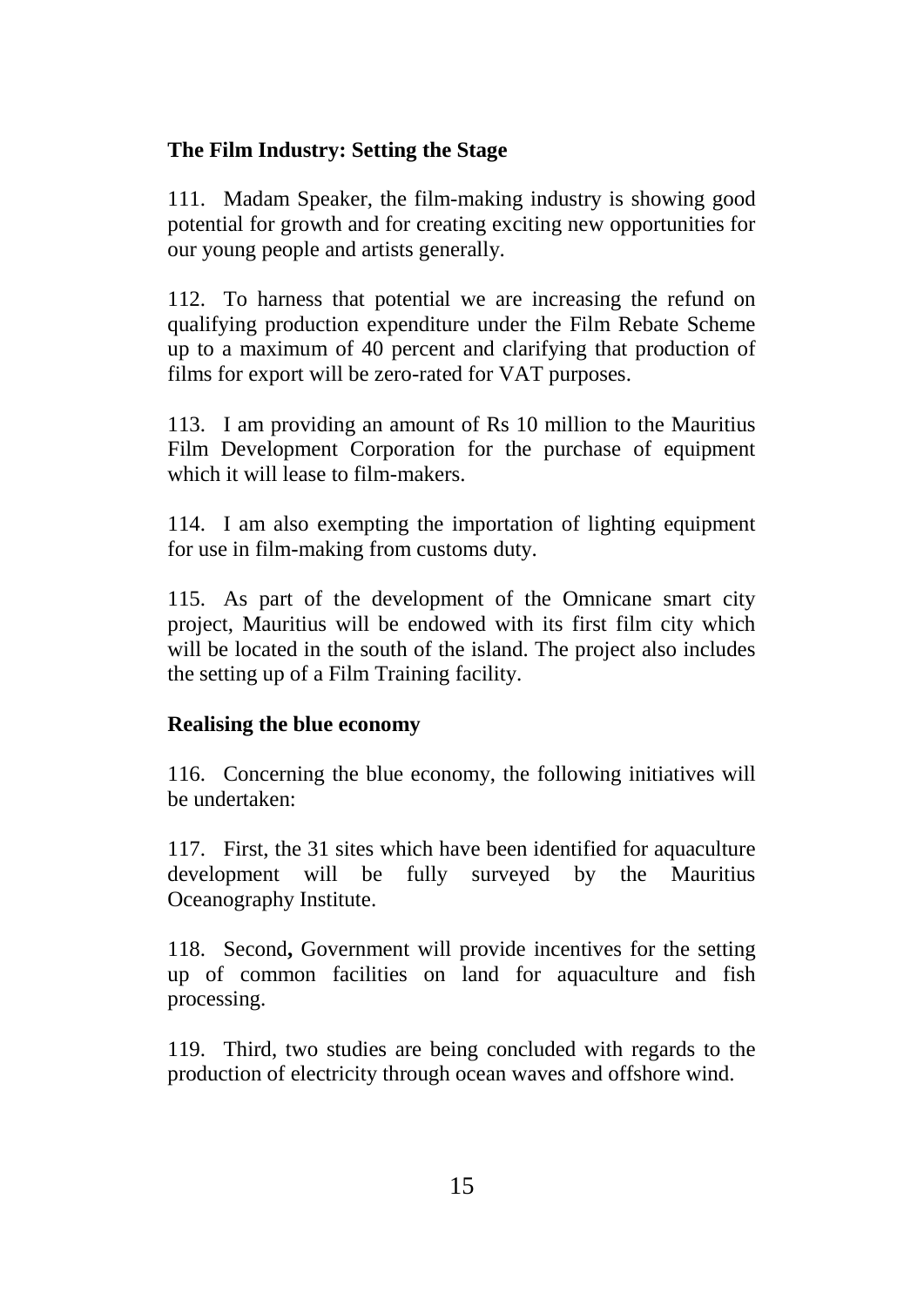120. Fourth, Government is signing an MOU with the National Institute of Oceanography Goa towards the setting up of a World Class Research Institute of Oceanography in Mauritius.

- 121. Fifth, to encourage outer-reef and bank fishing:
	- o I am providing Rs 20 million for the purchase of a multi-purpose vessel for research, surveys and training of fishermen and skippers.
	- o And a grant of 50 percent, up to a cap of Rs 4 million will be given to cooperative societies to enable them to acquire semi-industrial vessels.

122. Sixth, a new incentive scheme with a tax holiday of 8 years will be introduced to attract industrial fishing companies to operate from Mauritius and contribute to the development of our seafood hub.

123. Seventh, to promote small-scale aquaculture, a provision of Rs 12.5 million has been made in the Budget for the purchase of 10 floating cage structures to allocate to Fishermen Cooperatives.

124**.** Eighth, the Mauritius Ports Authority will construct breakwaters at Fort William to provide shelter for approximately 120 fishing vessels.

125. And ninth, to address the human resources constraint, the Mauritius Maritime Training Academy will increase its intake by 50 percent to 1,200 trainees annually.

## **Green economy: maximising investment opportunities**

126. Madam Speaker, Government's policy emphasis on developing local sources of renewable energy offers a unique potential for launching a green economy, with new high valueadded jobs, while at the same time addressing environmental issues and reducing future oil import bills.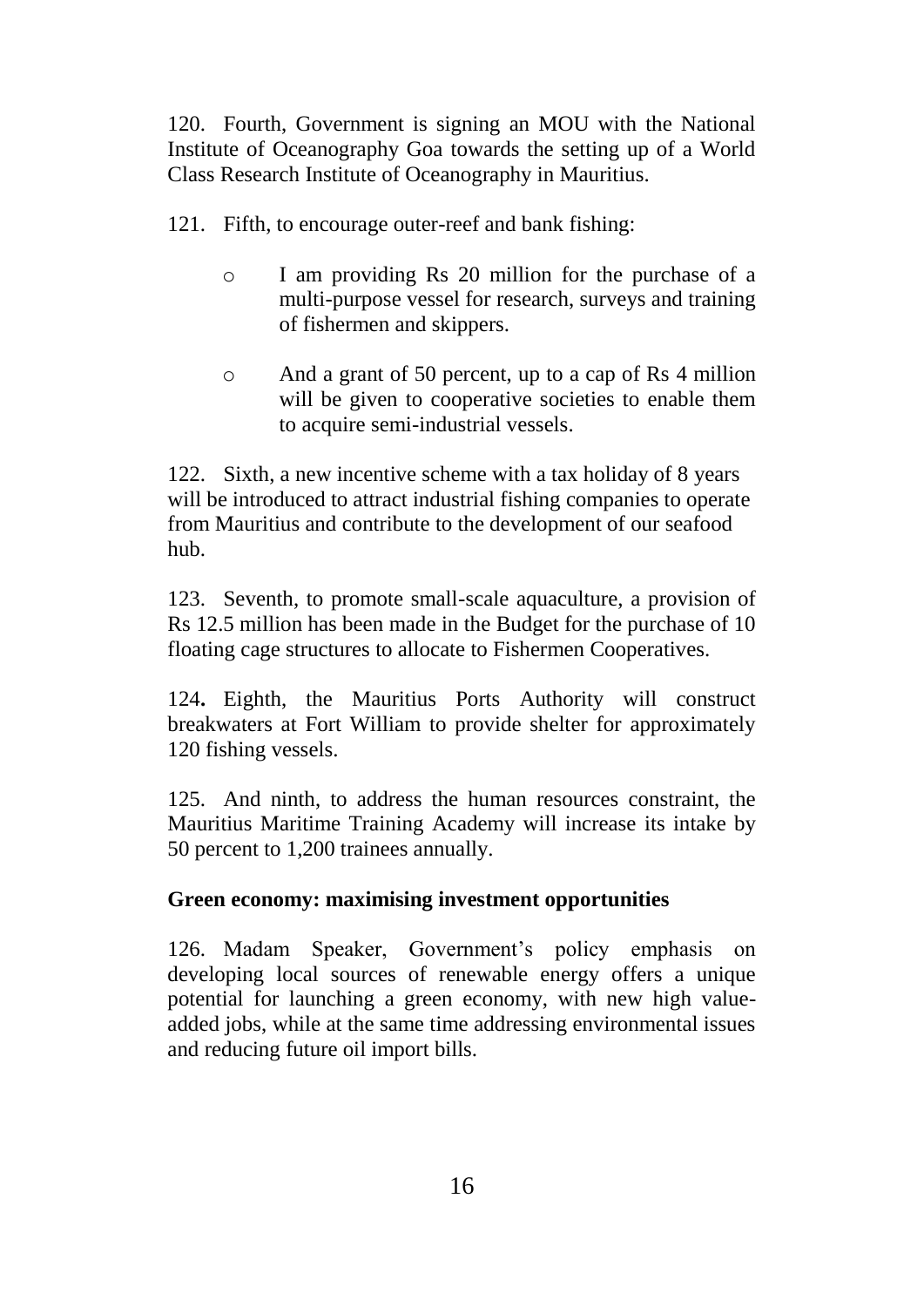127. To this end, the CEB will create a renewable energy company, which will ultimately become a special vehicle for the production of electricity from solar photo voltaic systems of up to 15 MW. It will subsequently open its shareholding to SMEs, cooperative societies and small investors.

128. Second, a feasibility study will be carried out on the production of electricity through solar panels placed on roof tops of houses. The aim is to involve some 10,000 households, over the next five years, who are benefitting from the social electricity tariff. The cost will be fully met by the public sector. These households will get the first 50 kwh monthly free of charge. All surplus production will go to the CEB.

129. Third**,** to accommodate the production of more electricity from intermittent renewable sources, it is necessary to increase the capacity of the grid for absorption of such power generation. To this end, the CEB will invest Rs 400 million to increase the grid absorption capacity of intermittent energy from 148 to 160 MW by 2018.

130. Fourth, furthermore, the CEB proposes to procure battery storage systems so as to become resilient to the intermittent nature of renewable energy.

131. Fifth, I am removing VAT on Photovoltaic Inverters and batteries.

132. Sixth, as regards hydro power, the CEB will invest Rs 200 million for the upgrading of the Sans Souci plant capacity and it has identified twelve sites on private land with potential hydro power generation.

133. Seventh, a major waste-to-energy project is expected to add up to 30 MW of electricity on the grid by 2019.

134. Eighth, Government will facilitate production of energy from bio-mass, including cane tops and trash and at the same time ensure that small planters will get their fair share of the revenue.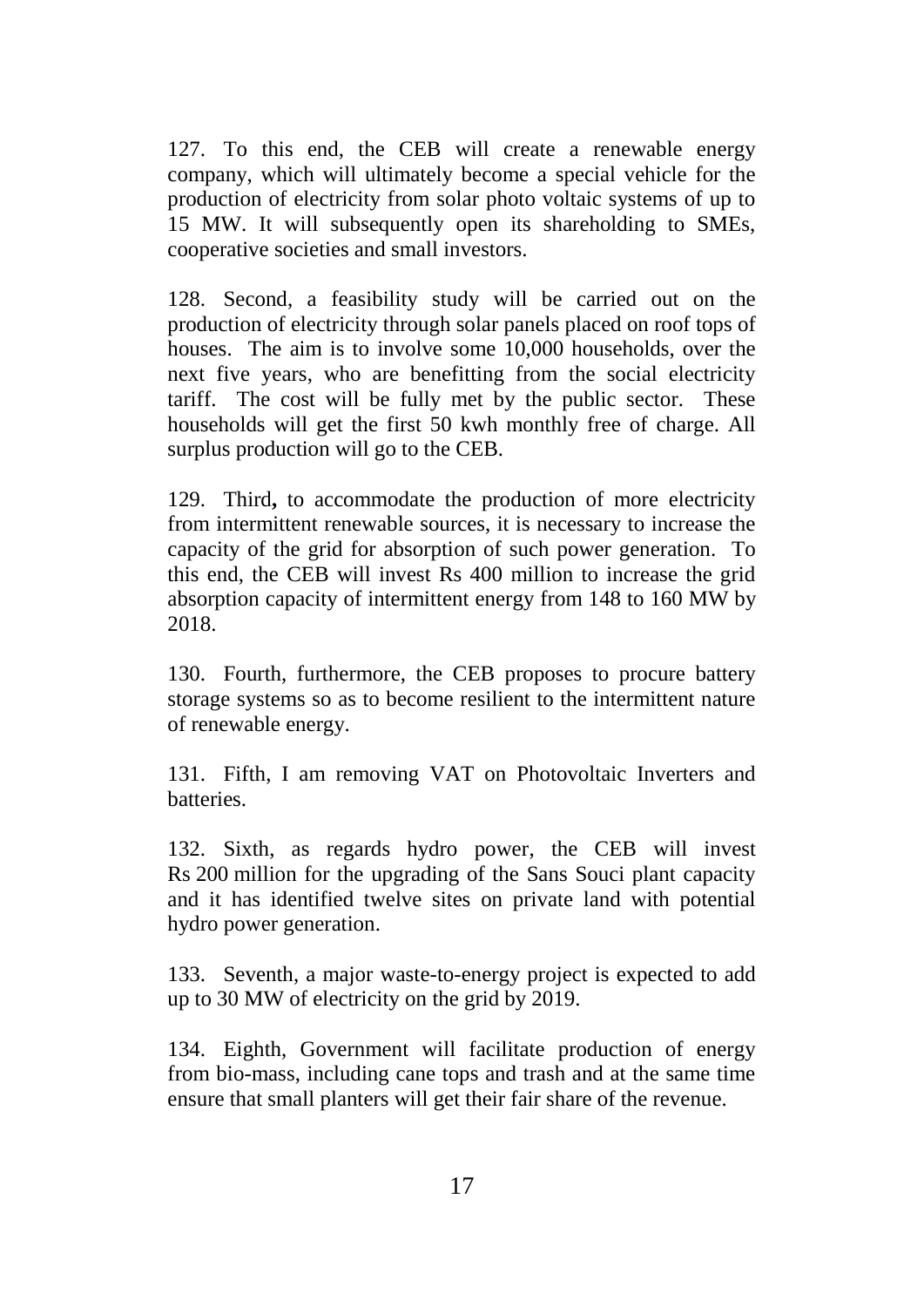135. The Electricity Act and the CEB Act will be amended to accelerate the permit approval process of renewable energy investment projects.

## **V. STRATEGY FOUR: MOVING TOWARDS A FULLY-FLEDGED DIGITAL SOCIETY**

136. I will now articulate our plan to move Mauritius towards a fully-fledged digital economy and society.

137. Madam Speaker, in the year 2000, we launched the concept of Cyber Island with the strong conviction that the future of Mauritius would be tightly entwined with the evolution of digital technologies. We crossed significant milestones in the history of our development when we built the first Cyber Tower and connected the country to the Internet with the SAFE fibre optic cable.

138. Today, we take this endeavour to the next lap.

139. To this end, I am announcing the following measures:

140. First, the Ministry of Technology, Communication and Innovation is making operational the Information Highway for sharing of information among public sector agencies, in a first instance. On the other hand, 50 new e-services will be launched to facilitate citizens interaction with public sector agencies. And each ministry will appoint a Dedicated Chief Information Officer to oversee its e-government projects.

141. Second, the Bank of Mauritius will come up with a National Payment Switch. This will reduce transaction costs and give a boost to e-commerce. A National Payment Bill will be introduced to better regulate e-payment transactions.

142**.** Third, Government will join hands with MEXA to develop a national e-commerce platform to connect consumers from the rest of the world directly to our exporters.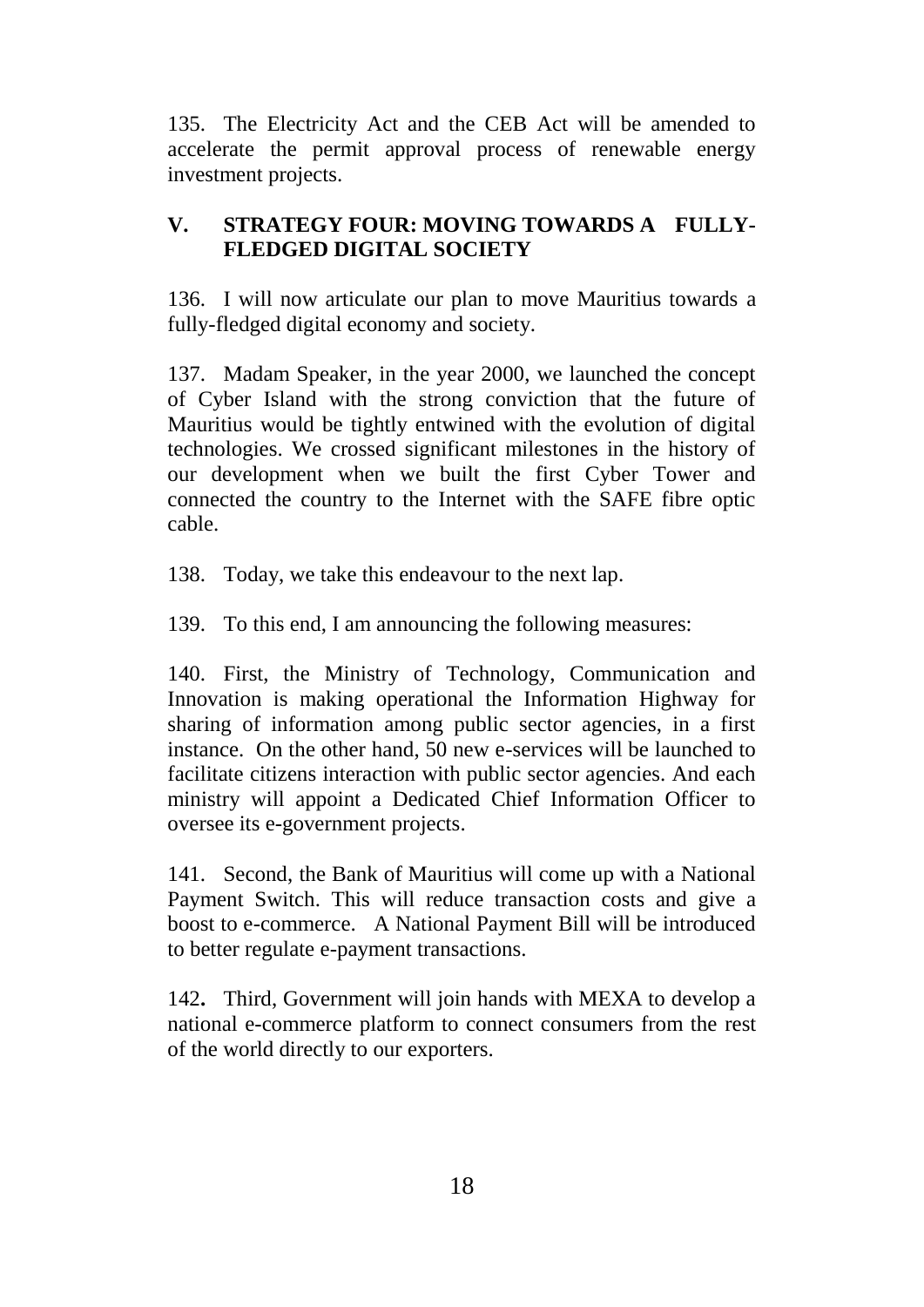143. Fourth, we will encourage the development of mobile applications by start-ups to provide information on Government services such as transportation, traffic and weather forecast, amongst others.

144. Fifth, to reduce the digital divide and promote connected communities, 250 additional free Wifi Hotspots will be set up around the island, in major public areas such as traffic centres, hospitals, municipalities and district councils. This will bring the total to 600.

145. Sixth, to further build human capital and develop digital literacy, we are investing in our students:

- a) At the primary level, digital tablets and relevant education software will be given to students in Grades 1 and 2.
- b) At secondary level, modules on communication skills and creativity & innovation will be included in the curriculum for grades 7 to 9.
- c) At the tertiary level, a dedicated Faculty of Digital Technology & ICT Engineering will be set up by the University of Mauritius.

146. Seventh, major investments will be made on connectivity that will significantly improve the deployment of broadband infrastructure and its quality. These include:

- i. investment in a 'Third Undersea Cable' project by a consortium led by Mauritius Telecom.
- ii. investment in a fibre-optic undersea cable by a consortium of regional telecom operators. This will link Mauritius, Reunion, Madagascar with an international backbone through South Africa.
- iii. the acceleration of the Fibre To The Home (FTTH) programme by Mauritius Telecom to cover every town and village by December 2017; and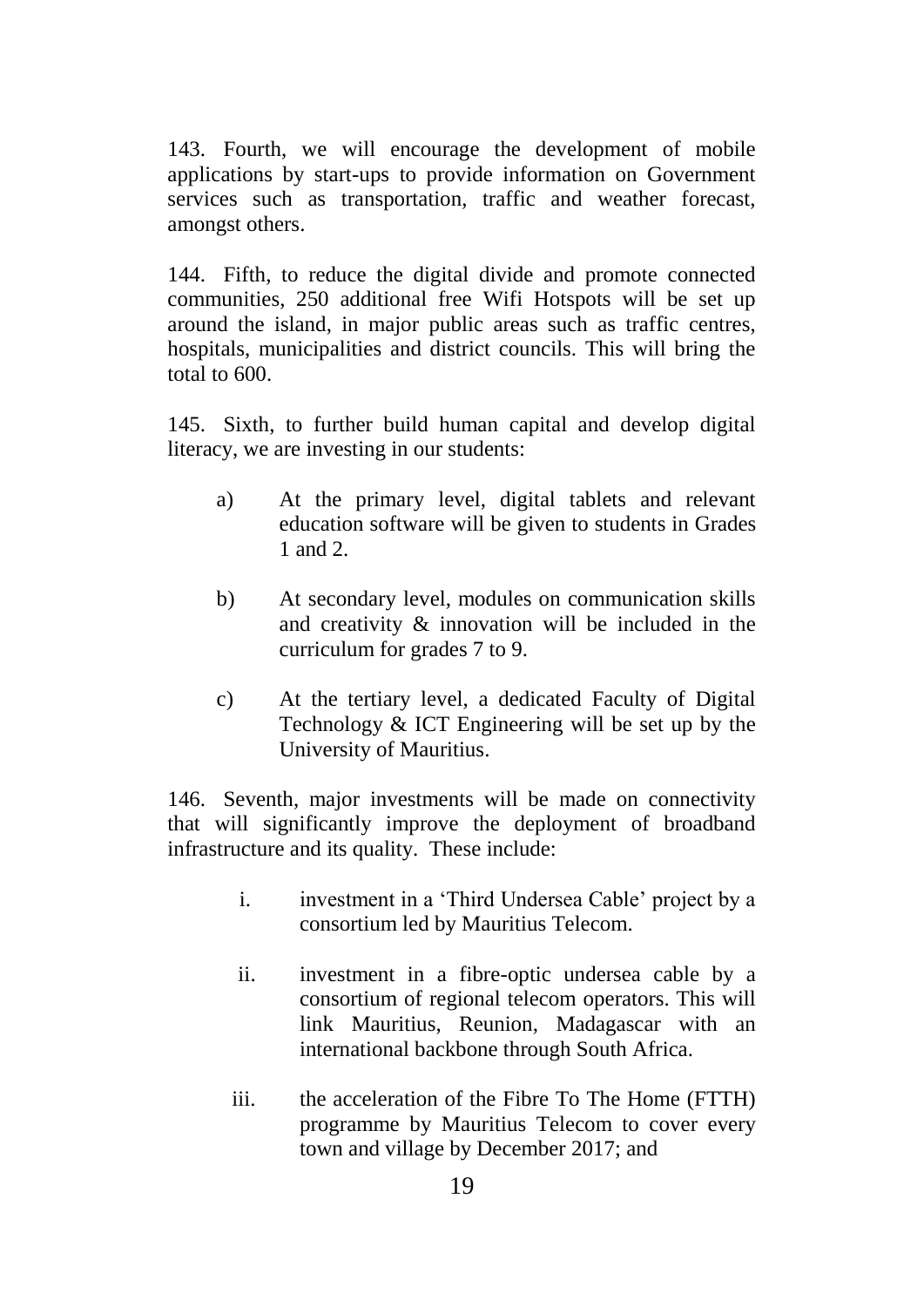iv. an investment of Rs 200 million by the CEB to provide high speed broadband to Internet Service Providers through its island-wide fiber optic cable network.

## **VI. STRATEGY FIVE: FUNDAMENTALLY REFORMING BUSINESS FACILITATION AND EXPANDING OUR ECONOMIC HORIZONS**

147. Madam Speaker, I now come to strategy number five: fundamentally reforming business facilitation and expanding our economic horizons.

148. For too long our economy has operated in an environment where obtaining approvals and permits to start and grow a business is complex, lengthy and onerous.

149. We have to free our economy from the stifling bureaucracy and get it out of the constraining mould of laws, regulations and administrative procedures that have not been able to adapt to the new exigencies.

150. Our first measure therefore is to cut drastically the time it takes to deliver Building and Land Use Permits (BLPs) and clearances for all construction related projects. To this end,

- i. the requirement for approval by the Executive Committee of the Local Authority concerned when determining a BLP is being abolished;
- ii. the Local Authority will have only 8 working days to seek any additional information from an applicant; and
- iii. we are requiring that all applications for constructions with a floor area exceeding 150 square meters be made on-line.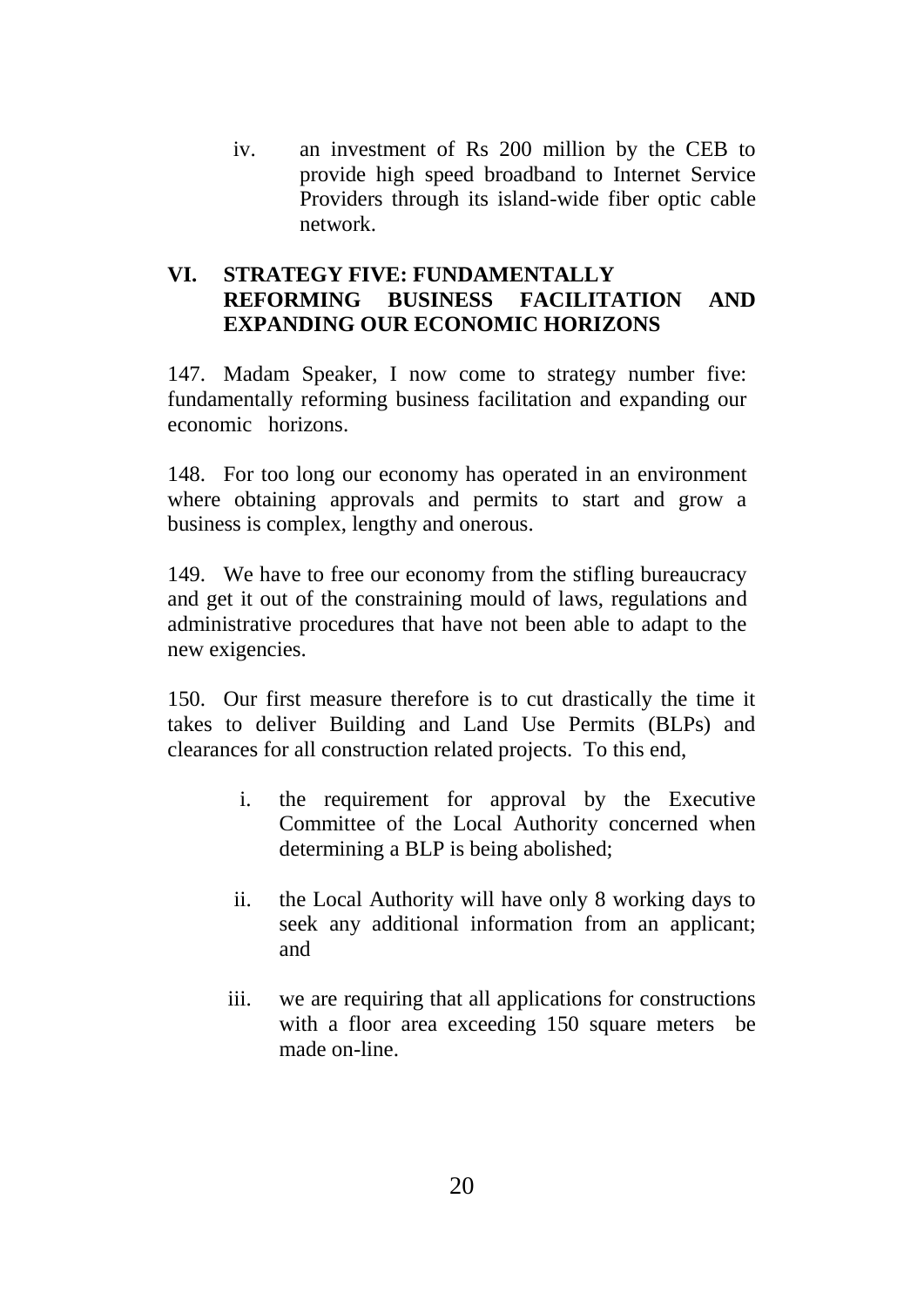151. Second, the Property Development Scheme will be reviewed and the PDS regulations will be amended to:

- (a) remove the maximum size limit of 50 arpents;
- (b) remove the requirement to sell at least 25 percent of residential units to Mauritian buyers; and
- (c) review the current maximum permissible land size for a villa, from half an arpent to 1.25 arpent.

152. Third, we will take onerous paper work out of the system. An e-licensing platform will be set up to provide a single point of entry for applications for permits and licences. This will bring down submission of documents in some cases from around 48 copies to just one copy.

153. Fourth, the Investment Promotion Act will be amended to authorise the BOI to issue the necessary clearances and approvals for a business to start operation in cases where the statutory deadlines for processing applications have lapsed. This is in line with the Silent Agreement Principle. It should unlock a significant number of projects which are in the pipeline, accelerate job creation, turn around the declining trend in private investment, increase FDI and boost up economic growth.

154. Fifth, some countries like the UK, Singapore and Australia have applied the concept of a Regulatory Sandbox Licence (RSL) which allows companies to invest in innovative projects within an agreed set of terms and conditions, even in the absence of a formal licencing framework. This can be an effective mechanism to speed up strategic investments. We are therefore introducing the Regulatory Sandbox Licence in Mauritius. The Board of Investment (BOI) may issue approvals, permits and licences to start an innovative project after consulting relevant ministries.

155. Sixth, to further open the economy we are allowing noncitizens, registered with the BOI, subject to security clearances, to acquire apartments and business spaces in buildings. The Noncitizens (Property Restriction) Act will be amended accordingly.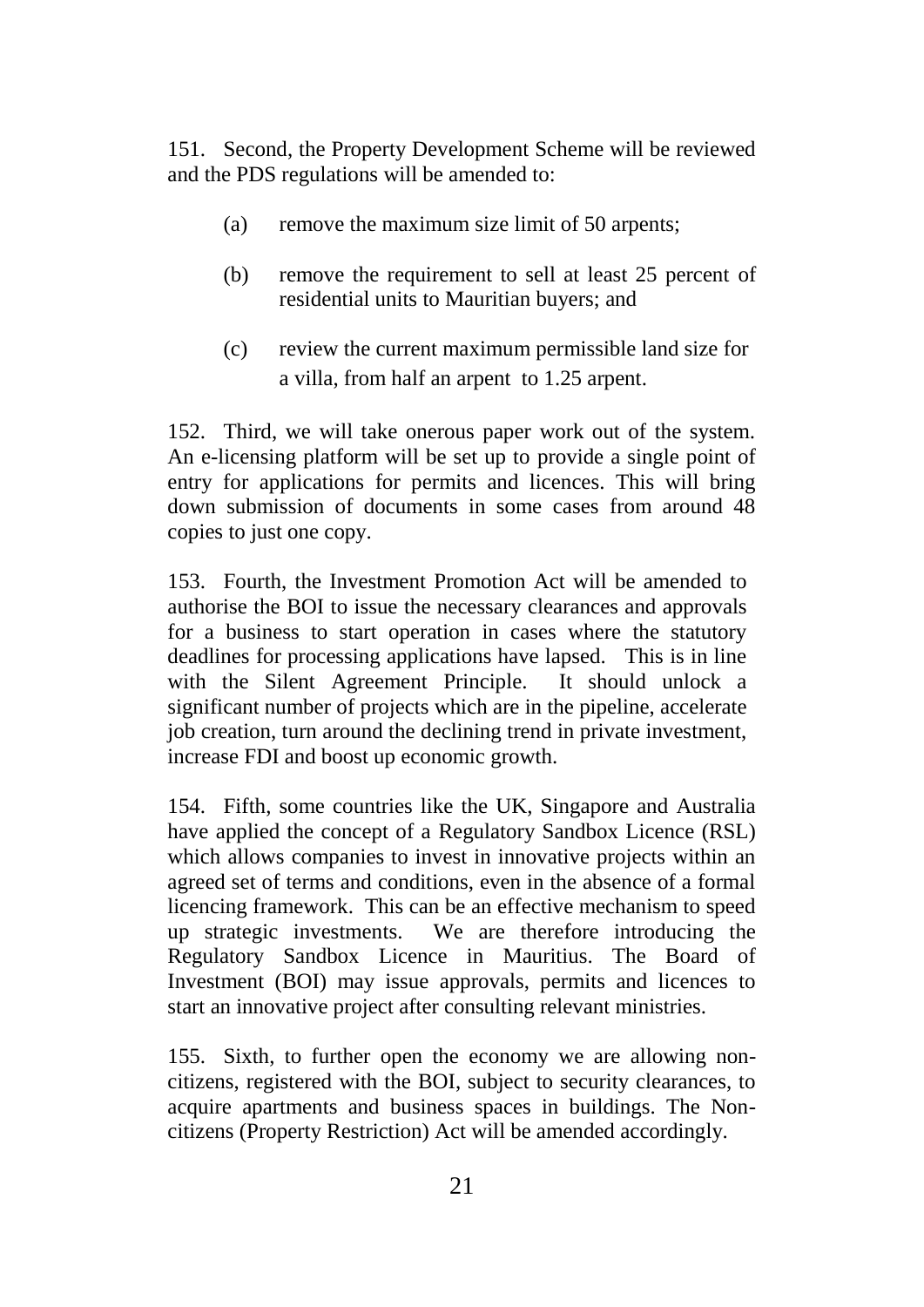156. In the new era of development, where openness will be a core feature of our economic strategy, economic diplomacy will have a crucial role to address cutting-edge issues in foreign policy, in particular in the areas of trade, finance and investment, so as to open new opportunities for Mauritian businesses.

157. Now that the issue of DTA with India has been resolved, Government will revive and finalise the negotiations with New Delhi on the Comprehensive Economic Cooperation and Partnership Agreement (CECPA) including a Preferential Trade Agreement.

158. And we will continue to build on our Africa strategy where we have made concrete progress in the past year, with the signing of agreements with Senegal, Madagascar and Ghana for the establishment and management of Special Economic Zones.

159. Regarding the Special Economic Zone project in Senegal, I am pleased to announce that 40 hectares of land have already been allocated by the Government of Senegal. The project will be executed by a joint SPV where Mauritius Africa Fund holds 51 percent of the shares.

160. In 2014, the Honourable Prime Minister took the commitment that once elected, high priority will be given to the establishment of an Embassy in Saudi Arabia. I am pleased to announce that we are now going beyond this promise by setting up, not only an Embassy in Riyadh, but also a Consulate in Jeddah. This will significantly raise the visibility of the Republic of Mauritius in Saudi Arabia. These two diplomatic representations will further improve communication and contribute in providing greater security, comfort and opportunities to our citizens travelling to Saudi Arabia.

161. We are also proceeding with the opening of a consulate in Reunion Island to further facilitate trade and business relationships.

162. To support economic diplomacy, seven Counsellors (Economic Matters) will be recruited in addition to those already serving in Paris, New Delhi and Johannesburg.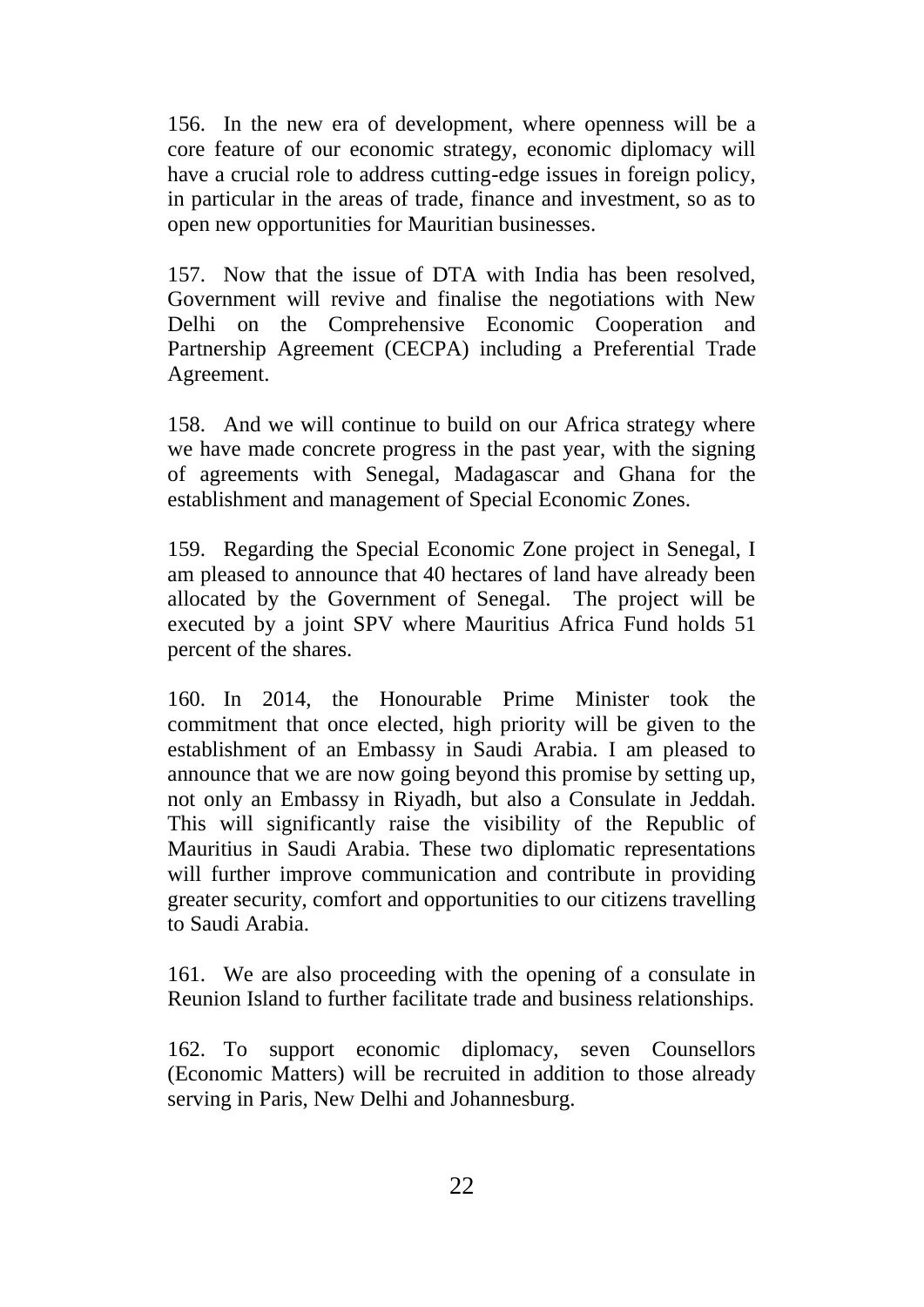## **Industrial Property Framework**

163. With a view to modernising our Industrial Property Framework and consolidating the institutional arrangement to administer Industrial Property, a consolidated Bill will be introduced. It will encapsulate all aspects of industrial property as well as provide for the protection of patents, plant breeders' right, industrial designs and marks including geographical indications and trade names.

164. In the same vein, Mauritius will adhere to a number of the World Intellectual Property Organisation (WIPO) Administered Treaties, namely, Patent Corporation Treaty (PCT), the Hague Convention and the Madrid Protocol to facilitate the registration of Patents, Trademarks and Industrial Designs.

165. Both the enactment of new legislation and the adherence to the Treaties will be completed by December 2016. Government will then come up with an attractive fiscal package to encourage innovation.

## **VII. STRATEGY SIX: BUILDING THE INFRASTRUCTURE THAT FITS INTO THE FUTURE**

166. Madam Speaker, I now come to our sixth strategy which is about engineering the infrastructure that fits the future.

We must look beyond the short term and make investments that would strengthen growth and raise productivity.

167. These investments must come from both the public and private sectors.

168. Government will, therefore, significantly raise its capital expenditure to Rs 19 billion in this Budget.

169. In all, the public sector will invest some Rs 34.5 billion in 2016/17 and Rs 97.6 billion over the next three years.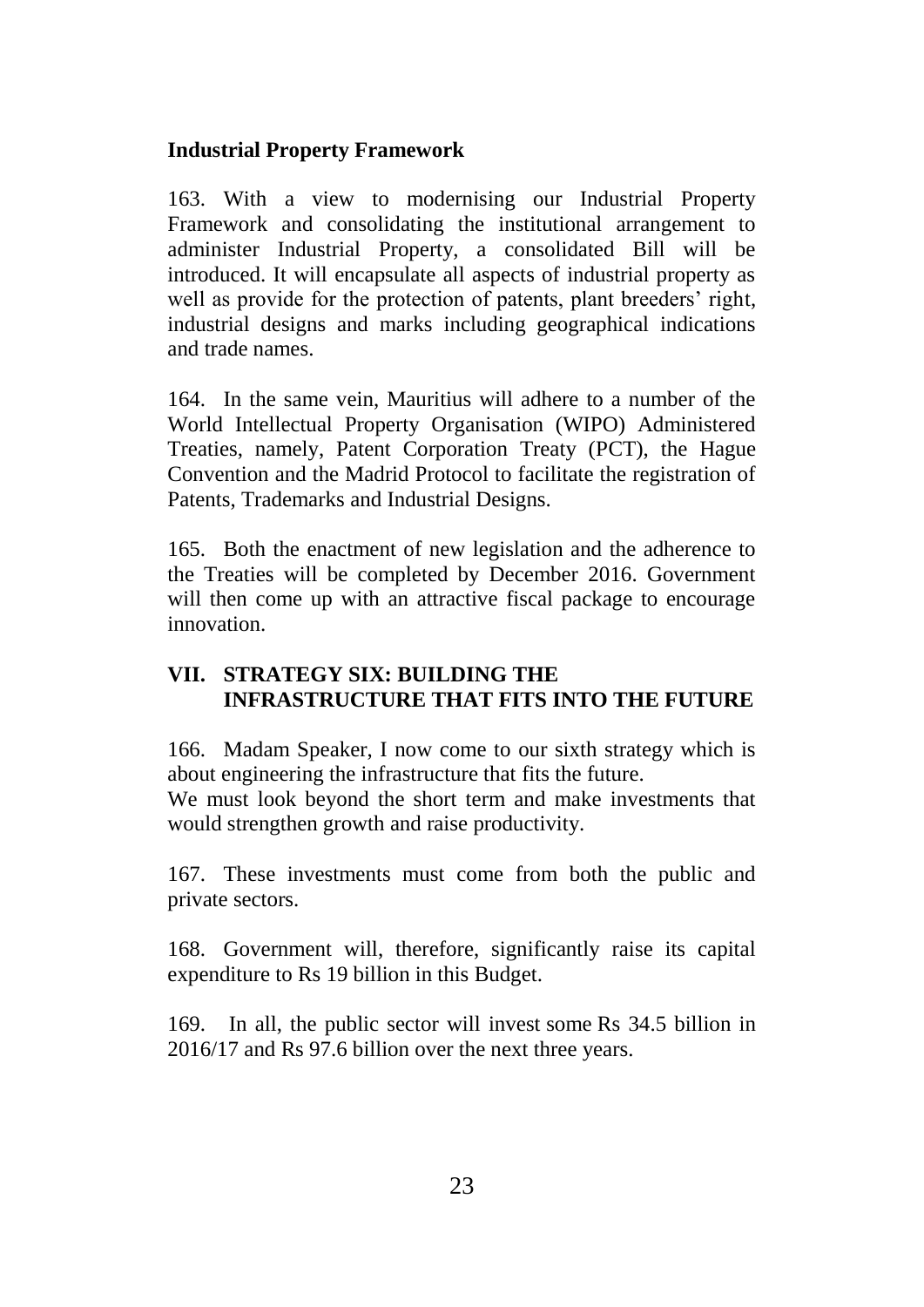## **Our plan for urban and rural regeneration**

170. The existing towns and villages are suffering from a sustained period of poor land use planning.

171. We cannot let the situation continue.

172. For years, the transport strategy of Mauritius has been disconnected from its urban and rural planning strategy. In fact, the current transportation system is a major source of pressure on our towns and villages. The building of new roads is not in itself a solution to the traffic jam.

173. It has become manifestly clear that a holistic and coherent urban planning and development strategy is imperative.

174. What Mauritius needs is an affordable new mass transit system along with a network of modern integrated urban terminals comprising parking facilities, food courts, commercial spaces, dedicated hawker areas and green spaces.

175. Such a project will be a game changer, as it will totally redesign our towns, create new growth poles around the terminals, drastically reduce the commuting time for our citizens, raise productivity, eliminate the inconvenience of traffic congestion, save on our petroleum import bills and significantly cut down pollution.

176. We certainly cannot deny our citizens and future generations the benefits of such a project. We have therefore decided that the country deserves a new mass transit system with its network of Urban Terminals to be known as the Metro Express.

177. We will be kick-starting this project with the construction of the Victoria Terminal under the BOT model. A space will be reserved for 1,000 hawkers.

178. Concurrently, Port Louis will undergo a major transformation with the implementation of several development projects to rejuvenate its skyline.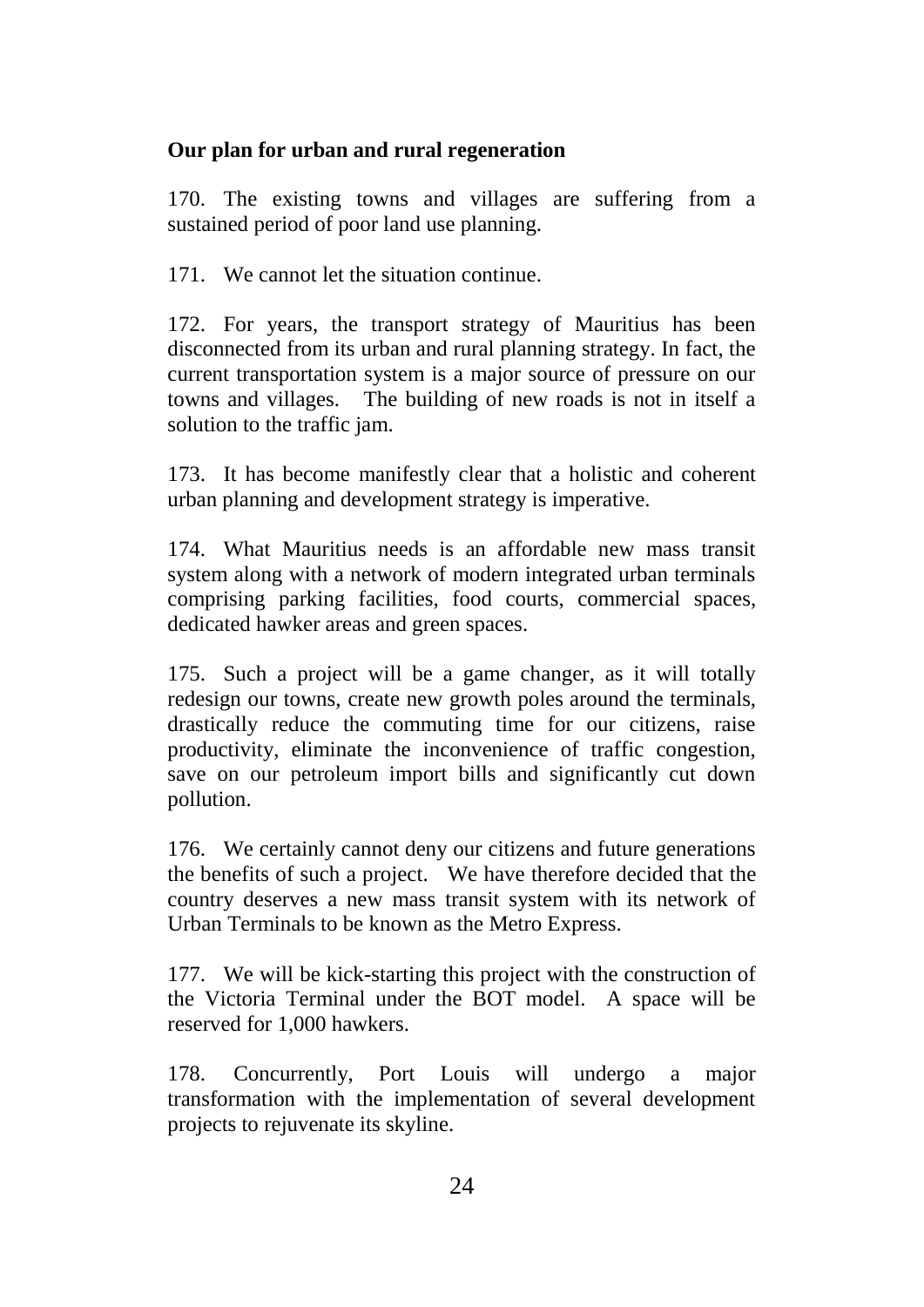179. This will include world class arts, recreation and culture zones for the residents of Port-Louis and for other Mauritians as well as tourists.

180. Concerning the smart cities, three will start construction this year.

181. The HERITAGE CITY will create a new urban space for present and future generations. Phase one of the project includes the construction of the new Parliament, offices and other infrastructure.

#### **A New National Transport Network**

182. Under the Road Decongestion Programme, the Phoenix-Jumbo-Dowlut roundabouts and the A1M1 Bridge linking Coromandel to Sorèze will be constructed with the assistance of the Korean Expressway Corporation.

183. Our next strategy in infrastructure development is focused on sea and air connectivity.

184. As regards the airport, around Rs 770 million will be invested in a new Integrated Government Clearance Centre in the Cargo Village and a modern Control Tower.

185. Another Rs 425 million will be invested by the CEB in a sub-station in the airport vicinity to cater for Cargo and Freeport power requirements.

186. Government is working with the Chinese Government on the setting up of a Regional Aviation Training Academy that will serve the African and Indian Ocean Rim region.

#### **Boosting Sea Links with the Outside World**

187. As regards the sea port, Rs 6 billion will be invested over the next 5 years to enhance port infrastructure.

188. The Cargo Handling Corporation Ltd will acquire two additional Ship-to-Shore cranes and other equipment to service container vessels more efficiently.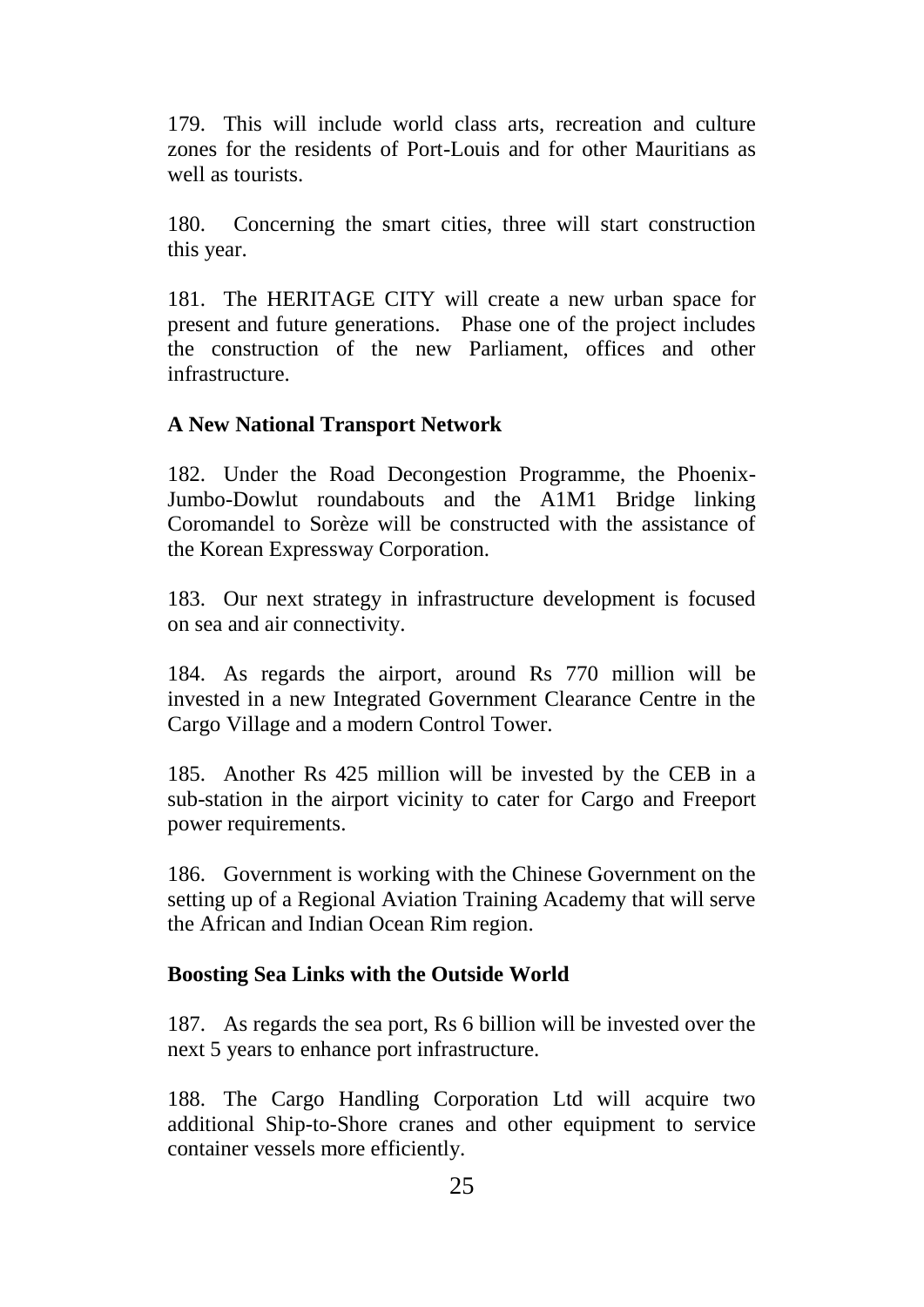189. There will also be strategic investments to boost the development of the petroleum hub which holds the potential of becoming a major economic pillar.

190. Hence, some 35 hectares of reclaimed land are being earmarked for petroleum storage, logistics and fishing activities.

191. And a new petroleum port will be developed at Albion.

## **VIII. STRATEGY SEVEN: LIFTING THE QUALITY OF LIFE FOR ONE AND ALL**

192. Madam Speaker, I now turn to strategy seven which is about lifting the quality of life for one and all. This strategy is about dealing with an assortment of factors that weave together to make up the quality of life.

## **Investing In Round the Clock Water Supply**

193. Madam Speaker, a round the clock supply of water is one of these factors. The problems of water supply should not be left to linger – the more so that it affects mostly families in the lower income bracket.

194. Government is investing Rs 3.4 billion in this financial year towards solving the water problem. These investments will be made to:

- (i) Replace some 180 kilometres of old and defective pipes across the island, in Beau-Bassin, Rose Belle, Rivière du Rempart, Lallmatie, Roche Bois, Plaine Verte and Surinam.
- (ii) Upgrade and increase Treatment Plants capacities.
- (iii) Increase storage by constructing Strategic Service Reservoirs and new dams.

195. The CWA will also be investing in trenchless technology to reduce costs as well as inconvenience to the citizens.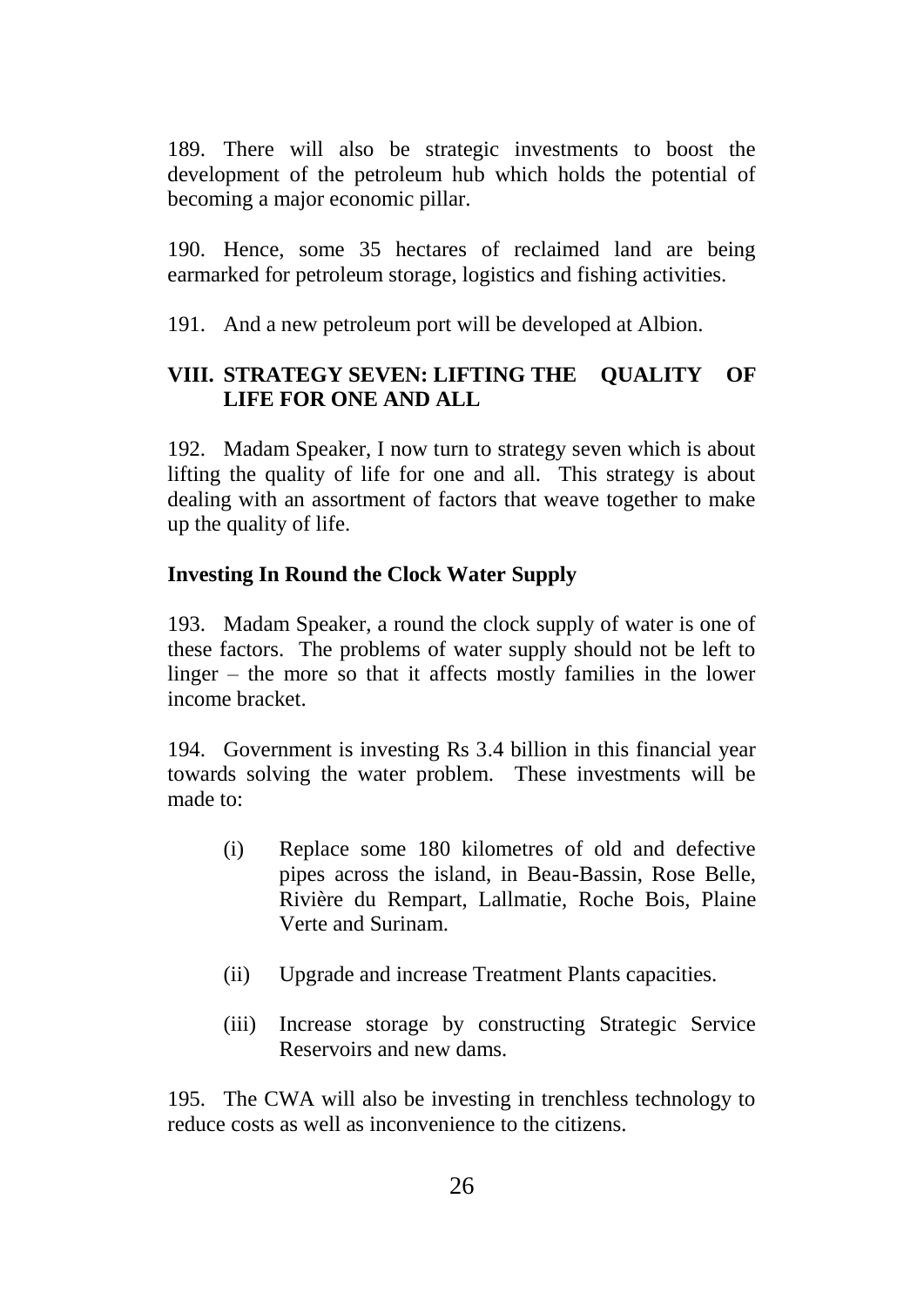196. In the meantime, we will subsidise the purchase of water tanks. This will benefit some 7,000 families and Rs 35 million have been provided for that purpose.

## **Law and Order**

197. Law and Order is another vital determinant of the quality of life.

## **The Judiciary**

198. For a long time now, the court infrastructure has been needing major upgrading and repairs. These cannot wait anymore.

199. I am, therefore, providing funds for the following projects:

First, a new Supreme Court Tower will be constructed in Port-Louis with a project value of Rs 1.1 billion.

Second, the Pamplemousses and Souillac District Courts will be relocated at the SIFB buildings in the same regions.

Third, the New Court House in Port Louis is being renovated.

Fourth, the District Courts of Moka, Mahebourg, Rose-Hill and Flacq will undergo repairs and upgrading.

#### **The Mauritius Police Force**

200. I now come to the Police Force, an amount of Rs 8.7 billion is being allocated in this Budget to that Department.

## **Investing in and Expanding the Human Resources**

201. Provision has been made for recruiting 900 additional Police Constables and 30 additional cadet officers.

202. A new training strategy will also be elaborated and provision has been made for a modern Police Academy at the Réduit- Ebene area.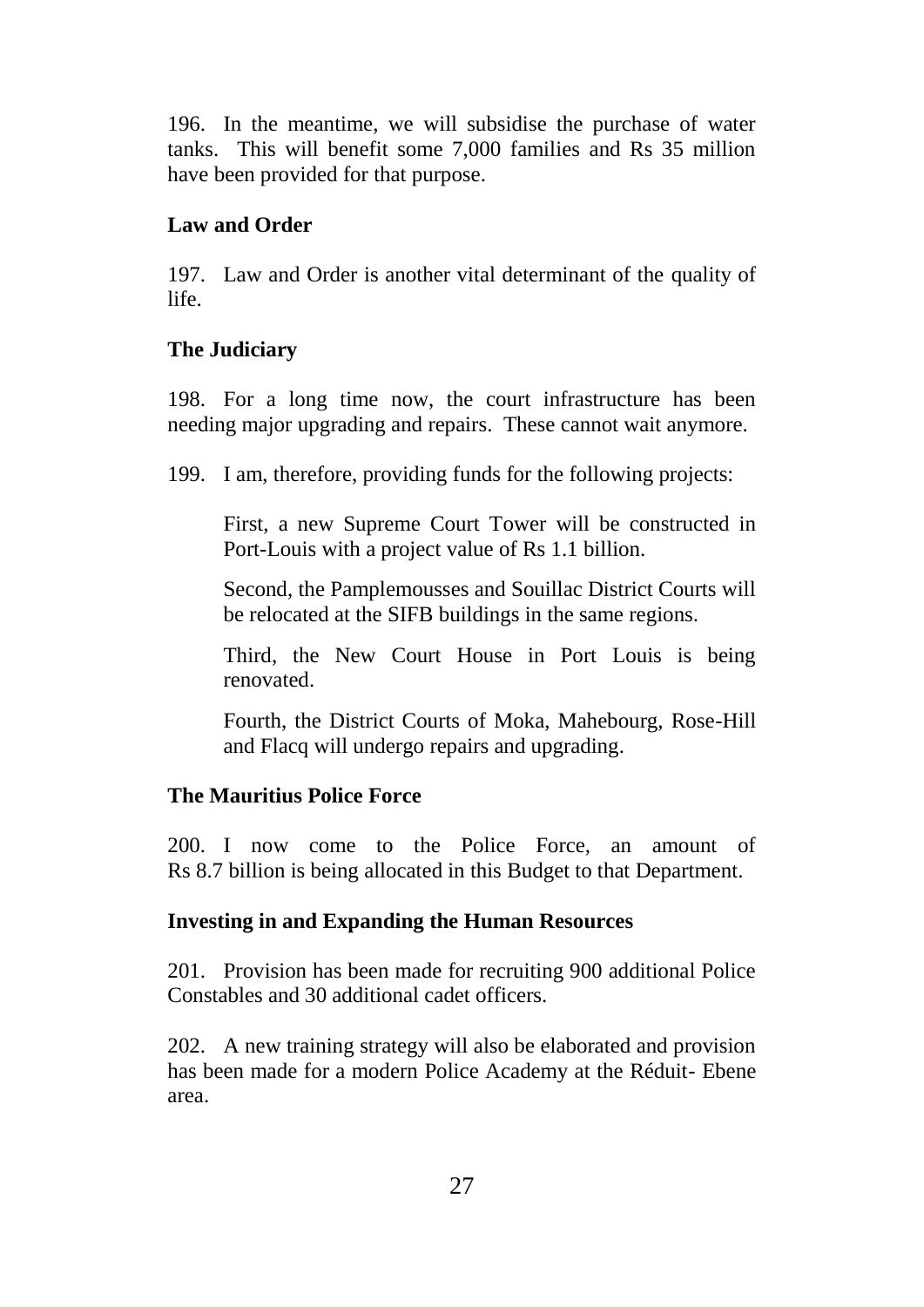## **Investing in modern vehicles and equipment**

203. I am allocating Rs 292 million for modernising the fleet of vehicles.

204. Over the next two years, we will allocate Rs 115 million to equip all police officers and vehicles with modern equipment.

205. A new integrated emergency Response Management System, linked with SAMU, Fire Services and other agencies will be implemented with a project value of Rs 50 million.

## **Safe City Project**

206. Government is coming up with a Safe City Project on a pilot basis. In that context, smart cameras would be installed with special focus on major public areas, along main roads and motorways, pedestrian walkways and principal traffic centres. These cameras would be a powerful and effective tool to combat crimes and drugs proliferation, assist in more effective traffic and road safety management.

## **Intensifying combat against drugs**

207. To further intensify the combat against drugs, we are providing for:

- Two drone cameras with night vision capabilities; and
- Equipping MRA Customs with interceptor boats, mobile low bed scanners and other x-ray scanners.

208. At the same time, Government will ensure there is seamless collaboration between the National Coast Guard, ADSU, MRA Customs and the Fisheries Protection Service for joint intervention.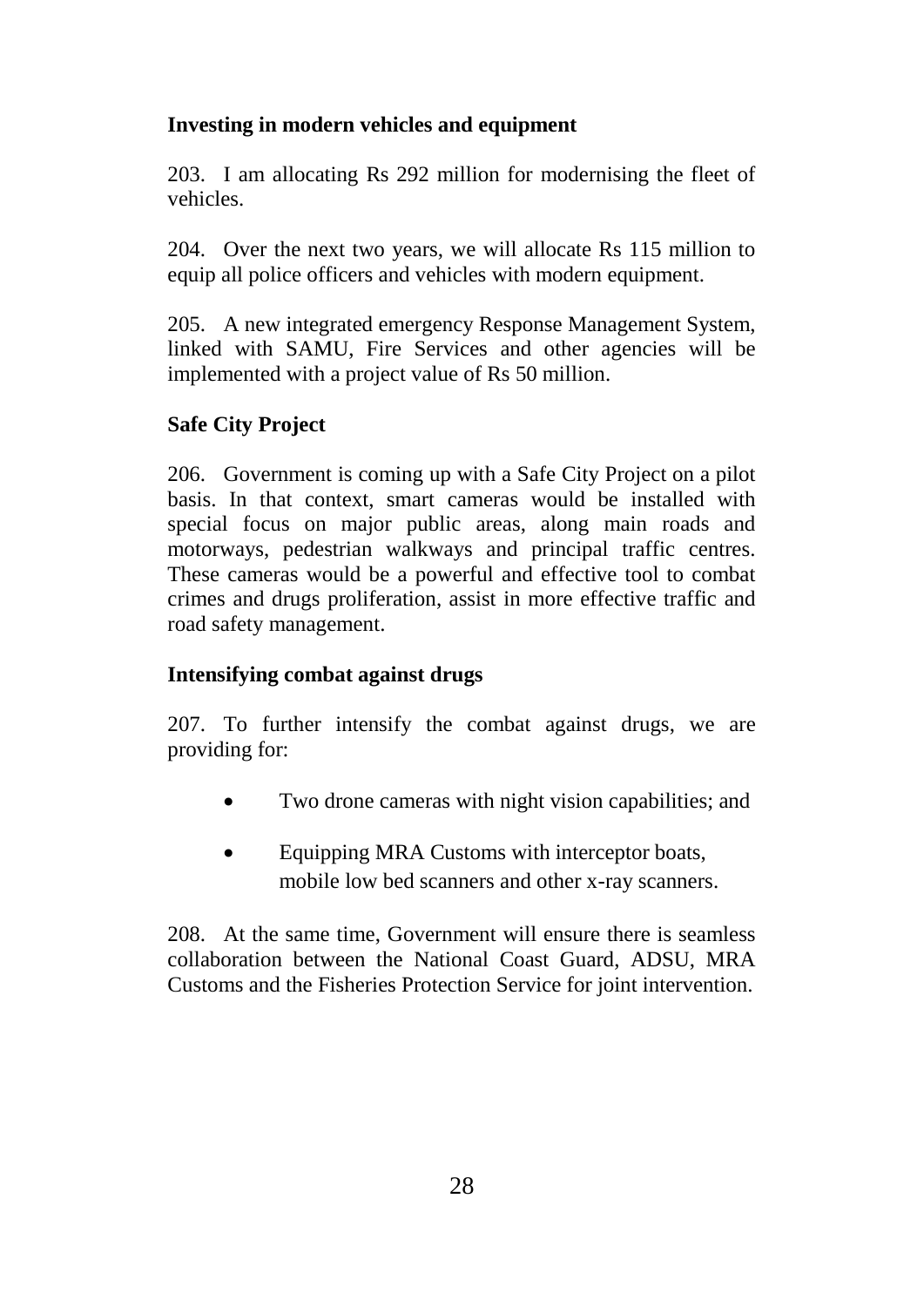## **Strengthening the infrastructure**

209. Government is also investing to strengthen the law and order infrastructure. These will include:

- i. six new police stations;
- ii. a New Divisional Headquarters;
- iii. two more Detention Centres; and
- iv. a new laboratory for the Forensic Science Department at a cost of Rs 235 million.

210. Let me also add that we are removing VAT on CCTV camera systems, burglar alarm systems and other home security and surveillance equipment.

211. The Budget also provides for the recruitment of 100 fire and rescue officers.

#### **Road Safety**

212. Madam Speaker, we have given deep thoughts to the problem of road safety and decided to come up with a comprehensive National Road Safety Strategy.

213. First, a Central Traffic Watch and Management System will be set up to better guide, coordinate and manage traffic flows especially in congested areas.

214. Second, there will be tougher penalties for road offenders; more stringent procedures for issuing driving licences; tighter conditions regarding the issue of motor cycle riding licence; and each police vehicle will be equipped with an alcometer.

215. The law will be amended to provide for the introduction of 'Moto Ecoles.'

216. Moreover, modern methods of testing the road worthiness of vehicles will be introduced to minimise testing time.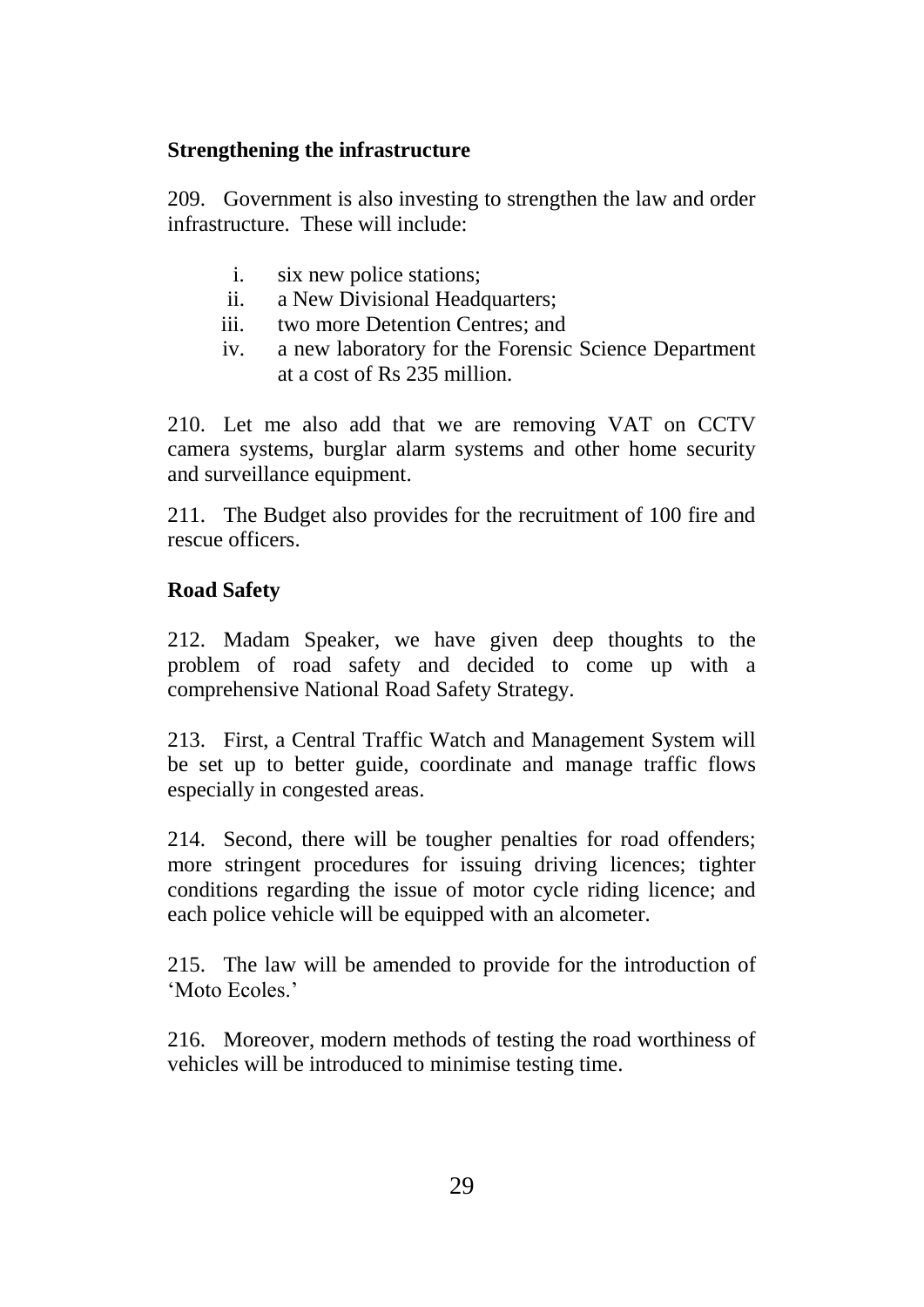217. It has been announced in the past that the fees for a fitness test would undergo an increase of 50 percent, from Rs 400 to Rs 600. I am pleased to announce that this projected increase has been frozen until finalisation of the restructuring process.

218. Third, we are providing:

- Rs 100 million for the construction of pavements across the island
- Rs 80 million for rehabilitation works for hard shoulder
- Rs 56 million for the setting up of handrails
- Rs 50 million to restore all road markings and signage
- And, Rs 30 million for repairing lighting along motorways

## **A cleaner environment and greater resilience to climatic change**

219. Madam Speaker, I will now announce some of the measures to address the challenges of climate change which are getting more complex every year, even resulting in natural disasters.

220. Our main aim is to effectively deal with them and build greater resilience while honouring our country's commitment to COP21. This Budget provides:

- Rs 110 million for rehabilitation works to address the issue of beach erosion and coastal land degradation; and
- Rs 22 million for modern equipment to improve command and coordination on ground during National Emergency Operations.

221. A dedicated Land Drainage Authority will be set up. It will work in close collaboration with the National Disaster Risk Reduction and Management Centre to identify priorities for drainage work.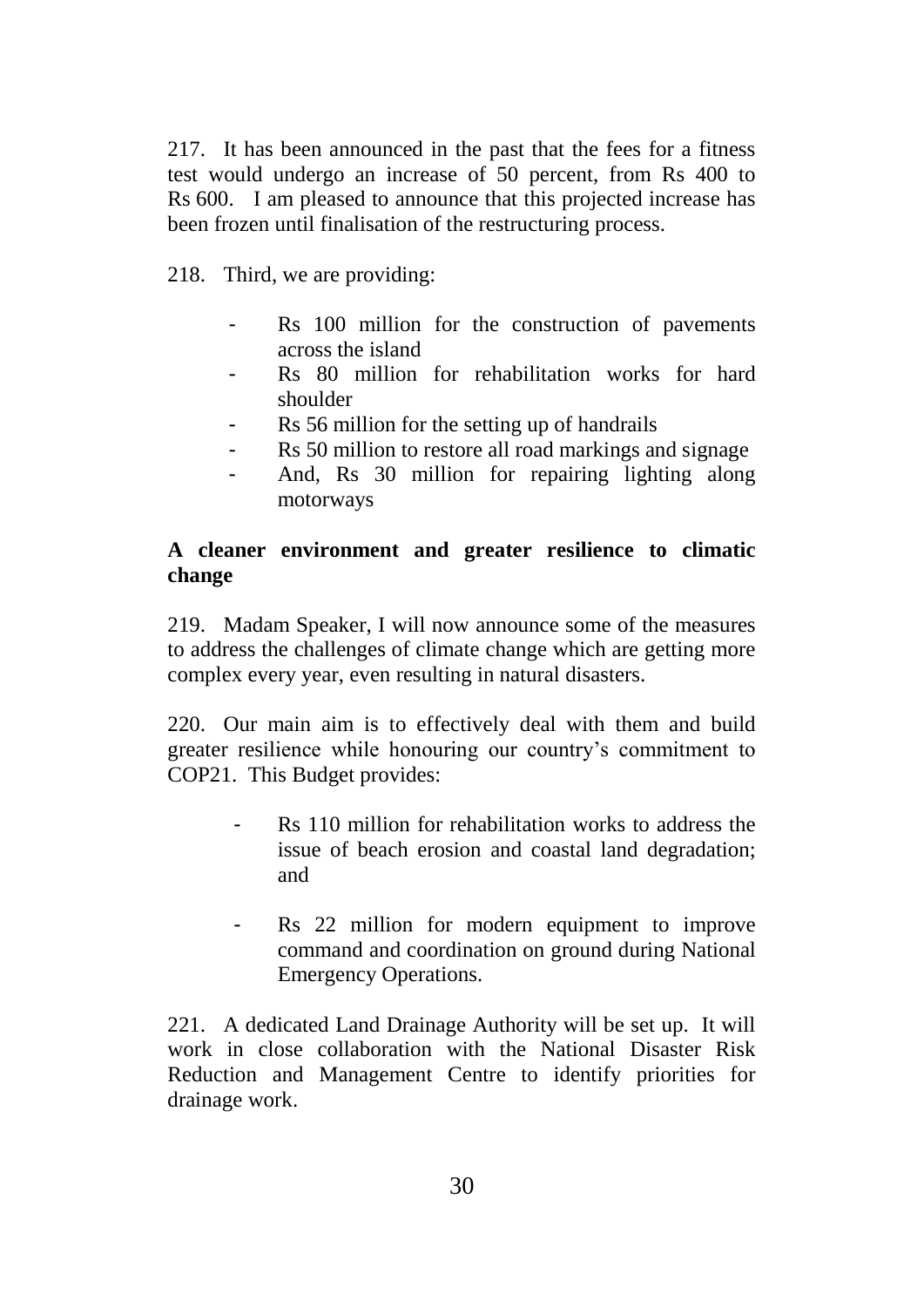222. And Community Disaster Response Training Teams will be set up to improve preparedness of families living in 6 disaster prone areas.

## **Waste Management**

223. As regards hazardous waste, let me announce four actions.

224. A new system will be introduced for the collection, disposal and recycling of some 8,000 tonnes of electronic and electrical wastes. In this respect, the appropriate legislation will be made for the introduction of an Advance Recycling Fee at the importation of electronic goods to be listed in a Schedule.

225. A centralized Hazardous Waste Facility will be created at La Chaumière.

226. An Expression of Interest will be floated to invite potential operators to set up a system for recycling of waste tyres.

227. Compost Bins and Mixing Tools will be provided to 7,000 households and 3,000 small planters to encourage them to produce their own compost.

## **Health Care**

228. Madam Speaker, I now come to the health sector. Health is vital to happiness, prosperity and productivity. In this Budget, we are earmarking a sum of Rs 10.9 billion for the Ministry of Health and Quality of Life, that is, an increase of 12 percent over last year's allocation. Let me announce some of the actions to secure an efficient and effective health care system.

229. First, Government will invest in the expansion of the Cardiac Centre at the Victoria Hospital to reduce the waiting list for heart surgery.

230. Second, a new ENT hospital will be constructed at Vacoas.

231. Third, we are providing Rs 121 million for major renovation and upgrading works at the SSR National Hospital.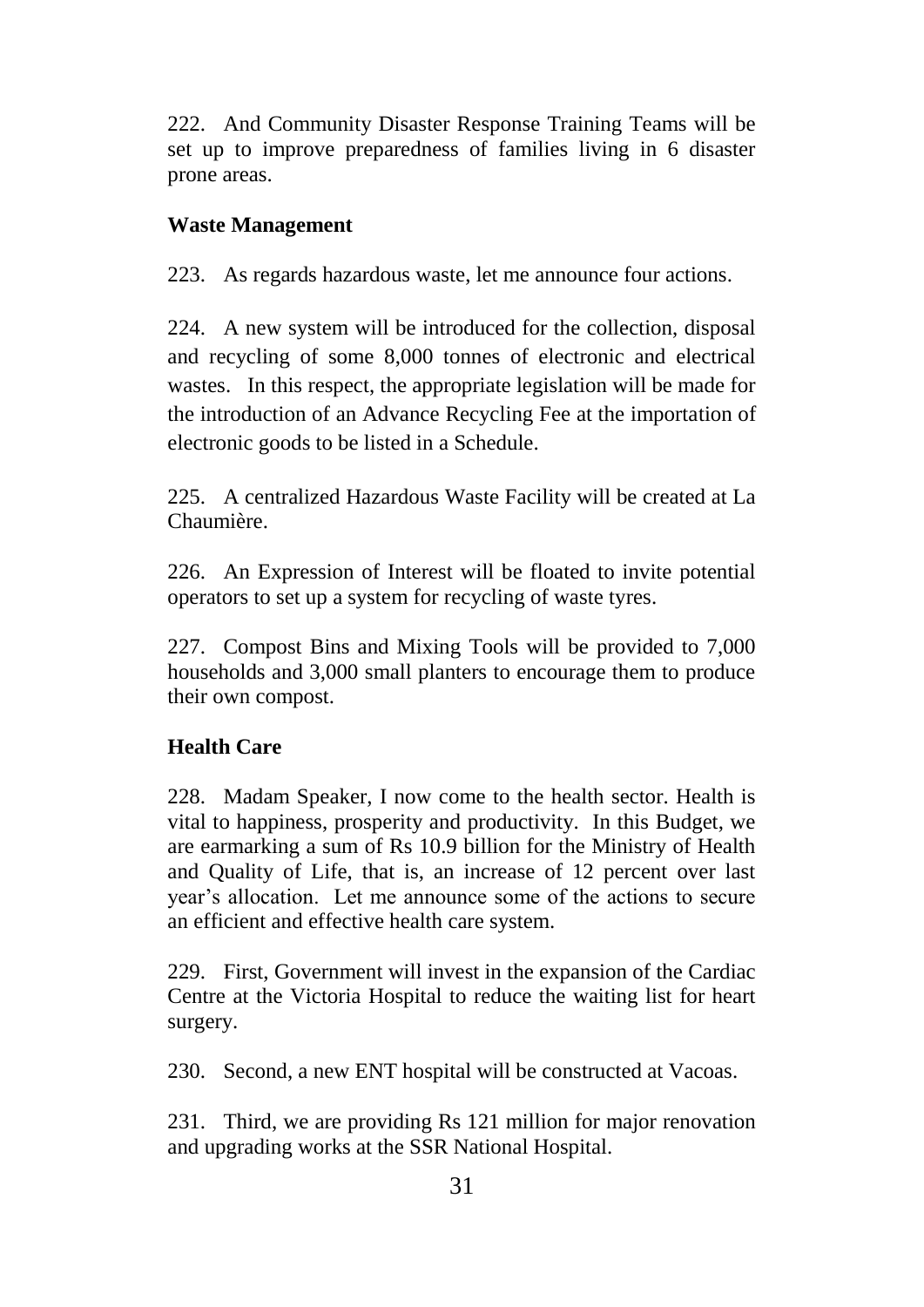232. Fourth, technical studies will be carried out on the construction of a new modern eye hospital at Moka and of a regional hospital at Flacq.

233. Fifth, Government is providing new services to improve palliative care for cancer patients and introducing a new vaccination programme as a preventive measure against cervical cancer.

234. Sixth, we are earmarking funds for consultancy work on the setting up of a state-of-the-art National Health Laboratory Services.

235. Seventh, we are providing Rs 250 million for new high tech medical equipment and Rs 25 million for setting up three new dialysis units at Long Mountain Community Hospital, SSR National Hospital and Dr A.G.Jeetoo regional hospital.

236. And eighth, we are providing for the recruitment of 310 additional doctors, 255 paramedical staff and an additional 570 supporting personnel.

237. I should here stress that we are also promoting private health care, in particular medical tourism, for they have a significant spill over on overall health care in our country.

238. In the same vein, we will encourage the setting up of residential care homes for foreign retirees.

#### **Education**

239. Madam Speaker, I now come to Education which has been and will continue to be the foundation of our success as a nation.

240. We are providing Rs 16.1 billion in this Budget for the Ministry of Education and Human Resources, Tertiary Education and Scientific Research, representing an increase of 11 percent over last year's allocation.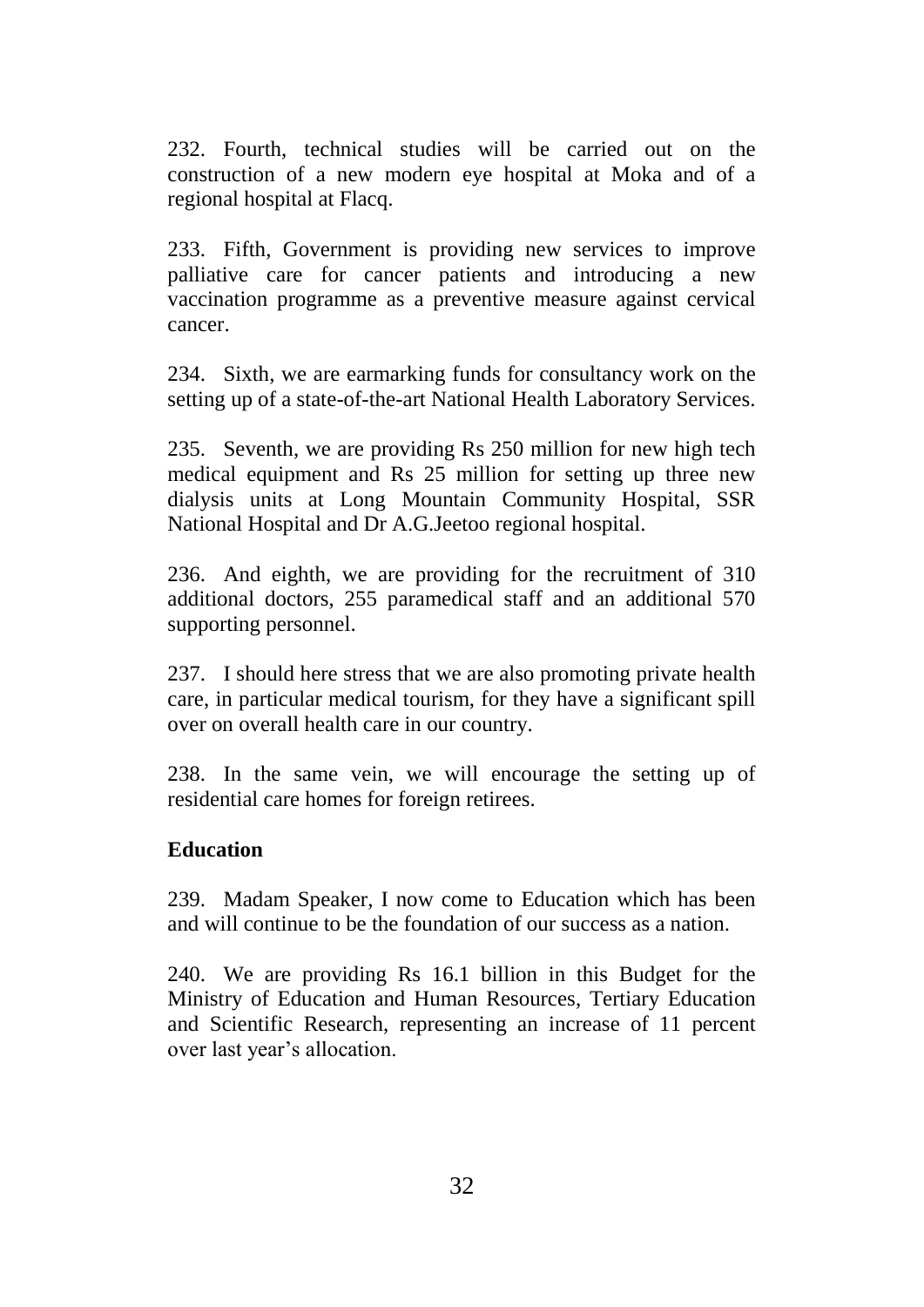241. This Government had announced the Nine Year Continuous Basic Education – a fundamental reform that lays emphasis on the early years of schooling, new modes of assessment for a seamless progression of learners across the levels, a revamped technical and vocational education sector and a vibrant Polytechnic Education.

242. This ambitious reform will cost around Rs 2 billion over the next 5 years.

243. In this Budget, provision is being made for:

- (i) Recruitment of 340 Trainees Educator for holistic development and 75 Support Teachers for remedial education for the primary education sector;
- (ii) A vast training programme for quality teaching;
- (iii) Infrastructure development that will support pedagogical innovations;
- (iv) Major upgrading of technical and vocational training centres; and
- (v) Launching 3 new Polytechnics.

244. In addition, 600 educators will be recruited for both primary and secondary schools.

## **Youth and Sports**

245. I now come to youth and sports.

246. Madam Speaker, as demonstrated in the last Indian Ocean Games, our athletes are performing better and better. They are often our best ambassadors and their effort and enthusiasm should be further supported. We need to provide them with more opportunities to participate in international competition.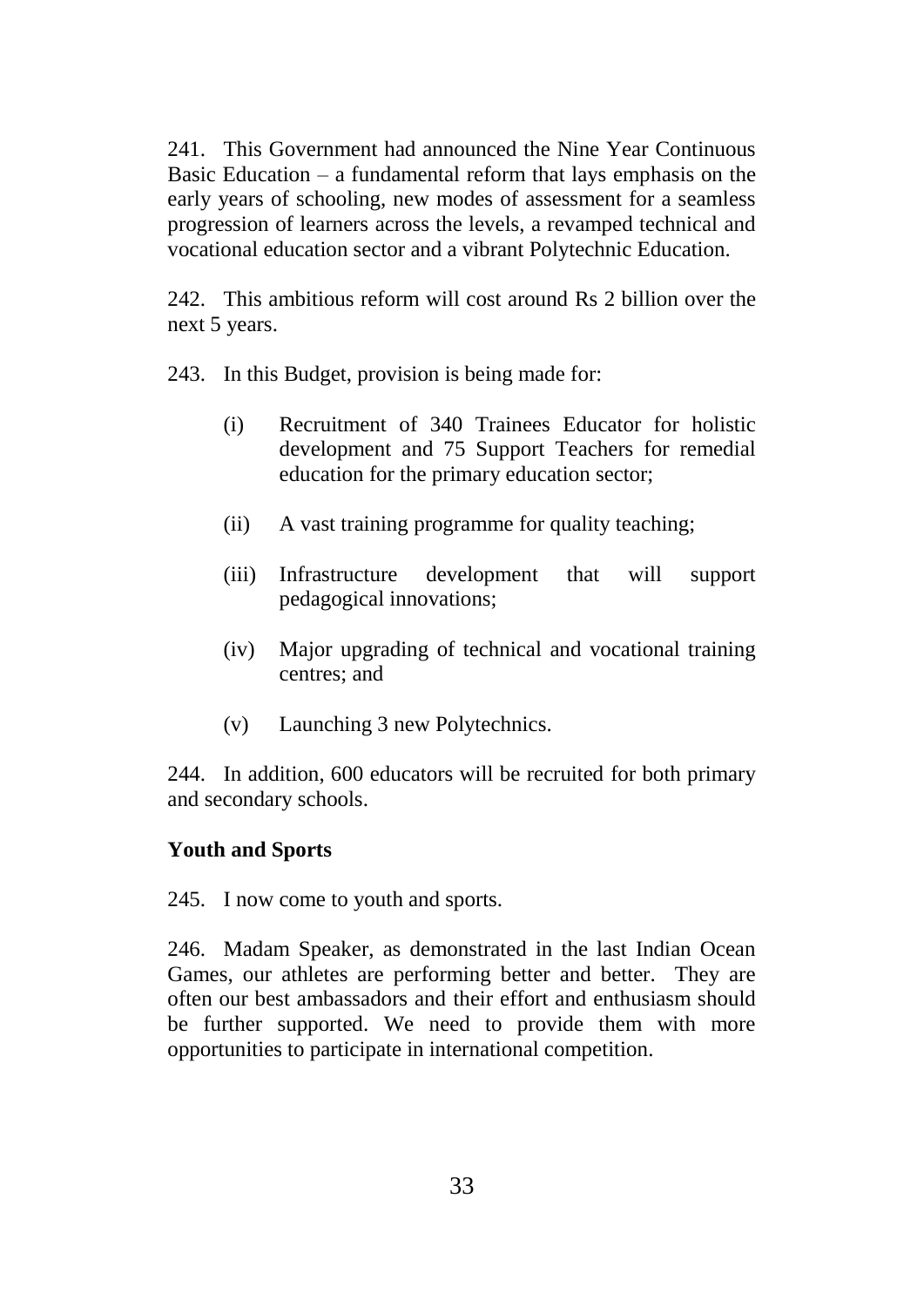## 247. To this end, we have made provision for

- (i) participation in the next games of the *Commission de la Jeunesse et des Sports de l'Océan Indien*, which start tomorrow in Madagascar, and
- (ii) for the upgrading and construction of necessary sports infrastructure to host the next 'Jeux des Iles' in Mauritius in 2019. In this context, a new multi sports complex including a swimming pool of international norm will be constructed at St Pierre. The Anjalay Stadium, George V Stadium, Germain Commarmond Stadium and Quartier Militaire Stadium will be upgraded.

248. Furthermore, we are providing for the technical design of a new swimming pool at Rivière des Anguilles.

249. I am also pleased to announce the setting up of a scheme to support the professional development of our best athletes. We will provide them with a contract of employment as coach to young sportsmen and sports women. The centre for excellence in sport, funded by a newly established Lotto Fund, will run the scheme.

250. Our local football is showing a steady improvement which needs to be encouraged. An amount of Rs 26 million is being earmarked from the new Lotto Fund to further support the professionalization of football.

251. Furthermore, I am providing Rs 17 million for upgrading the Pointe Jérome Residential Youth Centre in Mahebourg and the Anse La Raie Residential Youth Centre and Rs 5 million for the development of sports programmes to be made accessible to the public, specially the youth.

252. We are also providing for the upgrading of sports infrastructure in existing schools and colleges and making them accessible to the general public after school hours.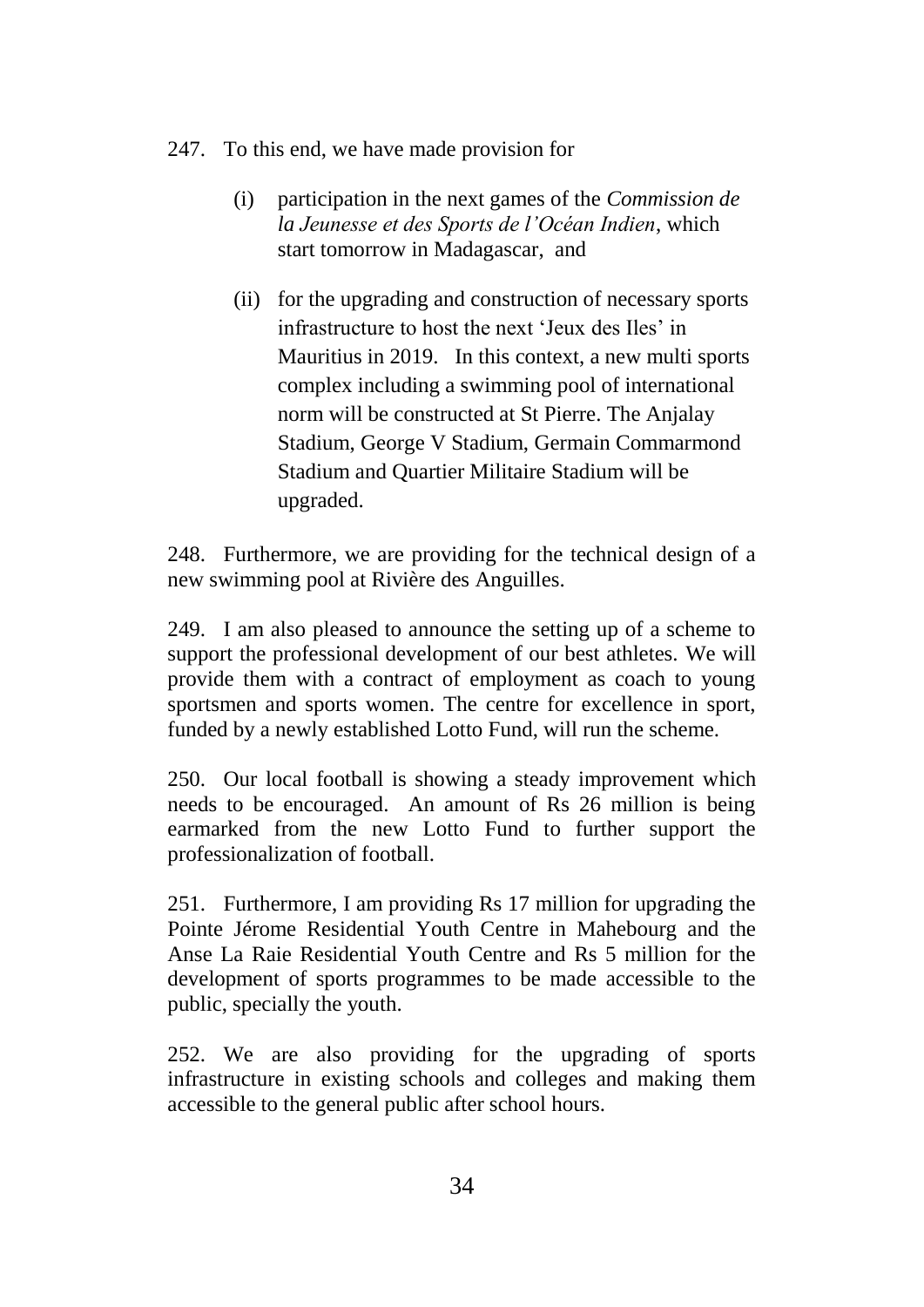#### **Arts, Culture and Leisure**

253. Our efforts to usher in a new era of development will also play out in the fields of arts, culture and entertainment.

254. To revamp that sector, we need first an appropriate legal framework. To this end, a new legislation – The Status of Artist Bill will be introduced in the National Assembly.

255. We are earmarking Rs 50 million to rehabilitate our historical and cultural heritage sites and structures listed under the National Heritage Fund Act.

256. We are also providing for a study to be carried out prior to the setting up of a Slavery Museum at the ex-Labourdonnais Military Hospital, in Port Louis.

257. I am also providing for the creation of a Mauritius National Troupe and the launching of a Bachelor Degree course in Music at the University of Mauritius.

258. Government is providing an additional amount to the Rights Management Society to meet its contribution to WIPO and other international intellectual property protection agencies, so that artists can benefit from a higher distribution of the royalties.

259. The new Lotto Fund will also provide for financing of projects submitted by artists within a number of new schemes to be worked out.

260. Madam Speaker, next year Mauritius will be celebrating the  $25<sup>th</sup>$  anniversary of the Republic. An additional amount will be earmarked to prepare for this momentous event.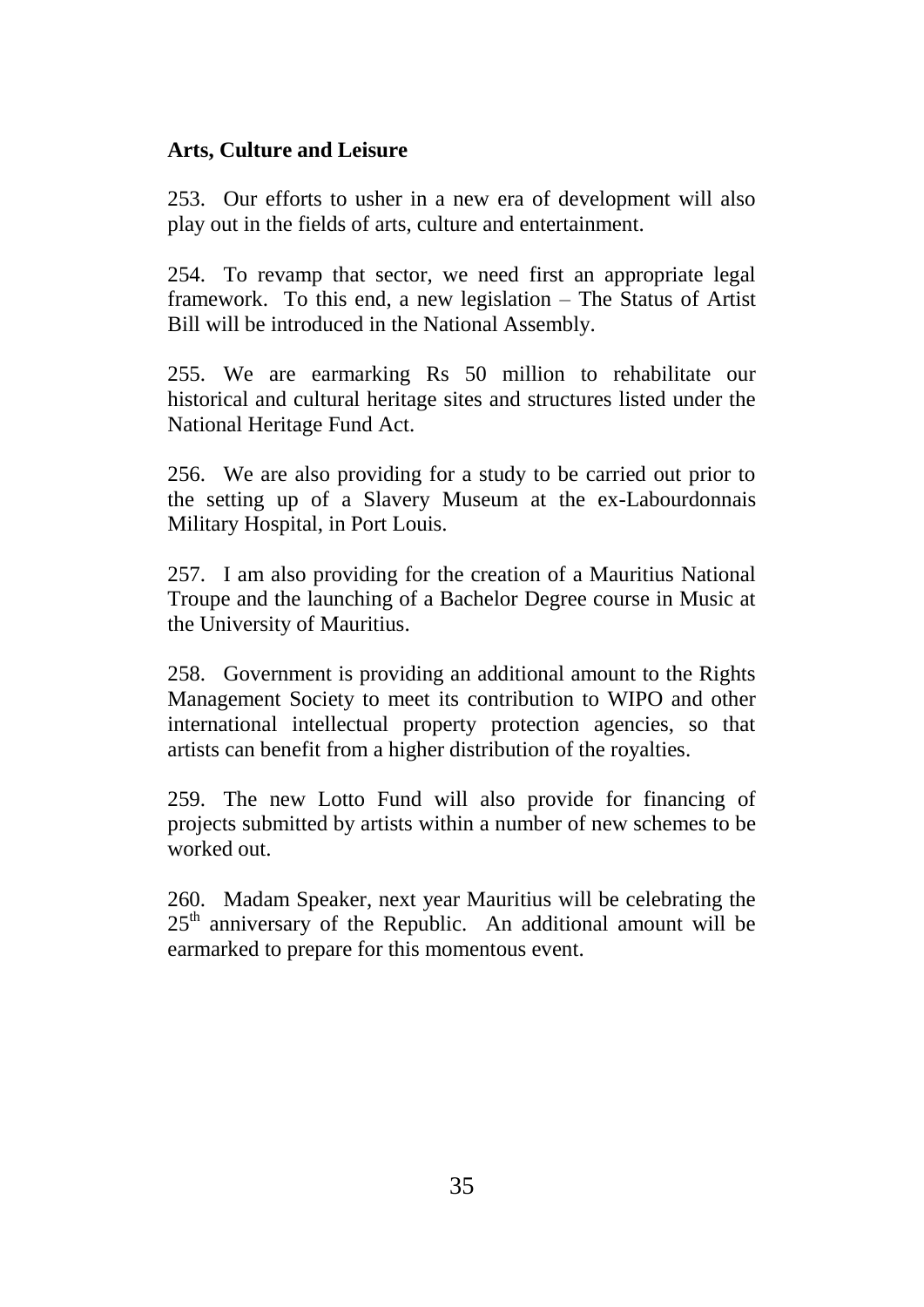#### **Reforming the Gambling Sector**

261. Madam Speaker, I now come with measures to reform the gambling sector. Our strategy is to provide the framework for responsible gambling.

262. To this end, we are setting up a Responsible Gambling and Capacity Building Fund. This Fund will be used for the purpose of:

- (i) Developing and implementing a responsible gambling programme targeting the public at large;
- (ii) addressing and curbing the ills associated with the Gambling Industry; and
- (iii) capacity building especially as regards expertise and logistics, to address the issue of illegal betting, and ensuring integrity and best practices in the industry, including the horse racing industry.

263. To finance the Responsible Gambling and Capacity Building Fund, a 2 percent levy will be charged on the net stakes of all gambling operators. Any CSR amount paid will be deductible from that levy.

264. I am also increasing betting duty for bookmakers operating outside the racecourse from Rs 16,000 to Rs 30,000 in respect of each race meeting.

265. The Gambling Regulatory Authority will be further restructured to enable it to effectively play its role as a fullyfledged licensing and regulatory Authority.

266. Moreover, a Horse-Racing Division and an Integrity and Intelligence Unit are being set up within the Gambling Regulatory Authority.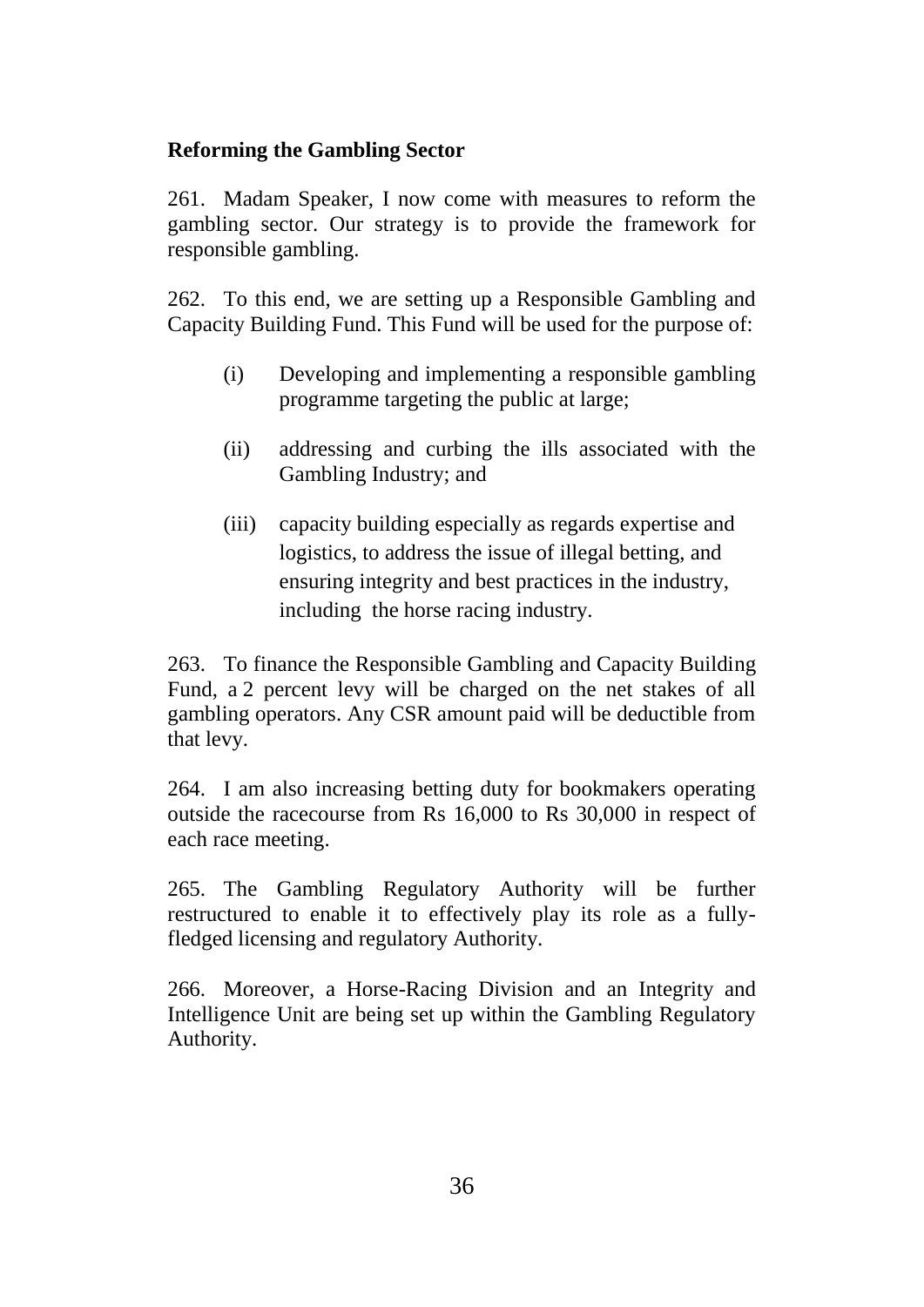267. The 'Police des Jeux' will also be reinforced with appropriately trained human resources and equipped with the latest technology to enable effective tracking of illegal betting and conduct enquiries diligently.

268. Government will limit its role to regulating the Gambling sector, and will, therefore, gradually divest itself of its businesses in the gambling sector. To this end, both the ownership and management of casinos in Mauritius will be reviewed.

269. In line with the new tourism policy focusing on maximising earnings per tourist and promoting new tourist attractions, hotels will be allowed to organise regulated betting games. This measure will be restricted to non-residents and foreigners only.

270. On-line betting will henceforth be allowed but restricted to non-residents and foreigners. The Gambling Regulatory Authority will set up the necessary framework with the assistance of consultants.

## **Consumer Protection**

271. Madam Speaker, I now come to an important commitment of this Government which is about continually enhancing consumer protection and their purchasing power.

272. I am pleased to announce that, in line with our ambition to transform Mauritius into a duty-free island, I am abolishing customs duty on some 368 tariff lines, bringing the percentage of duty-free tariff lines from 89 to 95 percent. As from tomorrow, the following products will be duty free:

- Clothing items such as suits, jackets, trousers, dresses, shirts and t-shirts;
- Baby diapers and wipes;
- Table, kitchen and household articles of aluminium and porcelain;
- Drinking glasses;
- Motor vehicle engines and parts thereof;
- Primary cells and batteries; and
- Electric heating apparatus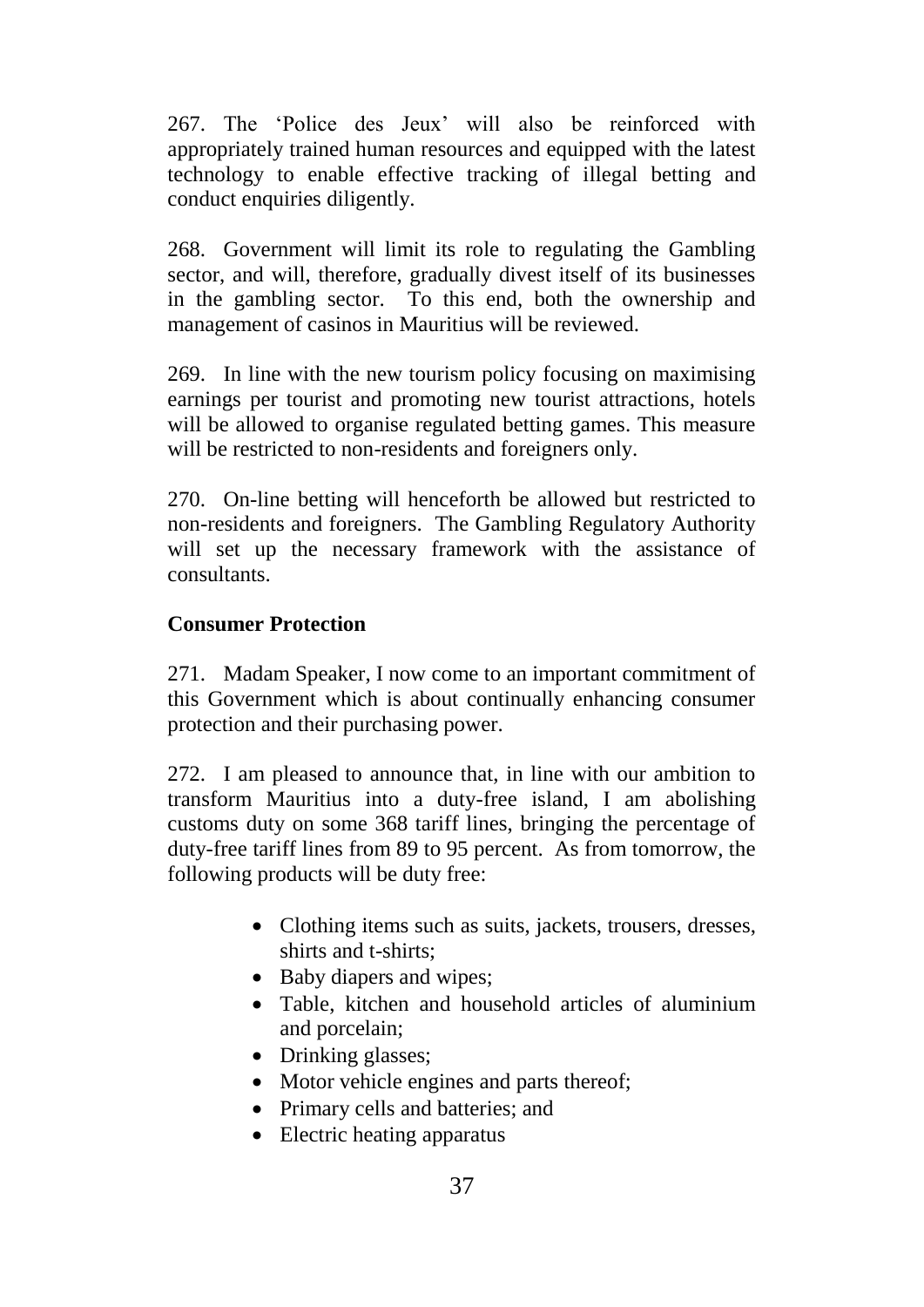273. Second, I am also pleased to announce that I am removing VAT on breakfast cereals as from 1<sup>st</sup> September 2016.

274. Third, the retail price of cooking gas will be reduced from Rs 330 to Rs 270 for a 12-kilo cylinder as from tomorrow.

275. Fourth, concerning hire purchase, the law will be amended to make it clear that charges include interest and therefore interest cannot be claimed on any amount that has been prepaid.

276. Fifth, the recommendations of the Commission of Enquiry on Sale by Levy are presently being examined by stakeholders along with the proposal to set up an Asset Management Company by the Bank of Mauritius. In the mean time I am increasing the threshold for cases to be referred to the Commissioner for Protection of Borrowers from Rs 2 million to Rs 3 million.

#### **Rodrigues, Agalega, St Brandon, Chagos Archipelago and Tromelin**

277. Madam Speaker**,** I now come to our policies and measures for Rodrigues and Outer Islands.

278. Allow me to spell out some of the measures concerning Rodrigues Island.

279. Earlier this month, the Honourable Prime Minister and myself proceeded on separate official missions to Rodrigues where we had lengthy discussions on matters related to the development of the island.

280. The people of Rodrigues may rest assured of the firm commitment of this Government to consolidate the development of Rodrigues.

281. Indeed, I am increasing the Budget for Rodrigues Regional Assembly (RRA) to Rs 3.3 billion and allocating a further amount of Rs 1.1 billion under the votes of the different Ministries and Departments, bringing the total amount to Rs 4.4 billion.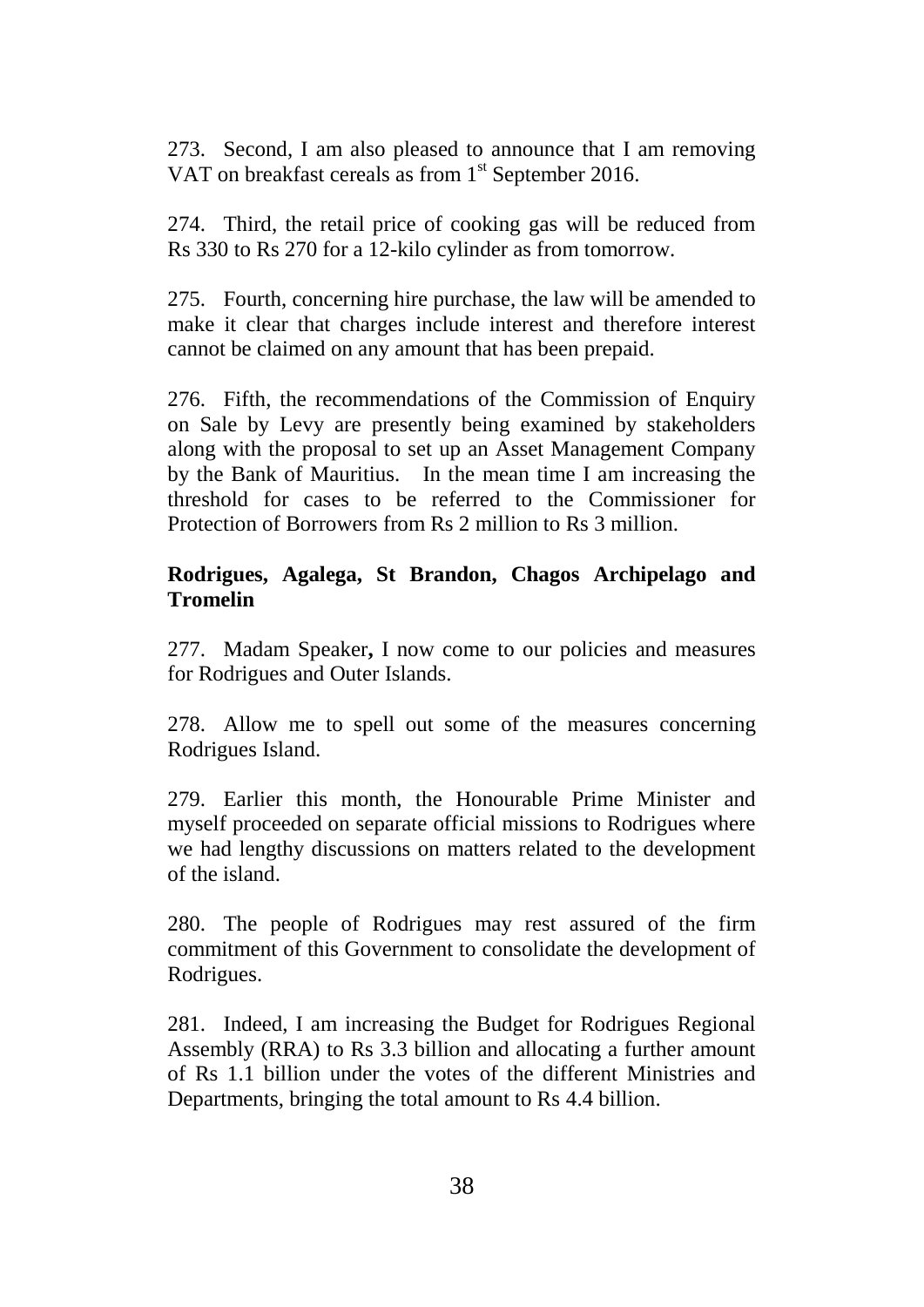282. Furthermore, the project value for the extension of the runway is estimated at Rs 2 billion. The design is currently being prepared and construction should start by next year. In the meantime, I am providing Rs 40 million in 2016/17 for the extension of the Rodrigues Airport Terminal.

283. As regards the Port Mathurin harbour, the consultant will be finalising the Port Master Plan by the end of this year.

284. Provision is also made for the construction of a new Warm Up Track at the Camp du Roi stadium.

285. Concerning internet connectivity, we are finalising the guaranteed purchase by the RRA over a period of ten years of bandwidth through undersea cable.

286. Meanwhile, we are increasing the purchase of the satellite bandwidth from 200 to 500 megabytes per second until the end of 2018.

287. As regards law and order, we are providing for two Police stations at Petit Gabriel and Grande Montagne.

288. In view of the Marshall Plan implementation in the Republic of Mauritius, we will ensure that Rodrigues is not left behind.

289. I am providing Rs 50 million for the construction of social housing units. The plan is to construct 1,000 units in the next three years.

290. For Agalega, we are providing Rs 4 million for the acquisition of two new generators to secure continuous electricity supply for the population.

291. We have also earmarked Rs 6.5 million for a cold room to store food items and their fish catch for exports to Mauritius.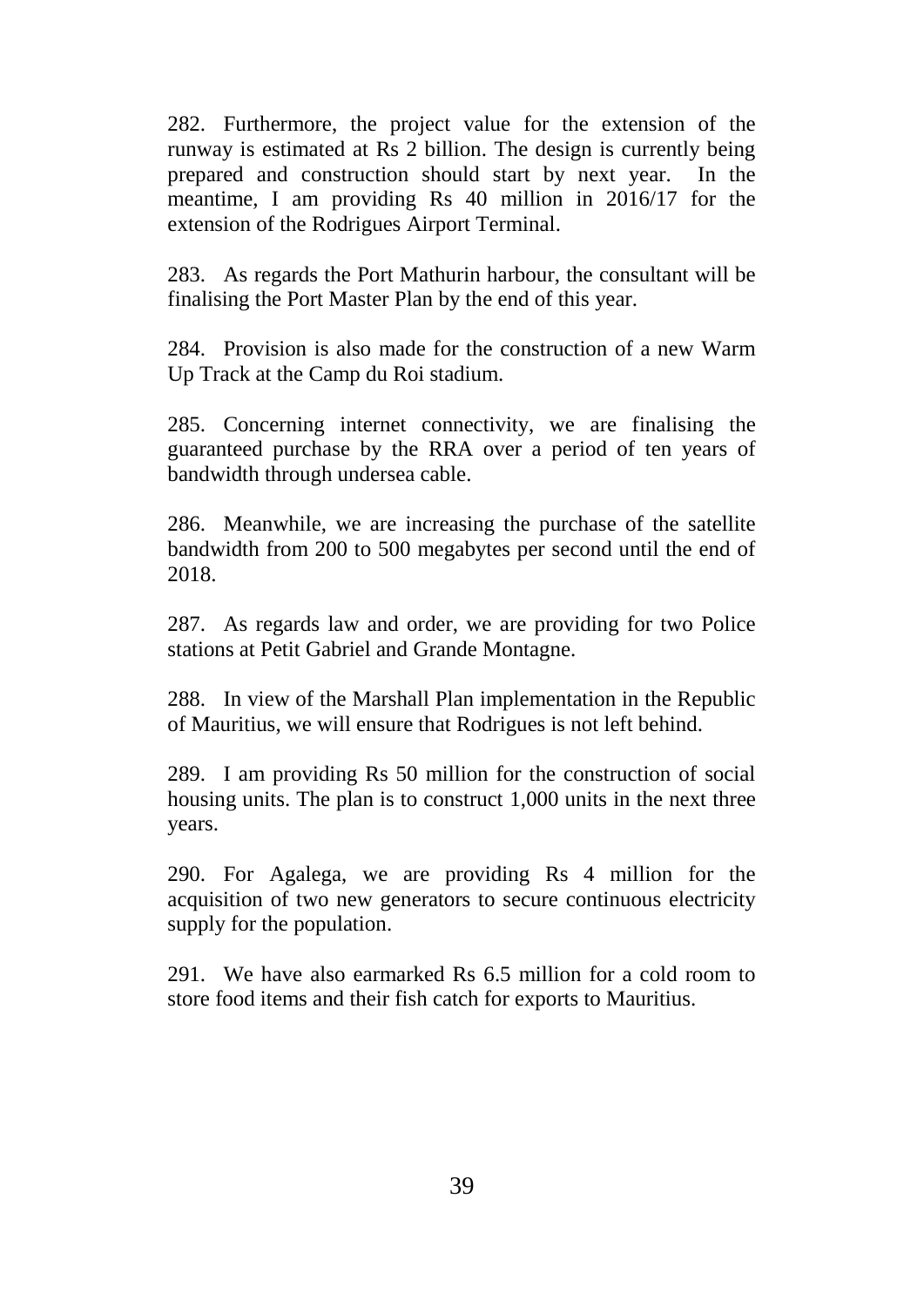292. Madam Speaker, I would now like to speak on an issue which is very close to the heart of Mauritians. It is about our territorial sovereignty over the Chagos Archipelago. The Prime Minister has clearly voiced his stance on the issue and it will take intense negotiations and legal action to achieve our goal of getting effective control over the archipelago. Funds are being provided for that purpose.

## **IX. STRATEGY EIGHT: DEALING WITH THE ROOT CAUSES OF POVERTY**

293. I now turn to strategy eight which is about dealing with the root causes of poverty. I have chosen this strategy because this Government has pledged to fight poverty and empower families at the lower rung to move up the ladder. This commitment underpins the core philosophy of this Government.

294. I am therefore pleased to announce that this Budget is concretely launching the Marshall Plan Against Poverty. It includes a variety of programmes and actions that interlock to assist and empower poor families.

295. Madam Speaker, it is an aberration that in an upper-middle income economy like ours, aspiring to become a high-income country, there are some 6,400 families still living below the absolute poverty threshold of USD 3.10 per day per individual, calculated on the basis of purchasing power parity set out in the latest World Bank Report.

296. Absolute poverty is a condition of life where families suffer from malnutrition, low level of education, even illiteracy, and poor shelter quality, that perpetuate a sense of permanent letting up and create a vicious circle.

297. Today, as we enter a new era of development, we must as a nation stand firm on our feet to say no more – no more children, men and women living in conditions of absolute poverty in our country.

298. Today, I am taking an unprecedented decision to eradicate absolute poverty in Mauritius by acting urgently and directly.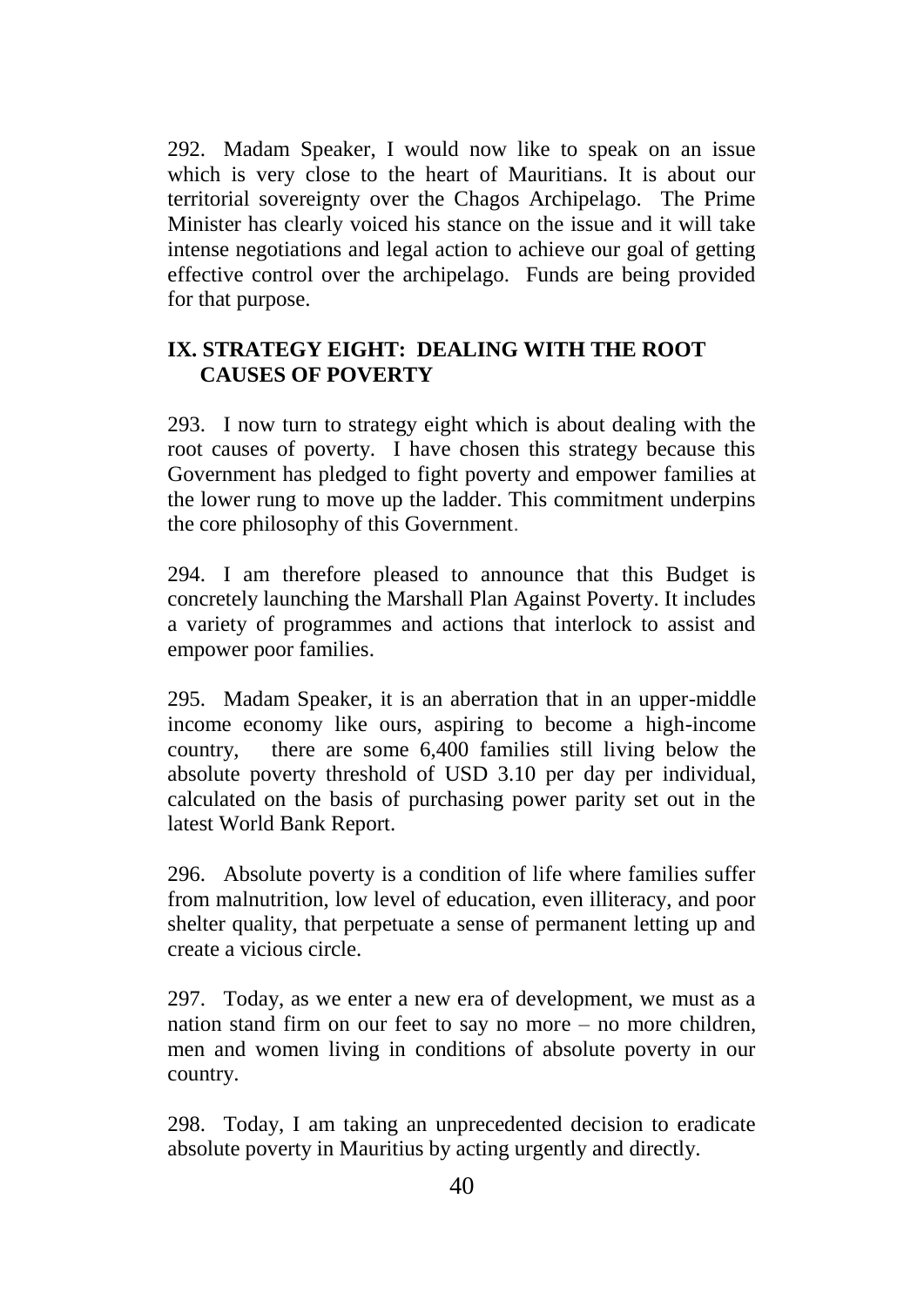299. Indeed, Madam Speaker, I am introducing a new scheme under which every adult on the Social Register will be entitled to a monthly subsistence allowance based on a minimum threshold of Rs 2,720 with a maximum threshold of Rs 9,520 for a family of two adults and three children. This is higher than our current threshold of Rs 6,200 and 40 percent higher than that of the World Bank

300. There will thus be no person living in conditions of absolute poverty in our country.

301. To implement this historic measure will require Rs 500 million over the transition period of two years. This measure will be effective as from December  $1<sup>st</sup>$  2016.

302. At the same time, we are introducing a major programme to empower these families to break away from the poverty cycle and stand on their own feet.

303. First, on improving educational achievements.

304. To encourage students from poor families to achieve higher levels of education, Government will give them a cash award as follows:

- Rs 15,000 for successfully completing the grade 9 level under the nine year schooling.
- Rs 25,000 for successfully completing the school certificate level or equivalent vocational certificate.
- And Rs 35,000 for those successfully completing the Higher School Certificate or equivalent technical qualification.

305. We are giving a second chance to students from poor families for exam resit at the School Certificate and Higher School Certificate levels. Their examination fees will be borne by Government.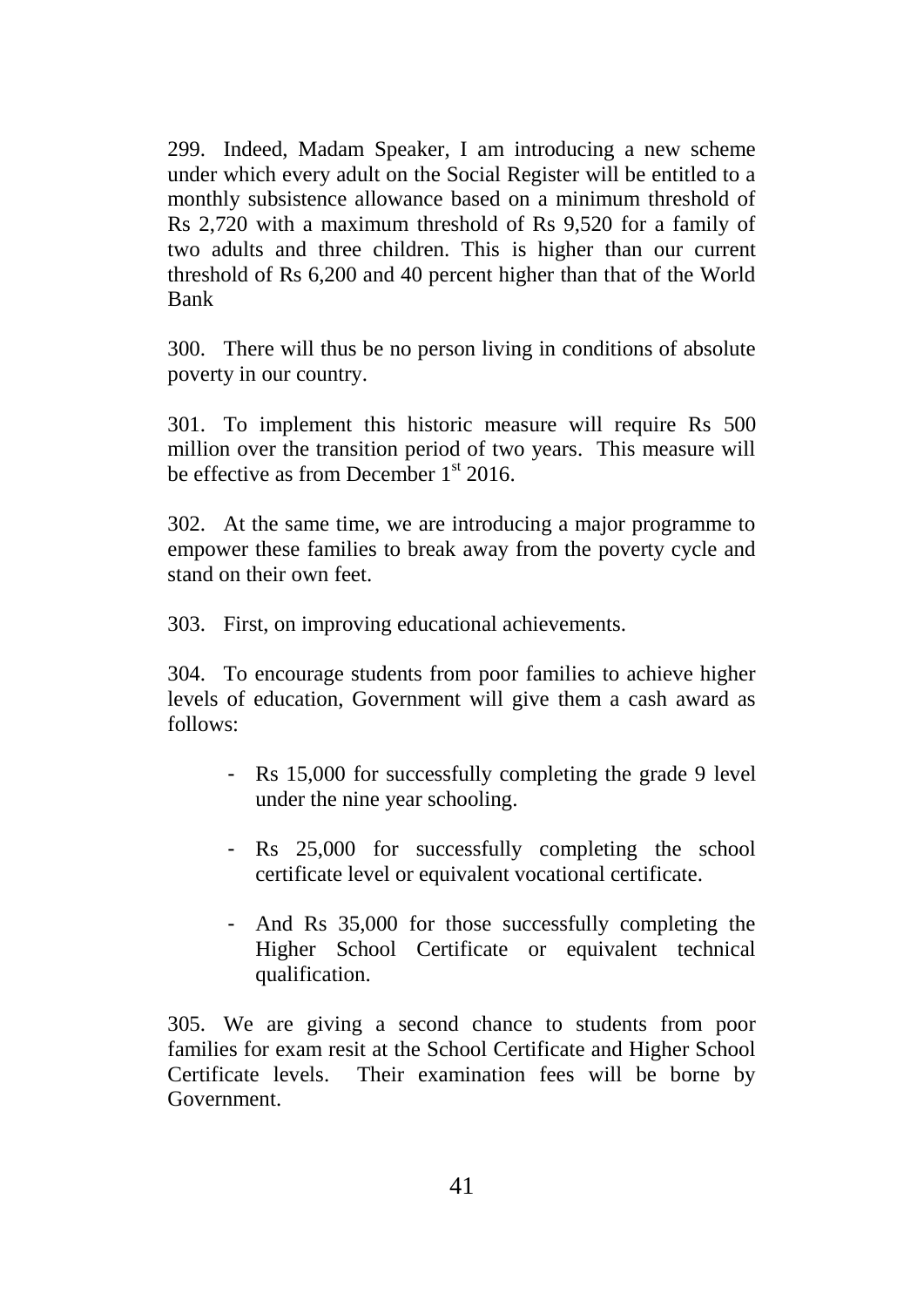306. The monthly grant under the crèche voucher scheme for poor families is being increased from Rs 1,500 to Rs 2,000 per child. This will allow these children to get a good start in life.

307. It is now widely recognised that community schools where academic teaching and community engagement are integrated can lead to improved student learning. We will apply this new concept in 5 ZEP schools as a pilot project.

308. I am increasing the meal allowance for students attending ZEP schools by 50 percent, from Rs 40 to Rs 60 per day.

## **Decent Housing**

309. Madam Speaker, I now come to the housing policy of Government.

310. Underpinning our approach is a deep conviction that a decent shelter is the next most important lever to lift families out of poverty.

311. In the context of the Marshall Plan, we are launching a programme of decent shelters for the absolute poor that will comprise the construction of at least 800 housing units over the next three years.

312. For low income families we are providing in this Budget:

- Rs 1 billion for the construction and completion of 1,900 units of up to 50 square meters each, on 16 sites across the island; and
	- Rs 155 million for the rehabilitation programme of NHDC housing estates.

313. Furthermore, I am raising the monthly income limit for eligibility under the NHDC social housing scheme from Rs 10,000 to Rs 20,000.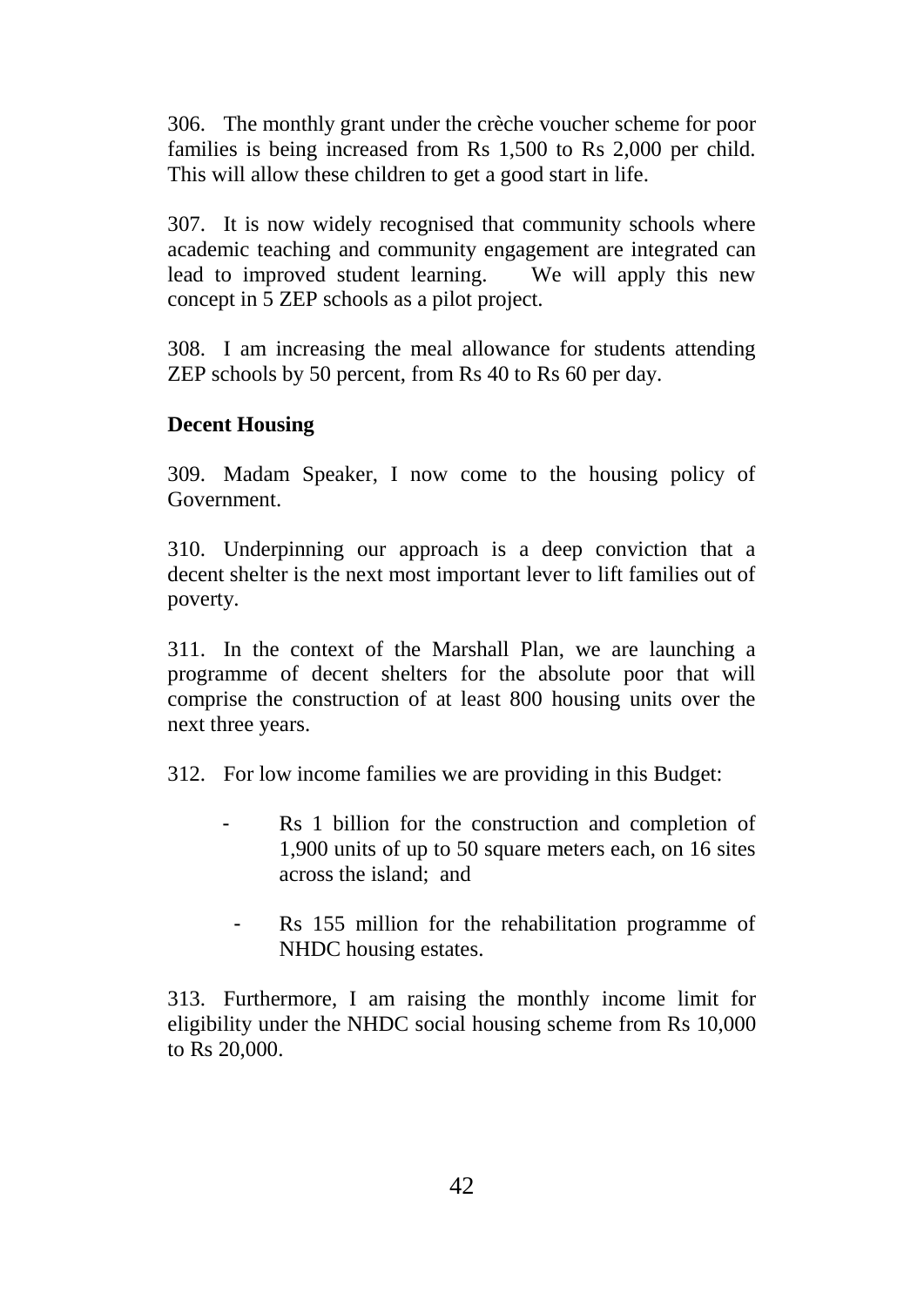314. A great number of families own a house on municipal land. They were given the opportunity to purchase the land but have not been able to do so. I am pleased to announce that these families will be given the opportunity to buy the land at a nominal cost of Rs 2,000. The relevant legislation will be amended accordingly.

315. I am also pleased to announce that all arrears of interest on loans contracted by individuals from NHDC and MHC Ltd, and whose monthly household income does not exceed Rs 15,000 are being waived, provided the capital amount outstanding is duly repaid. This should protect these families from facing the tough and traumatising Sale by Levy experience.

316. My next measures reflect our commitment to support families in their efforts to invest in constructing and acquiring their residences.

317. A Mauritian citizen acquiring a new house or a new apartment during the period 1st September 2016 to 30th June 2020 for an amount not exceeding Rs 6 million will be eligible to full exemption from registration duty. There will be no age restriction.

318. A first time buyer will now be allowed to buy bare residential land free of registration duty, on the first Rs 2 million, provided the acreage does not exceed 20 perches.

319. There will be no age restriction and a person who did not own a residential property as at 29 July 2016 will also qualify for the above initiative.

320. We are also revamping the VAT refund scheme regarding the construction of a new dwelling or acquisition of a newly built apartment. Henceforth, the MRA will refund VAT on submission of relevant receipts, up to a cap of Rs 500,000 instead of the current Rs 300,000.

321. I am also removing the maximum floor area eligibility criteria under that scheme; increasing more than three-fold the household income eligibility to Rs 2 million per annum; extending the eligibility to construction on top of an existing building; and extending the scheme to 2020.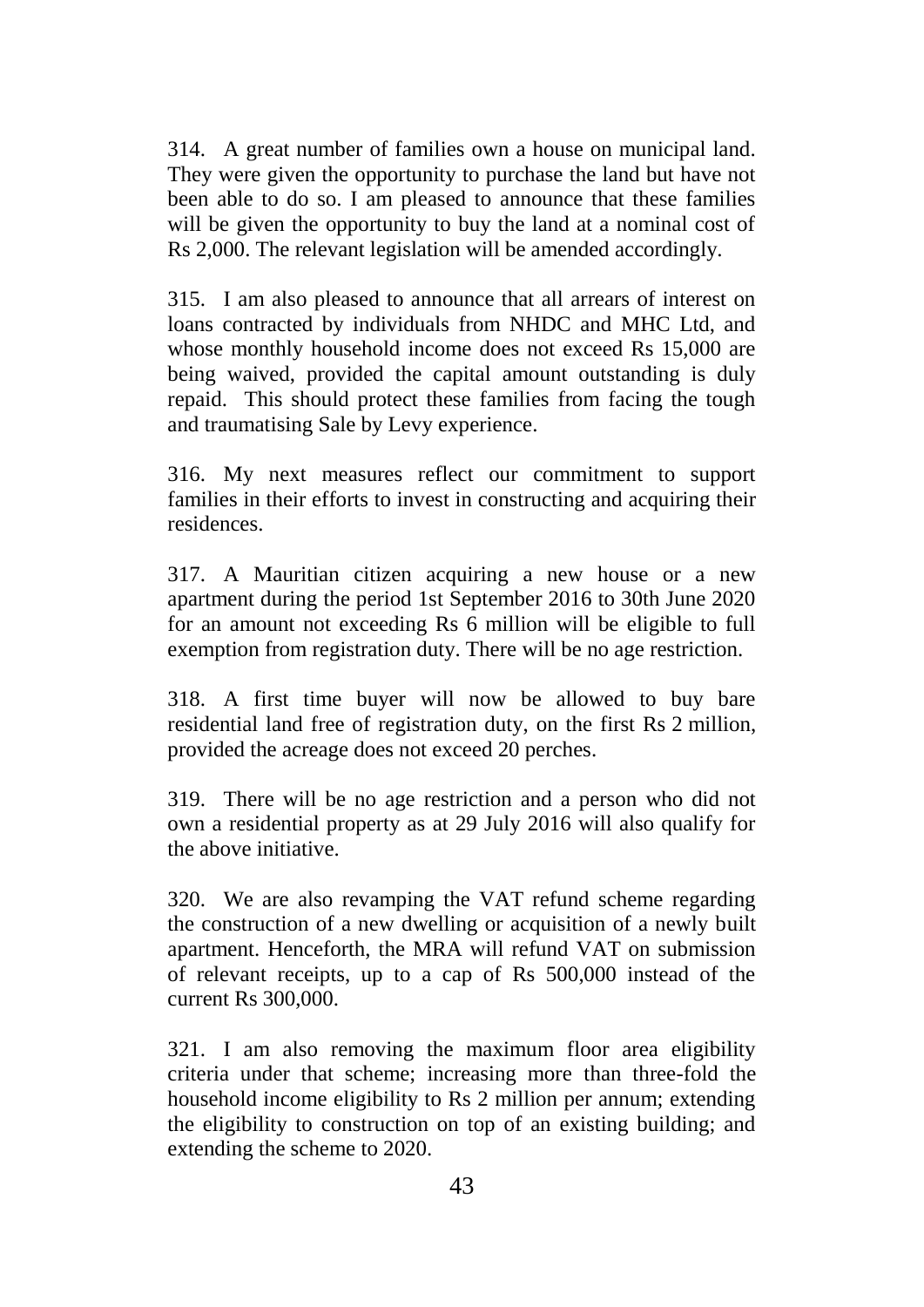322. In addition, the upper limit of Rs 2.5 million in relation to the construction value is being raised to Rs 4 million.

323. As regards promoters, they will be allowed to build and sell residential units of up to Rs 6 million, free of land transfer tax, instead of Rs 4 million currently. The scheme is being extended to 2020.

324. Furthermore, no registration duty will be payable on a secured housing loan not exceeding Rs 2 million, instead of the current threshold of Rs 1 million.

325. A first-time home-owner is allowed to deduct from his taxable income, the interests paid on a secured housing loan that was contracted on or after 1st July 2006. As from the income year 2016/17, this date restriction is removed.

326. My next measures concern the vulnerable persons and families.

327. First, Madam Speaker only persons above 15 years who suffer from disabilities are currently entitled to the Basic Invalidity Pension. I am pleased to announce that this age discrimination is being removed. Henceforth, children below 15 years of age and with disabilities will also be entitled to this pension. I am providing an additional sum of Rs 100 million for around 3,130 cases.

328. Second, Government is launching a special scholarship scheme for 5 students with disabilities for pursuing tertiary studies locally. The scholarship will cover the fees as well as a monthly stipend of Rs 5,000.

329. Third, concerning Special Education Needs, I am increasing the grant-in-aid to NGOs in that sector by more than 50 percent to Rs 90 million.

330. Moreover, the Ministry of Education and Human Resources, Tertiary Education and Scientific Research will come up with a strategic paper to review the Special Education Needs sector in the wake of the 9-year schooling.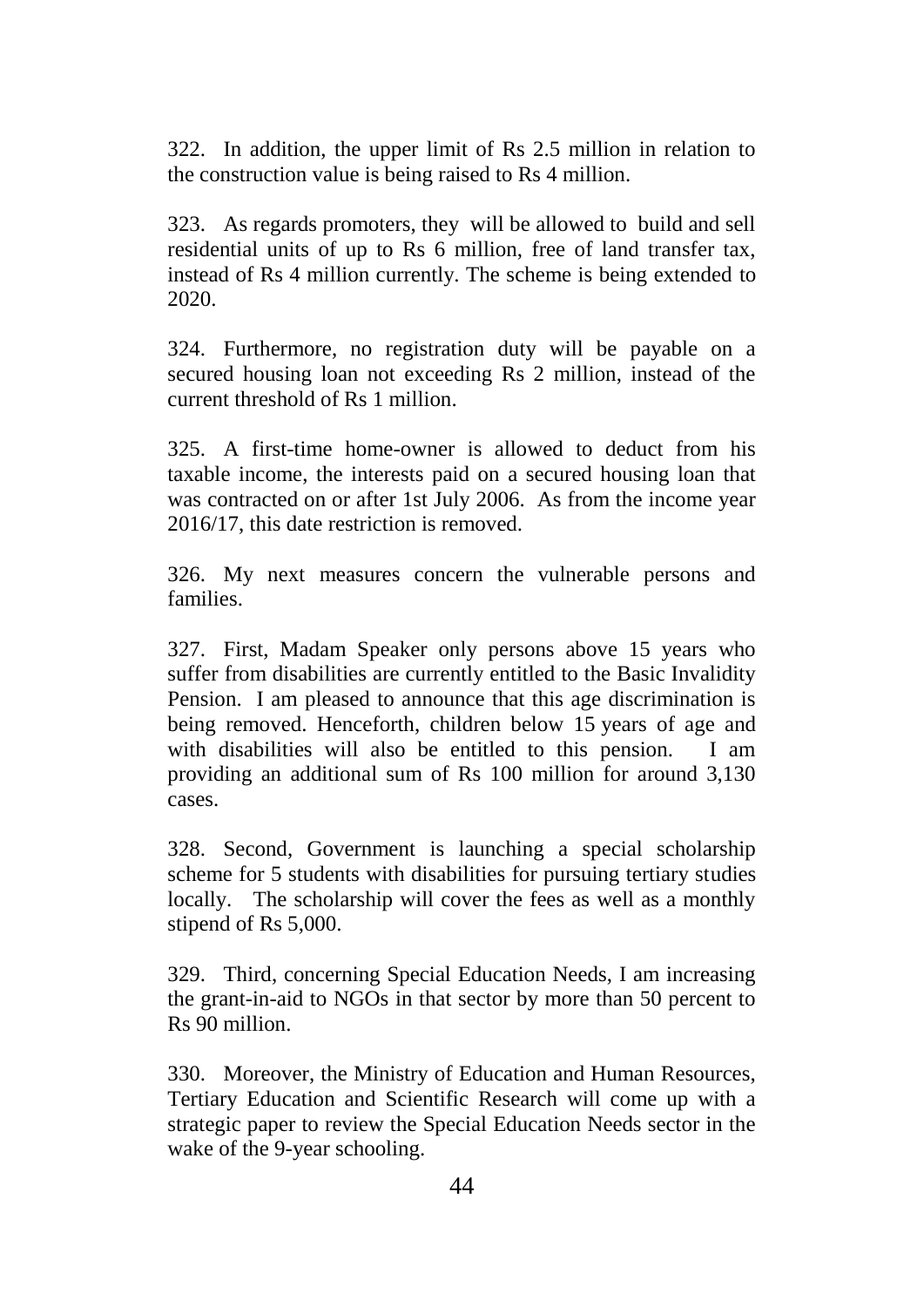331. Fourth, to relieve victims of accidental fire, I am providing for a monthly rental allowance of up to Rs 5, 000 for a period of up to 6 months so that they may rapidly secure a shelter.

332. Fifth, the funeral grant under social aid will be increased from Rs 4,950 to Rs 10,000.

333. Sixth, we are providing for nine additional staff for the Child Protection, Welfare and Development Unit to give psycho-social support to children in distress.

334. In line with the recommendations of the Marshall Plan against Poverty, the National Empowerment Foundation will be restructured for effective service delivery to the poor and vulnerable groups. There will be a shift of focus to proactive case management and sustainable empowerment programmes.

## **Corporate Social Responsibility Framework**

335. Madam Speaker, I now come to the issue of CSR. There have been many representations on the way the CSR money are being used following the removal of guidelines. I found the concerns that have been voiced justifiable. We have therefore decided to revisit the use of the CSR funds to ensure greater transparency and better outcomes.

336. Accordingly, a National CSR Foundation will be set up and managed jointly by the public and private sectors.

337. Businesses will be required to contribute at least 50 percent of their CSR money to that National Foundation. This will go up to at least 75 percent the following year.

338. The remaining balance may be used to implement their CSR programmes in accordance with their existing framework. The NGOs will therefore continue to benefit from contributions from the private sector.

339. Any unspent balance from the 50 percent will be channelled to the National CSR Foundation.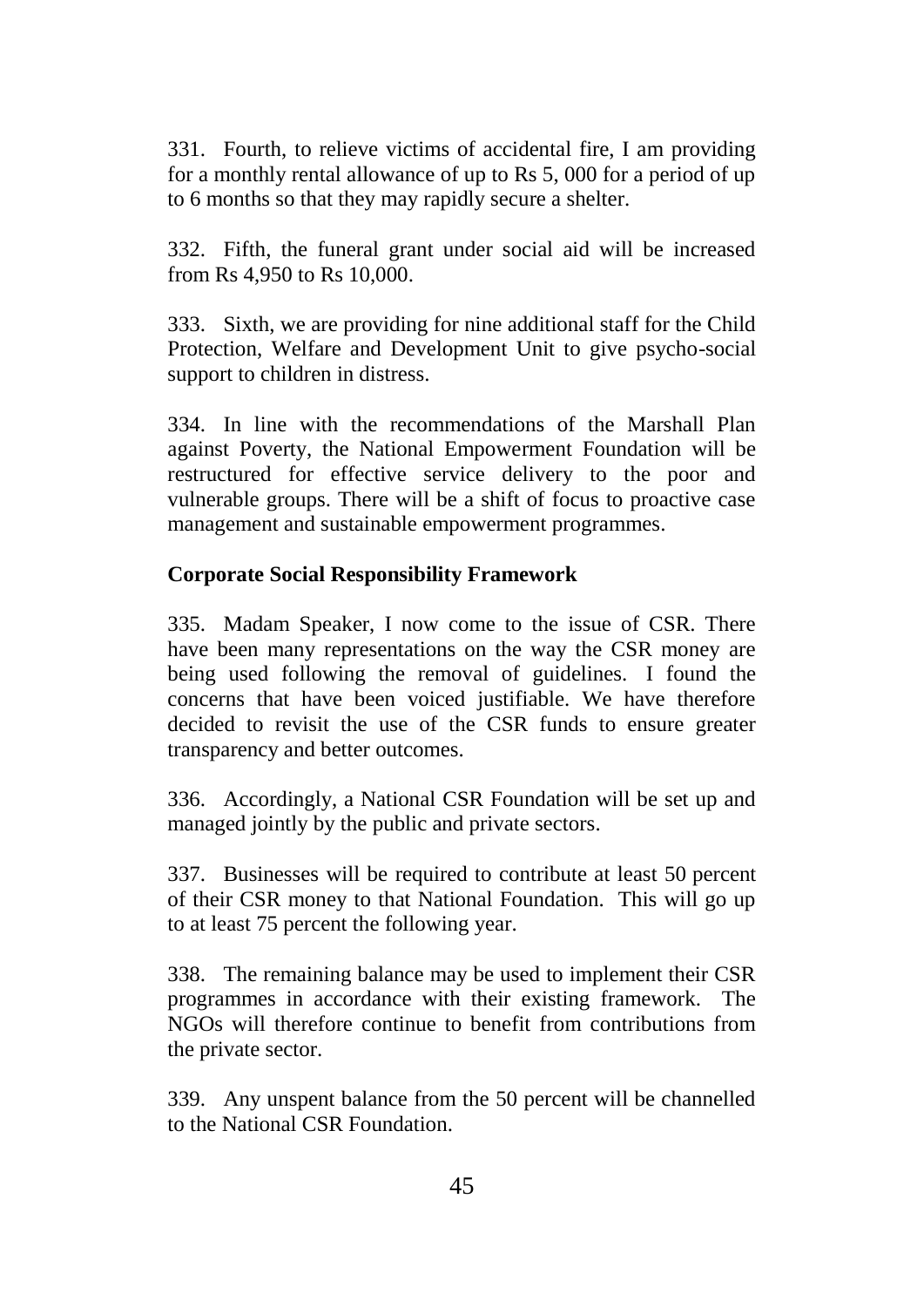340. We have also decided that the money endowed to the Foundation will be allocated to support civil society actions in six priority areas:

- Poverty alleviation
- Educational support
- Social housing
- Supporting persons with severe disabilities
- Dealing with health problems resulting from substance abuse and poor sanitation;
- And family protection.

341. As regards poverty alleviation, educational support and social housing, the CSR support will be for families in the SRM.

342. Madam Speaker, I would like to pay a special tribute to all the men and women who are dedicating their time and efforts with deep commitment to helping and supporting others, especially those who are suffering and who need a helping hand. I can assure these NGOs that this Government will always stand by their side as they carry out their mission.

343. Madam Speaker, Mauritius is one of the few countries that are fortunate to have a mosaic of cultures and religious beliefs where all citizens have deep mutual respect. We have to acknowledge the formidable work and dedication of socio-cultural and religious organisations in preserving and promoting our cultural, linguistic and religious values. I am pleased to announce that I am increasing the subsidies for religious bodies by ten percent.

344. I now come to gender equality.

345. Madam Speaker, I am pleased to announce here that as a first step we will require that public companies listed on the Stock Exchange have at least one woman on their Board of Directors.

346. I am providing the necessary funds to set up a Parliamentary Women Caucus regrouping women MNAs from all political parties to discuss on issues and policies relating to women in our society.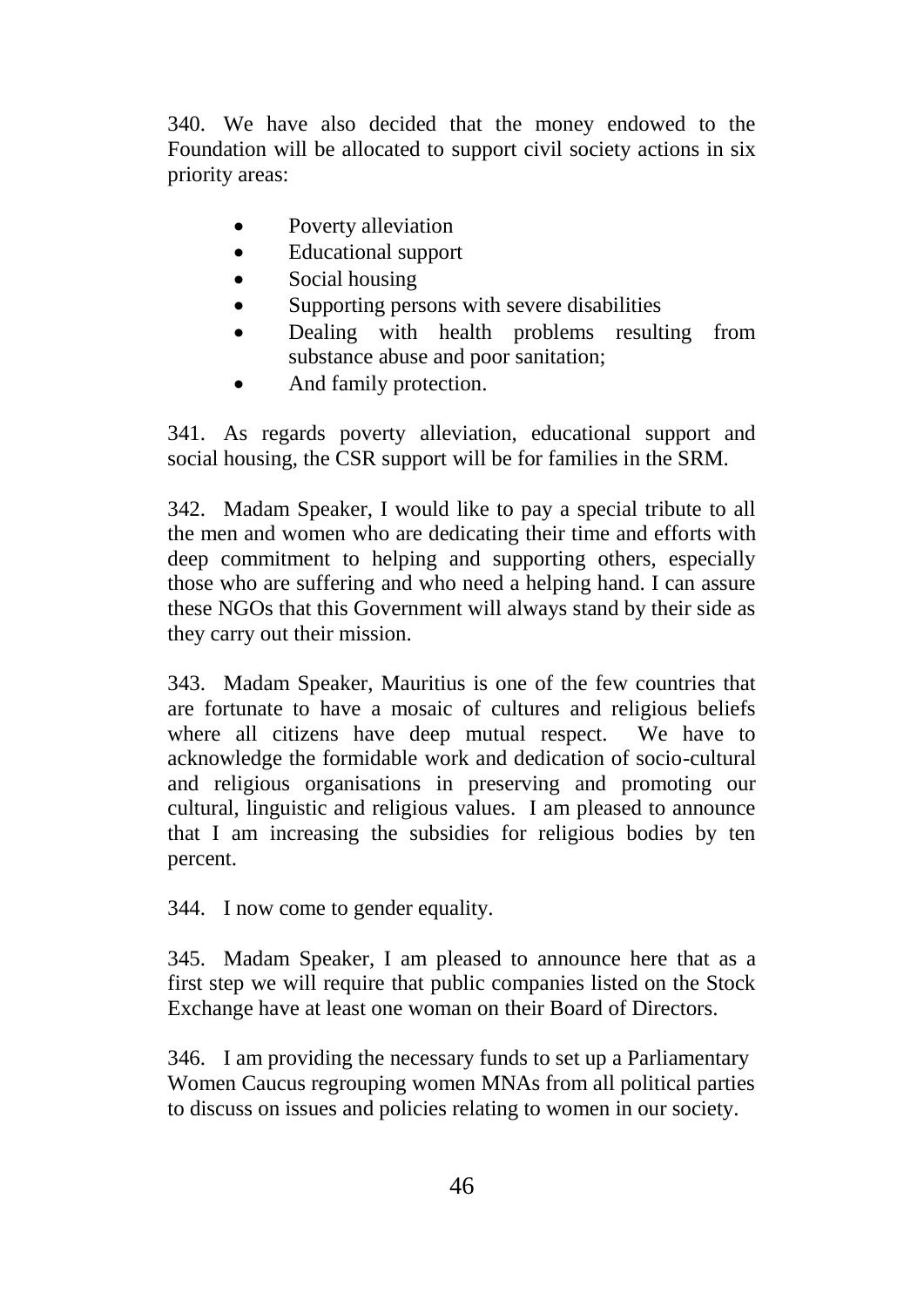347. Five main Ministries will be allocated Rs 200,000 each to conduct gender analysis of services offered and formulate policy responses.

348. Government will also introduce a Gender Development Index for Mauritius to measure progress in gender equality.

## **X. STRATEGY NINE: A MAJOR PUBLIC SECTOR REFORM PROGRAMME**

349. Madam Speaker, I will now articulate the main thrusts of our ninth strategy which is to bring about a major public sector reform programme.

350. The success of the new era of development hinges on effective and expeditious implementation of numerous reforms, new policies, vital national projects and modern ways of doing things. To make them happen requires a public sector that is more efficient and that is nimble enough to adapt fast to change.

351. To this end, we will start with fundamental reforms of public sector institutions, in particular those on which Government, the population and businesses depend the most for services.

352. First, the supporting institutions in the SME sector, namely, SMEDA, Enterprise Mauritius and National Women Entrepreneur Council will be merged into one organisation for greater coherence, more efficiency and effectiveness.

353. Second, all organisations managing the public sector real estate assets, namely, the SPDC, BPML, SLDC, the Belle Mare Tourist Village Ltd, Le Val Development Ltd and Les Pailles Conference Centre Ltd will be merged into one single institution.

354. Third, in the ICT sector, the role and functions of the National Computer Board will be reviewed and adapted to the evolving needs of the sector.

355. Fourth, the Central Informatics Bureau, the Central Information Systems Division and the IT Security Unit are being merged into a single unit.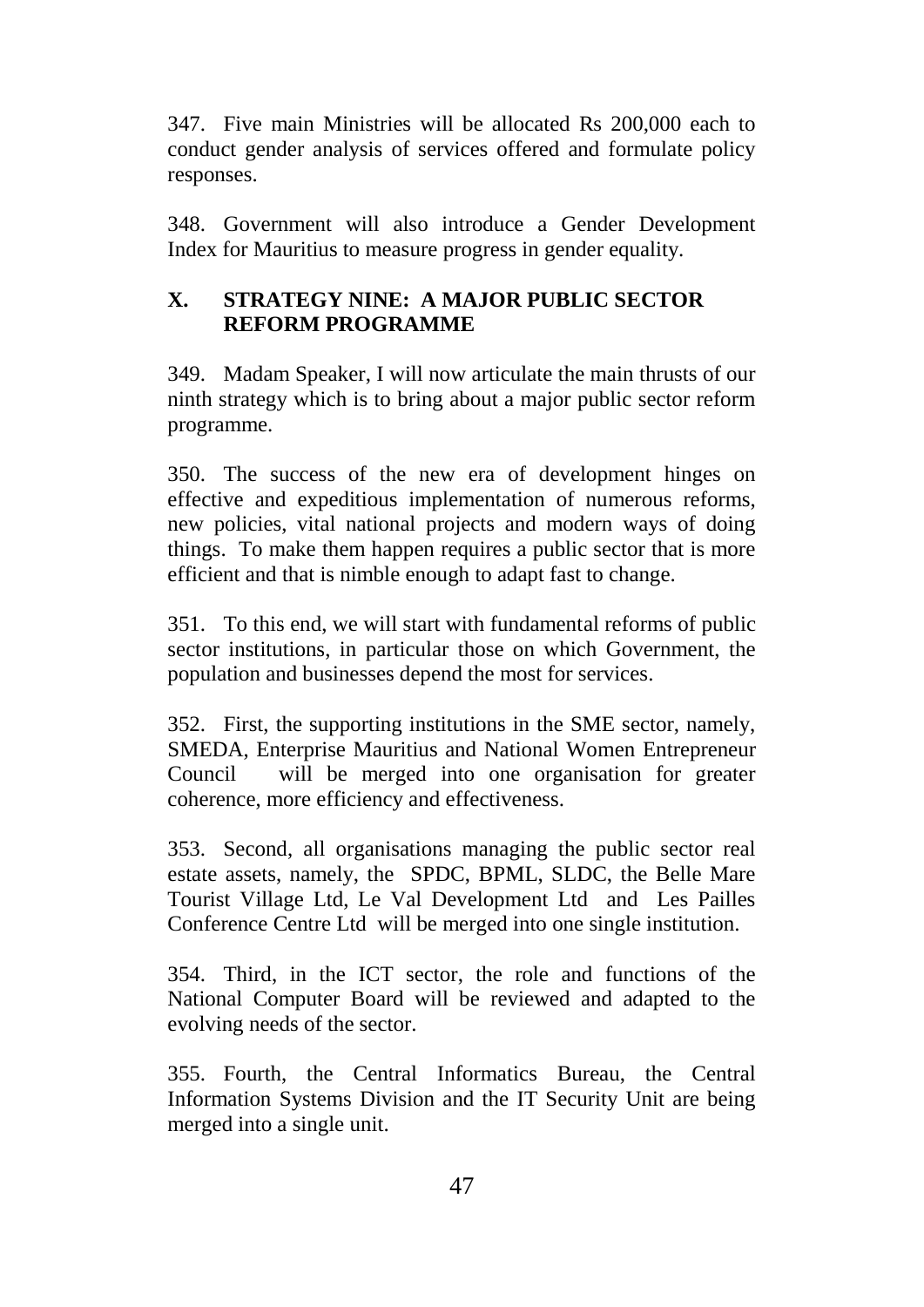356. Fifth, the regulatory bodies, namely, the Information Communication Technology Authority (ICTA) and the Independent Broadcasting Authority (IBA) will be merged to adapt to the convergence of technology.

357. Sixth, the Registrar General Department will be incorporated into the MRA to have one single revenue collection agency and for better enforcement.

358. Seventh, the MRA will act as a collecting agent for contributions to the National Pension Fund, the National Savings Fund, the HRDC training levy and the Workfare Programme Fund.

359. Eighth, the SIC Group is being restructured and will focus on disposing its matured investments and channelling the proceeds in new projects, in particular in export industries, for job creation and development.

360. Ninth, the DBM is being reorganised to focus on creating and running SME parks and managing government financing schemes for micro enterprises and small establishments.

361. Tenth, the MHC and the NHDC will be merged to provide a platform for better planning, financing and effective service delivery to meet demand for social housing.

362. Eleventh, the National Art Gallery and the Mauritius Museum Council will be merged to benefit from synergies under common management.

363. Twelfth, the National Development Unit along with the thirty-five Citizens Advice Bureaus around the island will be reorganised.

364**.** Thirteenth, all public sector bodies that have been making losses and accumulating debt will be required to submit their plan to turn around their financial situation to the Ministry of Finance and Economic Development by the end of October this year. This includes the MBC, the Mauritius Post, the National Transport Corporation, Rose Belle Sugar Estate and the Mauritius Meat Authority, amongst others.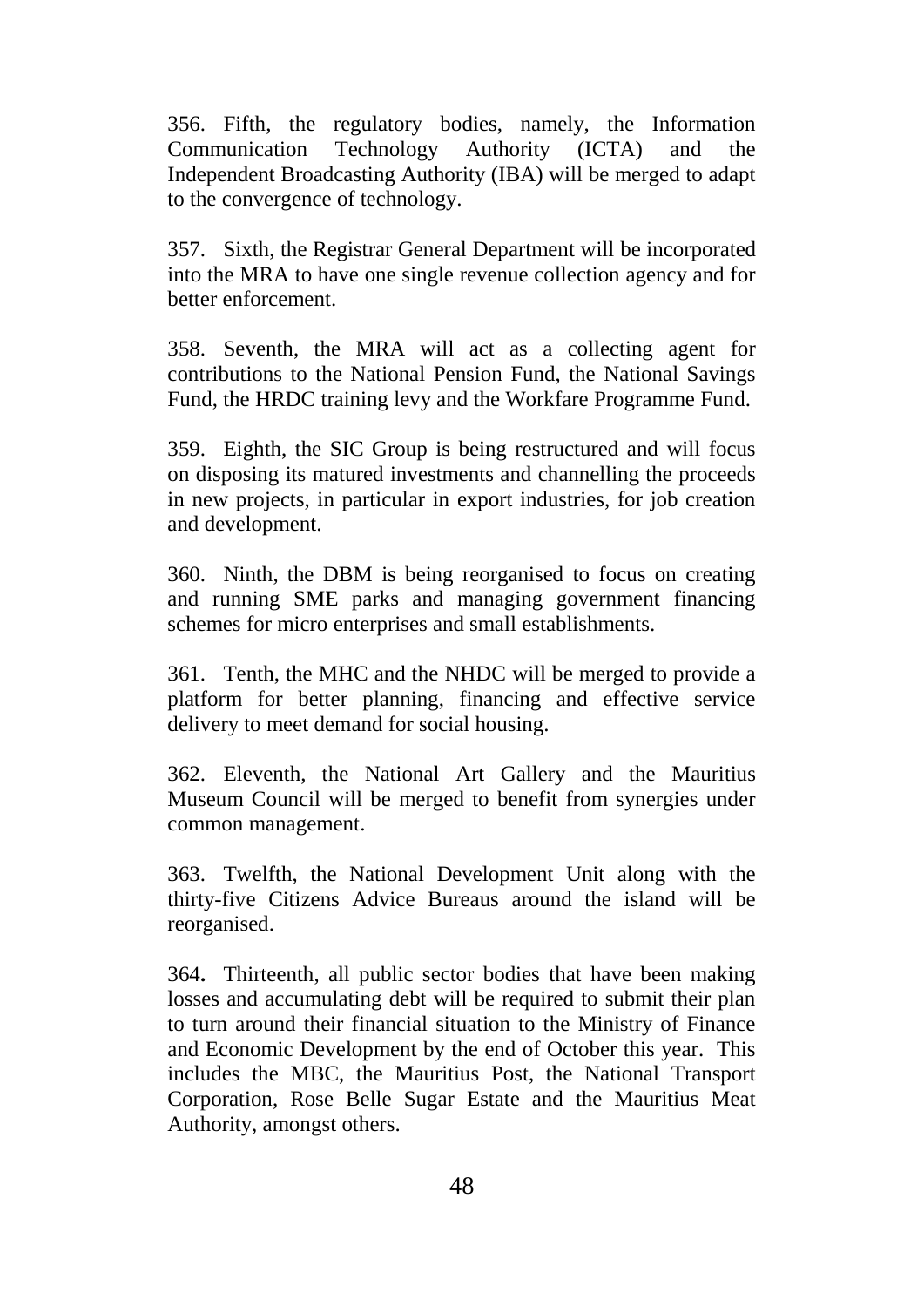365. Fourteenth, the Department of Civil Aviation will be transformed into a Civil Aviation Authority to enhance our regulatory and air navigational services.

366. Fifteenth, all Welfare Funds will be grouped under one roof to provide a common set of facilities for all.

367. Sixteenth, the Town and Country Planning Board will be revamped into a modern National Planning Commission with wider functions.

368. Seventeenth, the National Transport Authority, the Road Development Authority and the Traffic Management Road Safety Unit will be restructured.

369. Eighteenth, to speed up implementation of capital projects in the Government, the Technical Division of the Ministry of Public Infrastructure will be restructured to focus on implementation of large and complex projects. Line Ministries will henceforth be able to procure directly the services of consultants and contractors to undertake projects up to Rs 25 million.

370. Nineteenth, we are also amending the Public Procurement Act to allow for direct negotiations between public sector bodies, while ensuring value for money. Accordingly, the Finance and Audit Act and the Capital Project Process Manual will be amended and the Project Plan Committee restructured.

371. And twentieth, the Public Sector Efficiency Bureau will be reengineered and located in the Ministry of Finance and Economic Development.

372. Let me also announce that for greater transparency and accountability in the allocation of state lands and renewal of lease agreements, the list of allocation and renewal is being regularly posted on the website of the Ministry of Housing and Lands.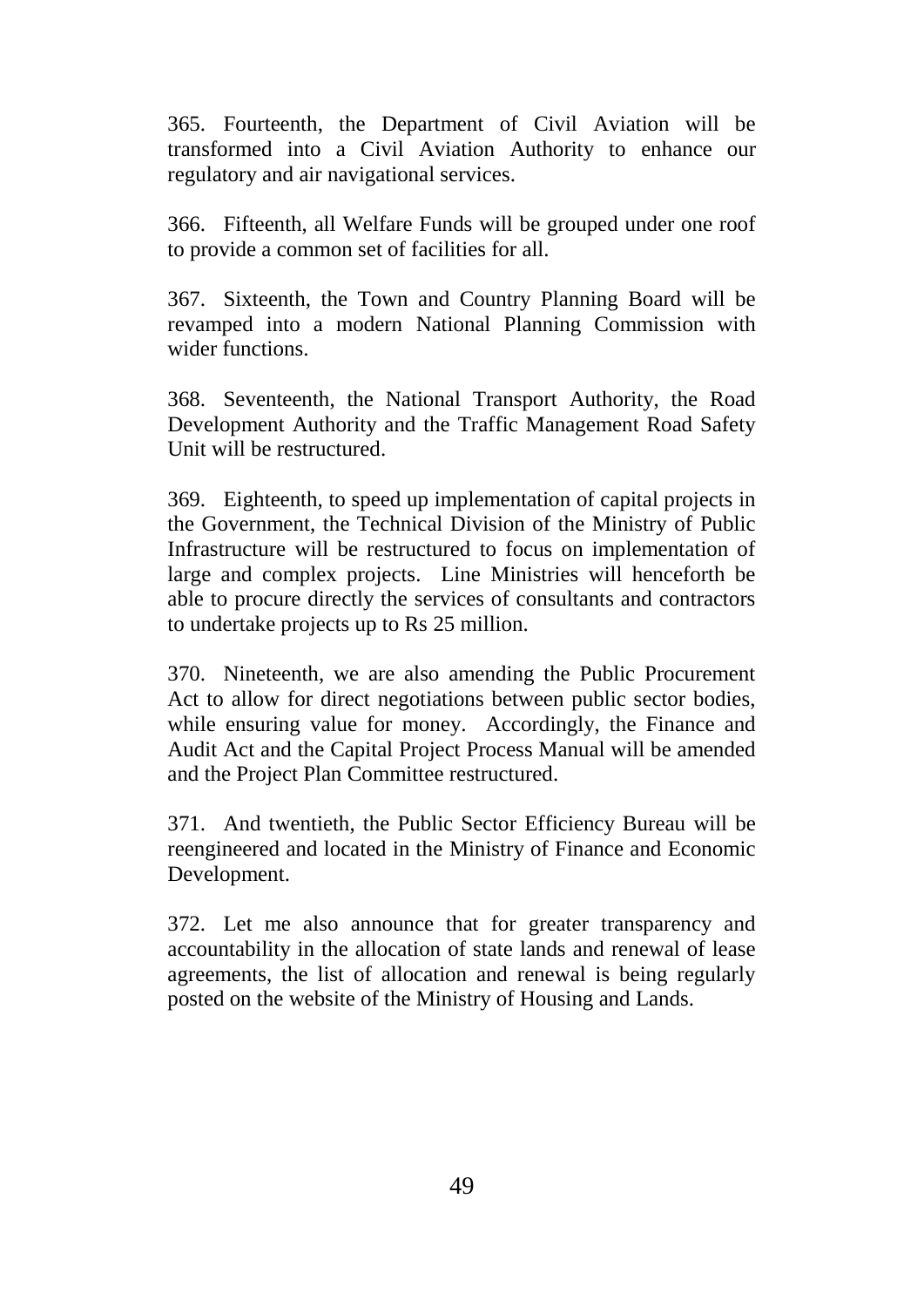## **XI. STRATEGY TEN: ENSURING MACROECONOMIC STABILITY AND SOUND PUBLIC FINANCES**

373**.** Madam Speaker, I now turn to the tenth strategy which is centered on macro-economic stability, sound public finances and sustainable public debt.

374**.** Madam Speaker, the macroeconomic and fiscal policy choices we make today - or fail to make - will be crucial to determining the performance of all other policies.

375. We will, therefore, move on responsibly and prudently.

376. The Government Budget for 2016/17 will amount to Rs 117.4 billion of which Rs 103.3 billion for recurrent expenditure, and Rs 14.1 billion for capital expenditure.

377. Total revenue will be Rs 102.4 billion, of which tax receipts will be Rs 84.7 billion and external grants Rs 6.4 billion.

378. This will leave us with a budget deficit before net acquisition of financial assets of Rs 15 billion, representing 3.3 percent of GDP against 3.5 percent for 2015/16. I should add here that we are expecting a real GDP growth rate of 4.1 percent in 2016/17, while the nominal GDP would amount to Rs 451.4 billion.

379. Madam Speaker, let me express our deep gratitude and recognition to the Government of India for the exceptional financial support of USD 353 million, that is some Rs 12.7 billion, which we shall be receiving over a four-year period, starting in this Budget.

380. Madam Speaker, we can use the money to finance our recurrent expenditure – but this amounts to financing consumption.

381. Or we can use the money to invest in development priorities where there will be the highest return in terms of economic and social benefits.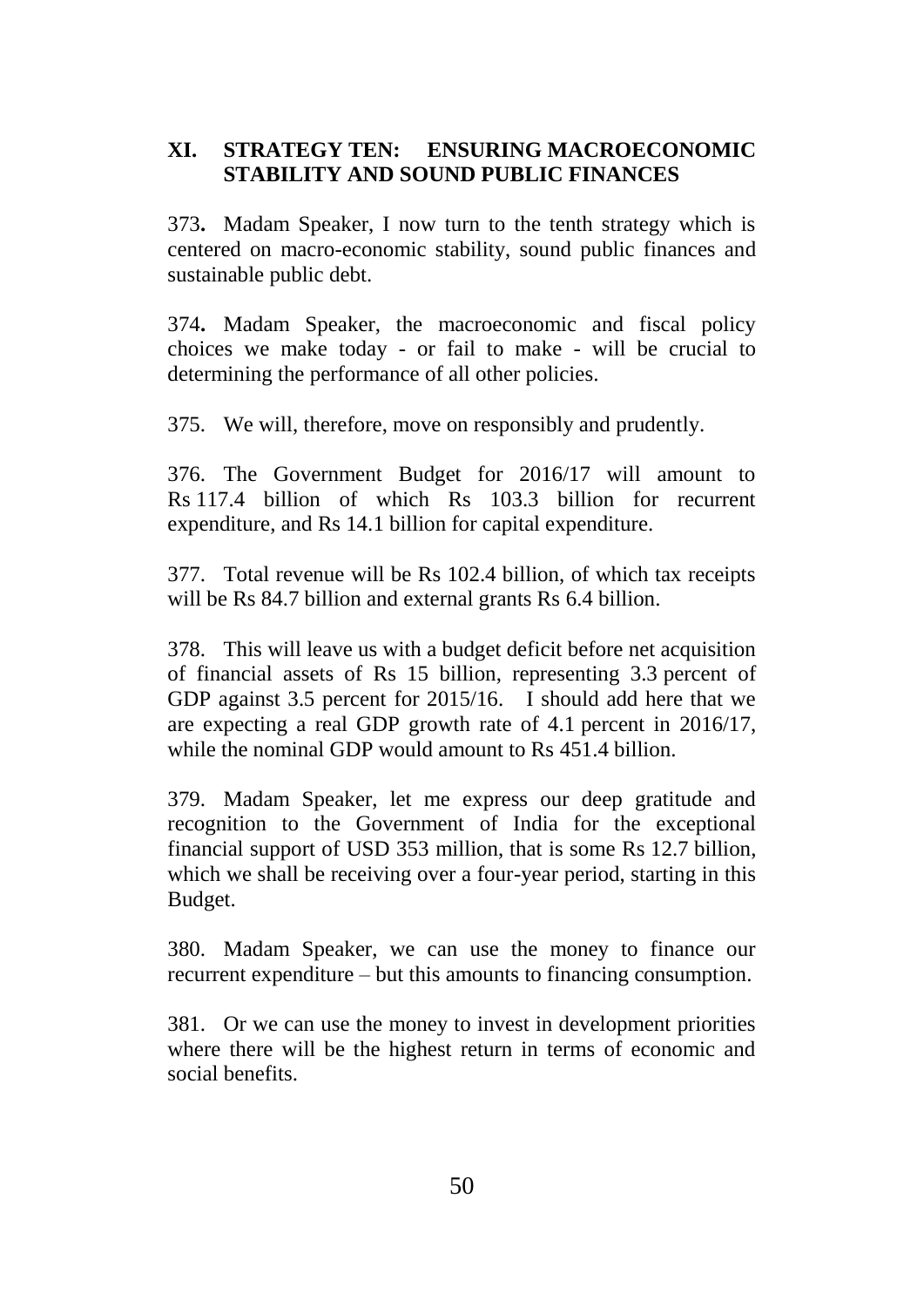382. For us the choice is obvious. We have decided that the money should be invested so that our children and their children as well can benefit.

383. Thus, the grant of Rs 12.7 billion has been earmarked for development priorities as follows:

- Rs 7.2 billion to part finance the Metro Express Project;
- Rs 500 million to provide our primary school children in grades 1 and 2 with a digital tablet each, along with the necessary software and educational content;
- Rs 1.1 billion to construct a new Supreme Court Tower in Port Louis;
- Rs 2.7 billion to part finance the construction of the new Parliament House and Government offices at the Heritage City;
- Rs 500 million for the construction of the new ENT hospital at Vacoas; and
- Rs 700 million for social housing in the context of the Marshall Plan.

384. Madam Speaker, I now turn to public sector debt.

385. Public sector debt, for the purpose of the statutory debt ceiling, will be 55.6 percent of GDP and, if measured by IMF standards, it will be 62.8 percent for 2016/17 down from 65 percent in 2015/16.

386. With a view to reducing our exposure to foreign currency risk, we are making early repayments of some USD 120 million of external debt, that is, around Rs 4.3 billion.

387. It will take further efforts to achieve the statutory debt target of 50 percent by end of 2018.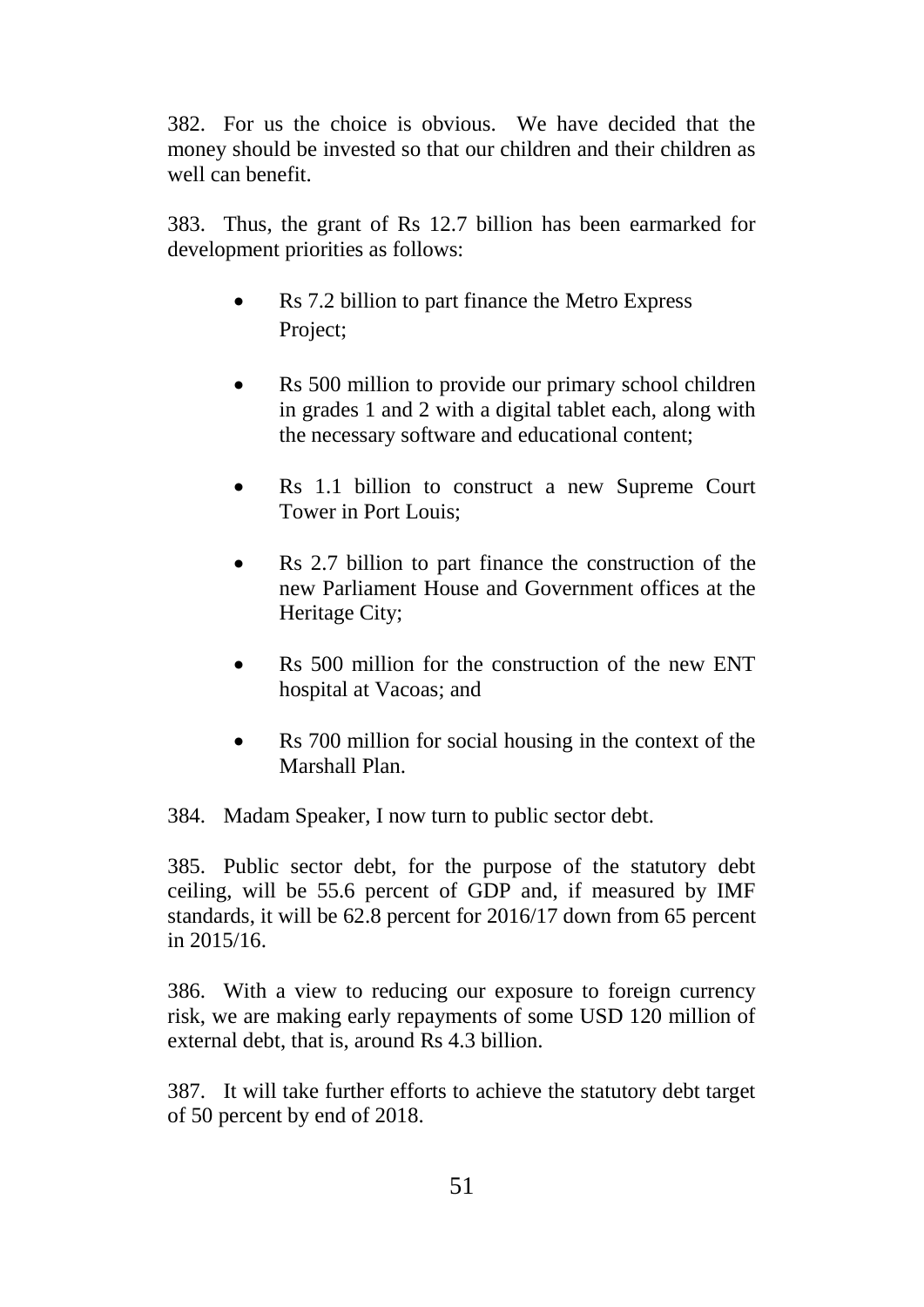388. Let me now announce our tax administration reforms.

389. An Alternative Dispute Resolution mechanism will be set up at the level of MRA so as to expedite tax appeal cases exceeding Rs 10 million.

390. An Alternative Dispute Resolution Panel of 3 members will be set up, including a representative of the Attorney General's Office.

391. Provision will be made to enable the MRA to request high net worth individuals to submit a statement of their assets and liabilities.

392. The Mauritius Revenue Authority Act will be amended so that the definition of 'fraud' for the purpose of administering revenue laws includes non-submission of tax returns.

393. Non-remittance of VAT, PAYE and other tax deduction at source collected by economic operators on behalf of the State will constitute a criminal offence. At the same time, the penalty provision will be strengthened.

394. I now come to our tax policy.

395. The taxation of motor cars is being reviewed to reflect market realities and remove distortions in the car market. The following changes are being made and will be effective as from tomorrow.

396. First, the CO2 levy/rebate scheme introduced in 2011 is being suspended due to major operational and litigation issues that have hindered its proper functioning.

397. Second, the rates of excise duty on motor cars between 1,001 to 1,600 cc are being lowered from 55 per cent to 50 percent.

398. Third**,** I am also lowering duty on hybrid motor cars by 30 percentage points for all cylinder capacity. Consequently, the rate on a hybrid car below 1,600 cc will decrease from 55 to 25 percent.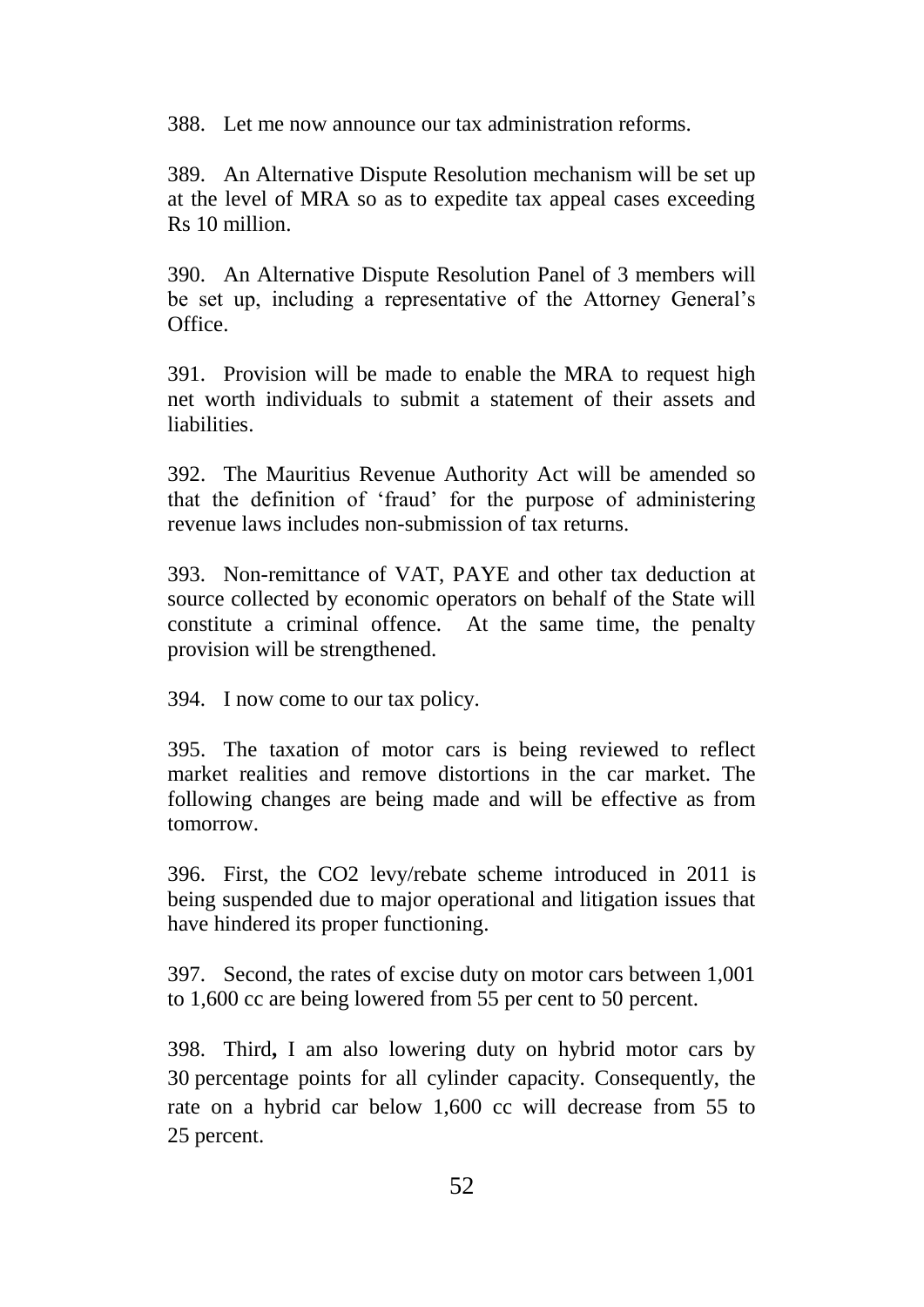399. Fourth, I am abolishing duty on electric cars of up to 180 KW.

400. Fifth**,** the adjustment factor used at customs in the determination of the import value of a second hand car is being lowered to 5 percent.

401. Madam Speaker**,** consumption of alcohol and cigarettes is still strikingly high. In order to fight these social evils, I am increasing the rates of excise duty as follows:-

- by 5 percent for beer and 10 percent for all other alcoholic products; and
- by 25 percent for all tobacco products.

402. In the same vein, the customs duty on spirituous products such as rum and whisky is being raised from 15 to 30 percent.

403. Another alarming health issue is the very high rate of Non-Communicable Diseases affecting our population. I am extending the coverage of the tax on the sugar content of soft drinks to other sugar sweetened drinks, such as juices and milk-based drinks, as from 1st October 2016.

404. A 15 percent customs duty is being introduced on sugar.

405. In order to further encourage consumers to move towards more energy efficient products, I am extending the coverage of the 25 percent levy on inefficient products to include washing machines and lamps of mercury vapour and metal halide.

406. In addition, to ensure that the appliances on the market are more efficient, the threshold for the application of the levy will be revised upwards.

407. I will now announce our income tax measures.

408. I am increasing the income exemption thresholds for all categories of taxpayers by Rs 10,000 for the income year 2016/17.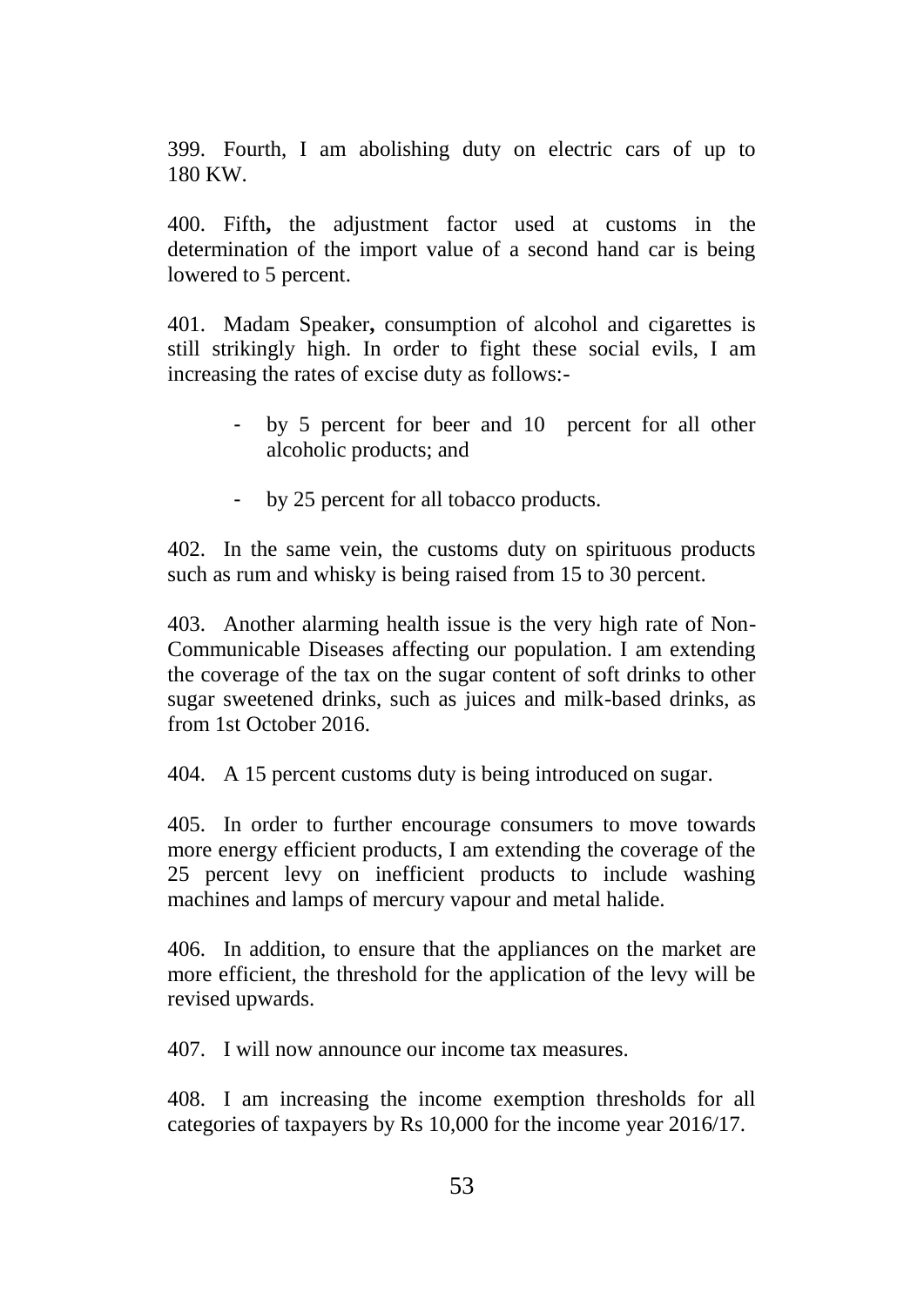409. The minimum amount of tuition fee eligibility criteria to benefit from the additional deduction in respect of a dependent pursuing tertiary education is being reduced from Rs 44,500 to Rs 34,800.

410. The Rs 2 million income eligibility criteria for a taxpayer to benefit from the interest relief on secured housing loan and the additional deduction for tertiary education of a dependent is being increased to Rs 4 million.

#### **Pension Reform**

411. Madam Speaker, I will now speak about the issue of pension.

412. Ageing population is putting significant pressure on the pension system.

413. Today, there are 6 employees to support a pensioner and by 2030, there will be only 3. This is a challenge that we cannot ignore.

414. I am therefore setting up a high level Committee to look into the issue, hold wide consultations and come up with recommendations.

415. Moreover, the high level Committee will also look into ways and means to improve the contributory retirement pension benefits of private sector employees.

416. Before concluding, let me express my deepest gratitude to the Prime Minister for his precious advice during the preparation of the Budget.

417. I am also indebted to my colleague ministers and parliamentarians for their valuable support and cooperation all along.

418. I should also thank all the staff of my Ministry who have shown great dedication in preparing this Budget.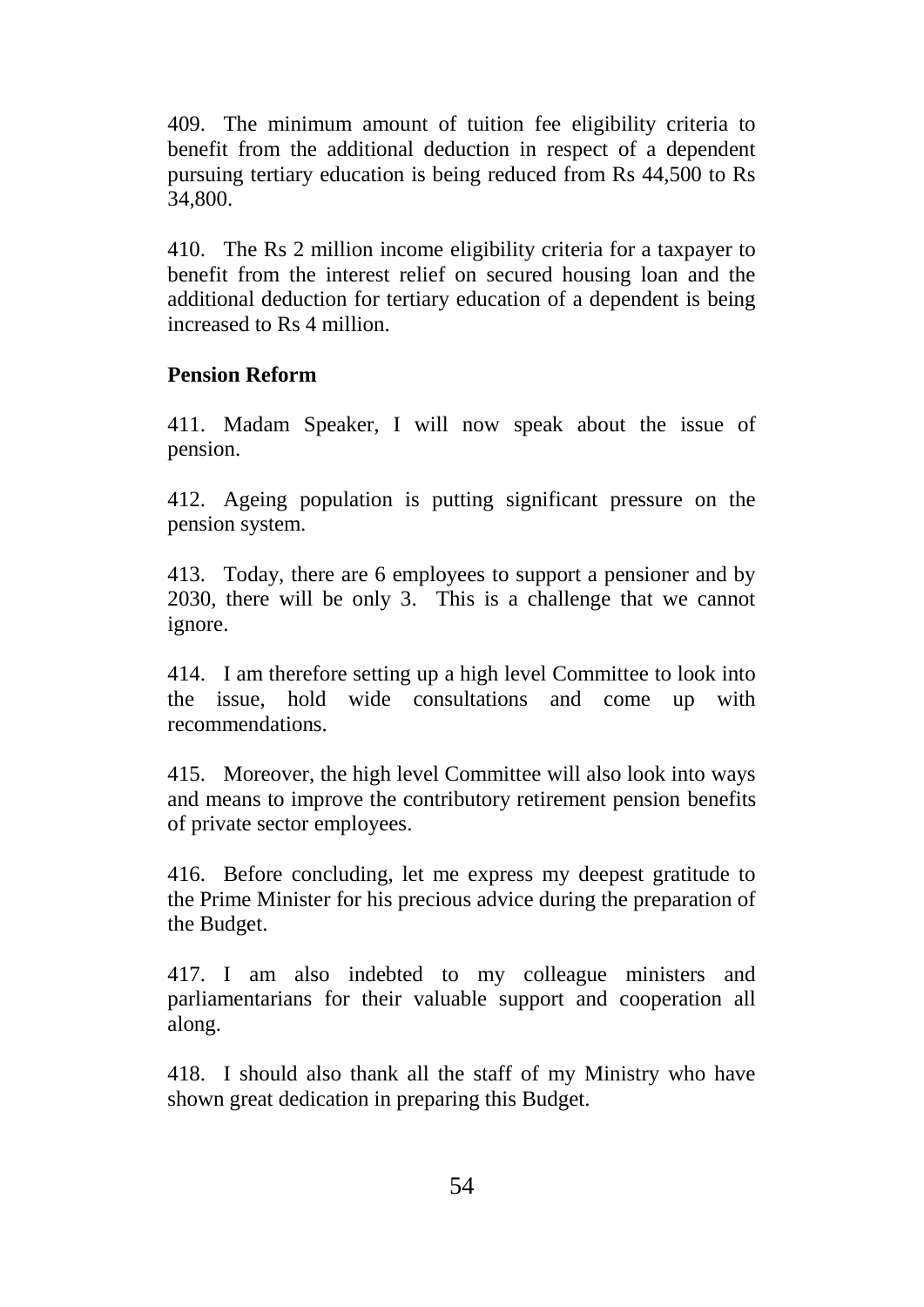## **XII. CONCLUSION**

419. Madam Speaker, let me now conclude.

420. The Budget I have presented today states very clearly that this Government does not live in the past.

421. This is a Budget that boldly plans the future while at the same time addresses the present day to day concern of the population.

422. It is a budget that proposes powerful actions to deal with complex issues.

423. Budget 2016/17 will indeed set our country on a course to full employment by taking some 20,000 youths, men and women from unemployment and soon.

424. It reignites economic growth and alleviates poverty in an unprecedented way.

425. It makes the necessary investment to reconstruct the water system, ensures more fluidity and safety on our roads, and builds greater resilience to climatic change.

426. This Budget gives a high priority to spending on a modern education system that is more responsive to the aspirations of our young people and to the future needs of the economy.

427. It creates a more secure, cleaner and better country to live in.

428. Looking to the future, Budget 2016/17 sets the stage for a new era of development and prosperity for the whole nation. It puts our country firmly on the path to vision 2030 and paves the way to a high income and inclusive nation.

429. Government is spending courageously and judiciously in modern infrastructure, in a digital society, and in the skills and talents of our youth, men and women for the future.